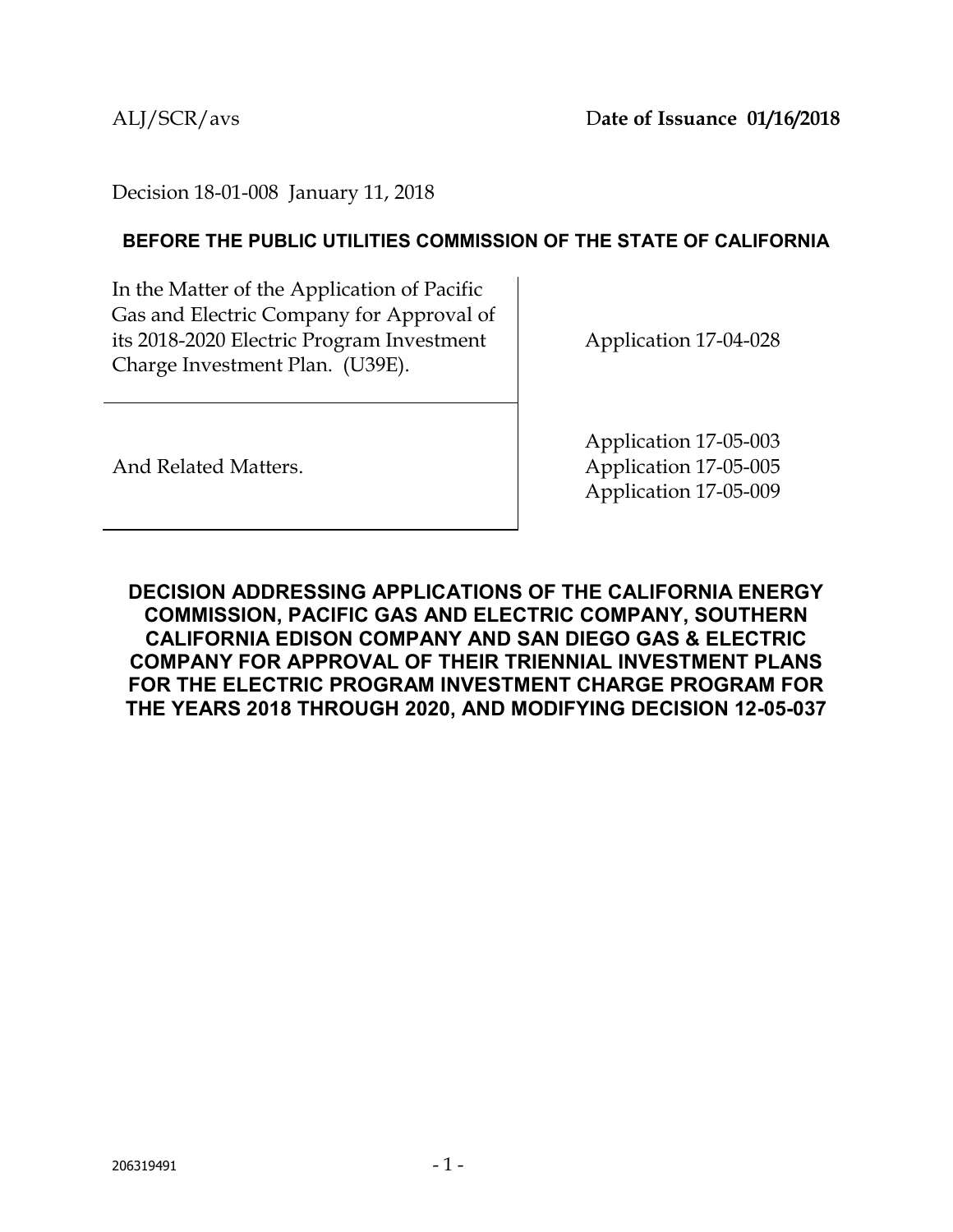### **TABLE OF CONTENTS**

| DECISION ADDRESSING APPLICATIONS OF THE CALIFORNIA ENERGY                     |  |
|-------------------------------------------------------------------------------|--|
| COMMISSION, PACIFIC GAS AND ELECTRIC COMPANY, SOUTHERN                        |  |
| CALIFORNIA EDISON COMPANY AND SAN DIEGO GAS & ELECTRIC                        |  |
| COMPANY FOR APPROVAL OF THEIR TRIENNIAL INVESTMENT PLANS                      |  |
| FOR THE ELECTRIC PROGRAM INVESTMENT CHARGE PROGRAM FOR                        |  |
| THE YEARS 2018 THROUGH 2020, AND MODIFYING DECISION 12-05-037 2               |  |
|                                                                               |  |
|                                                                               |  |
|                                                                               |  |
| 2.1. A Limited Subset of Issues Are Addressed in this Decision 11             |  |
| 3. Workshop and Comments Regarding the 2018-2020 Investment Plans  13         |  |
| 4. The California Energy Commission's 2018-2020 Investment Plan  14           |  |
|                                                                               |  |
|                                                                               |  |
|                                                                               |  |
|                                                                               |  |
| 6.1. Adjusted Collection Amount to Take Effect January 1, 201832              |  |
| 6.2. PG&E's Request for Approval to Increase                                  |  |
|                                                                               |  |
|                                                                               |  |
| 6.4. Authorized IOU Collections from Ratepayers                               |  |
|                                                                               |  |
|                                                                               |  |
|                                                                               |  |
|                                                                               |  |
|                                                                               |  |
|                                                                               |  |
|                                                                               |  |
|                                                                               |  |
| <b>APPENDIX A - Requirements for Investment Plan Compliance with</b>          |  |
| D.12-05-037, as clarified by D.13-11-025, and D.15-04-020                     |  |
| <b>ADDENINIV D</b> Commony of Decommondations in Flasting Draggian Investment |  |

**APPENDIX B --** Summary of Recommendations in Electric Program Investment Charge Evaluation Final Report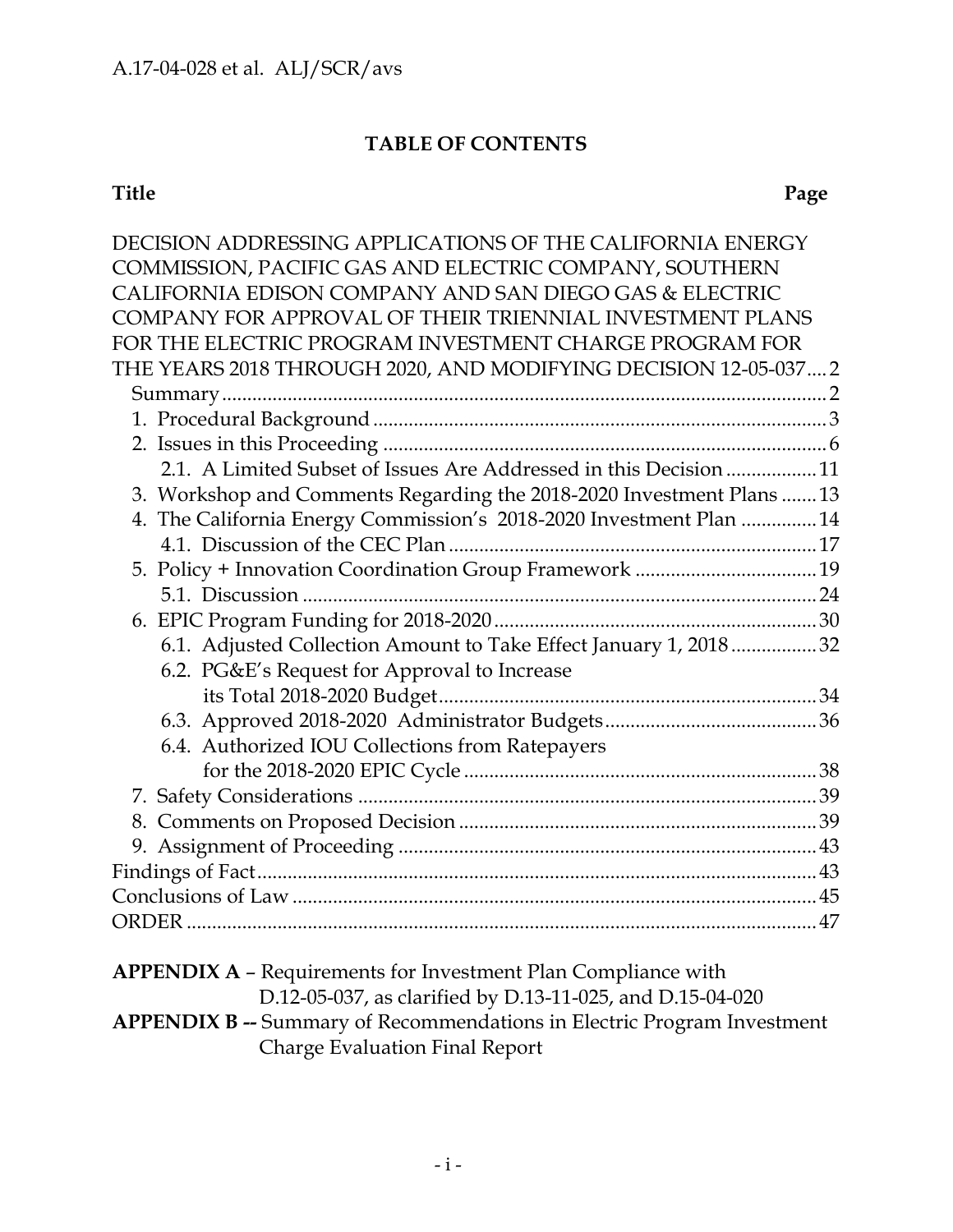### <span id="page-2-0"></span>**DECISION ADDRESSING APPLICATIONS OF THE CALIFORNIA ENERGY COMMISSION, PACIFIC GAS AND ELECTRIC COMPANY, SOUTHERN CALIFORNIA EDISON COMPANY AND SAN DIEGO GAS & ELECTRIC COMPANY FOR APPROVAL OF THEIR TRIENNIAL INVESTMENT PLANS FOR THE ELECTRIC PROGRAM INVESTMENT CHARGE PROGRAM FOR THE YEARS 2018 THROUGH 2020, AND MODIFYING DECISION 12-05-037**

### <span id="page-2-1"></span>**Summary**

The Electric Program Investment Charge (EPIC) is an energy innovation funding program established under the authority of the California Public Utilities Commission (Commission). Organized around three program areas— Applied Research and Development, Technology Demonstration and Deployment, and Market Facilitation—EPIC seeks to drive efficient, coordinated investment in new and emerging energy solutions.

EPIC investments are funded under the authorization of the Commission pursuant to Decision (D.) 11-12-035. D.12-05-037 designated the California Energy Commission (CEC), Pacific Gas and Electric Company (PG&E), Southern California Edison Company (SCE) and San Diego Gas & Electric Company (SDG&E) as the administrators of the program, and requires the Commission to conduct a public proceeding every three years to review and approve the investment plans of each EPIC administrator to ensure coordinated public interest investment in clean energy technologies and approaches.

As explained herein, this decision reviews and approves the CEC's 2018-2020 investment plan, establishes the overall three-year funding level of the EPIC program for 2018-2020 at \$555 million, allocates that amount between the CEC, PG&E, SCE and SDG&E, and directs the utilities to collect EPIC funds from their ratepayers. D.12-05-037 is modified to allow the Commission to use any reasonable method to adjust the triennial EPIC collection amount for inflation. Finally, this decision also establishes a framework for improved research and

- 2 -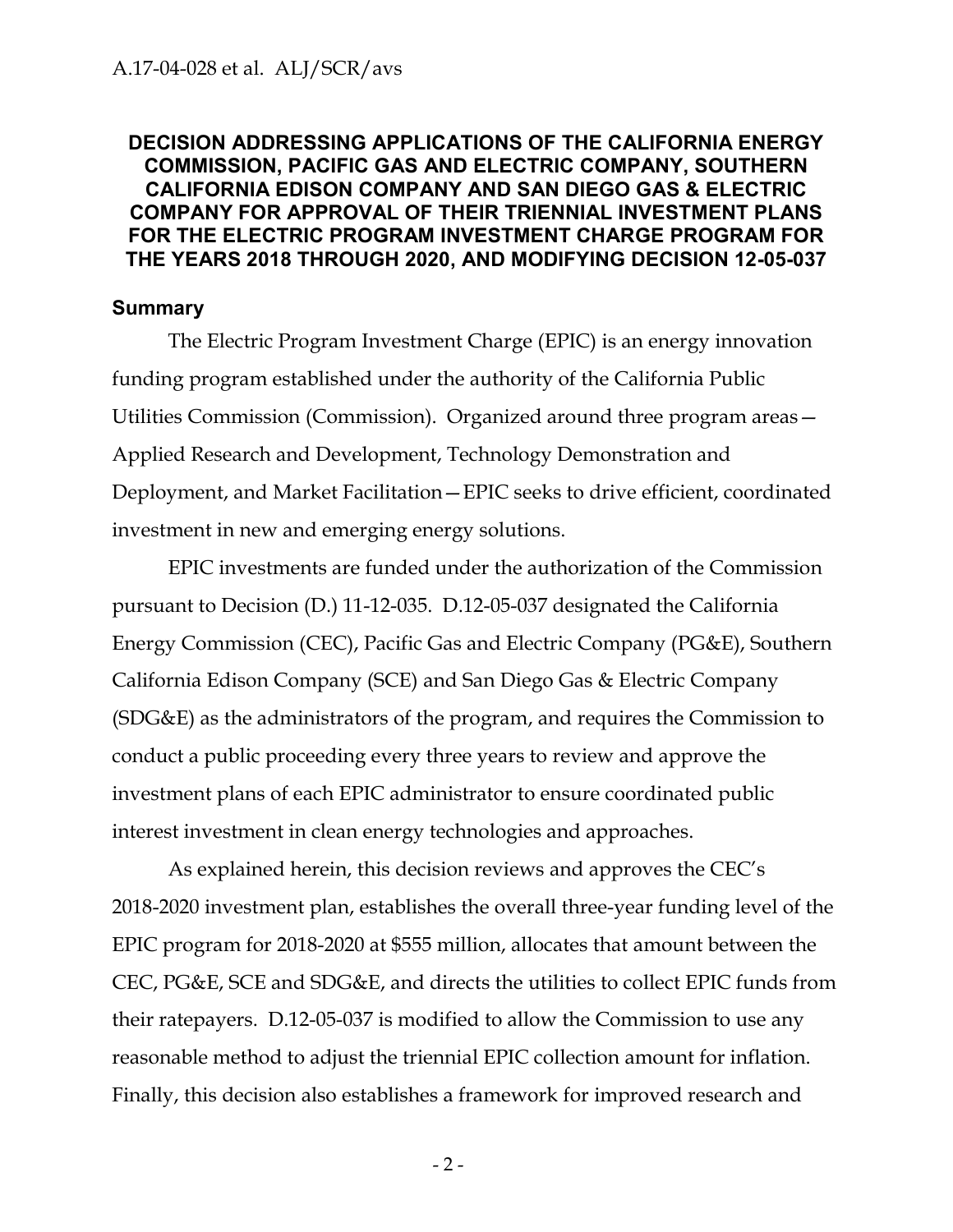policy coordination based, in part, on recommendations made in a recent evaluation of the EPIC program. Other matters within the scope of this proceeding, including (1) review of the investment plans of PG&E, SCE and SDG&E and (2) consideration of the remaining recommendations made in the EPIC evaluation, will be addressed in a second decision in this proceeding.

#### <span id="page-3-0"></span>**1. Procedural Background**

The California Public Utilities Commission (CPUC or Commission) opened Rulemaking (R.) 11-10-003 to address funding and program issues related to the research, development, and demonstration (RD&D) portions of the public goods charge funding that expired in 2011. A number of decisions in that Rulemaking established the structure and funding of the successor program.

First, Decision (D.) 11-12-035 established the Electric Program Investment Charge (EPIC) on an interim basis for 2012, in order to fund public interest investments in: (1) applied research and development (R&D); (2) technology demonstration and deployment (TD&D); and (3) market facilitation of clean energy technologies and approaches, to be undertaken for the benefit of electricity ratepayers of Pacific Gas and Electric Company (PG&E), Southern California Edison Company (SCE) and San Diego Gas & Electric Company (SDG&E). Decision 11-12-035 also established the EPIC funding collection levels for 2012.

Next, D.12-05-037 ordered that the EPIC program would continue from 2012 through 2020<sup>1</sup> and authorized EPIC funding collections by PG&E, SCE and SDG&E from January 1, 2013 through December 31, 2020 to coincide with the timeframe (at that time) for completion of certain Renewable Procurement

<sup>1</sup> D.12-05-037, Ordering Paragraph 1.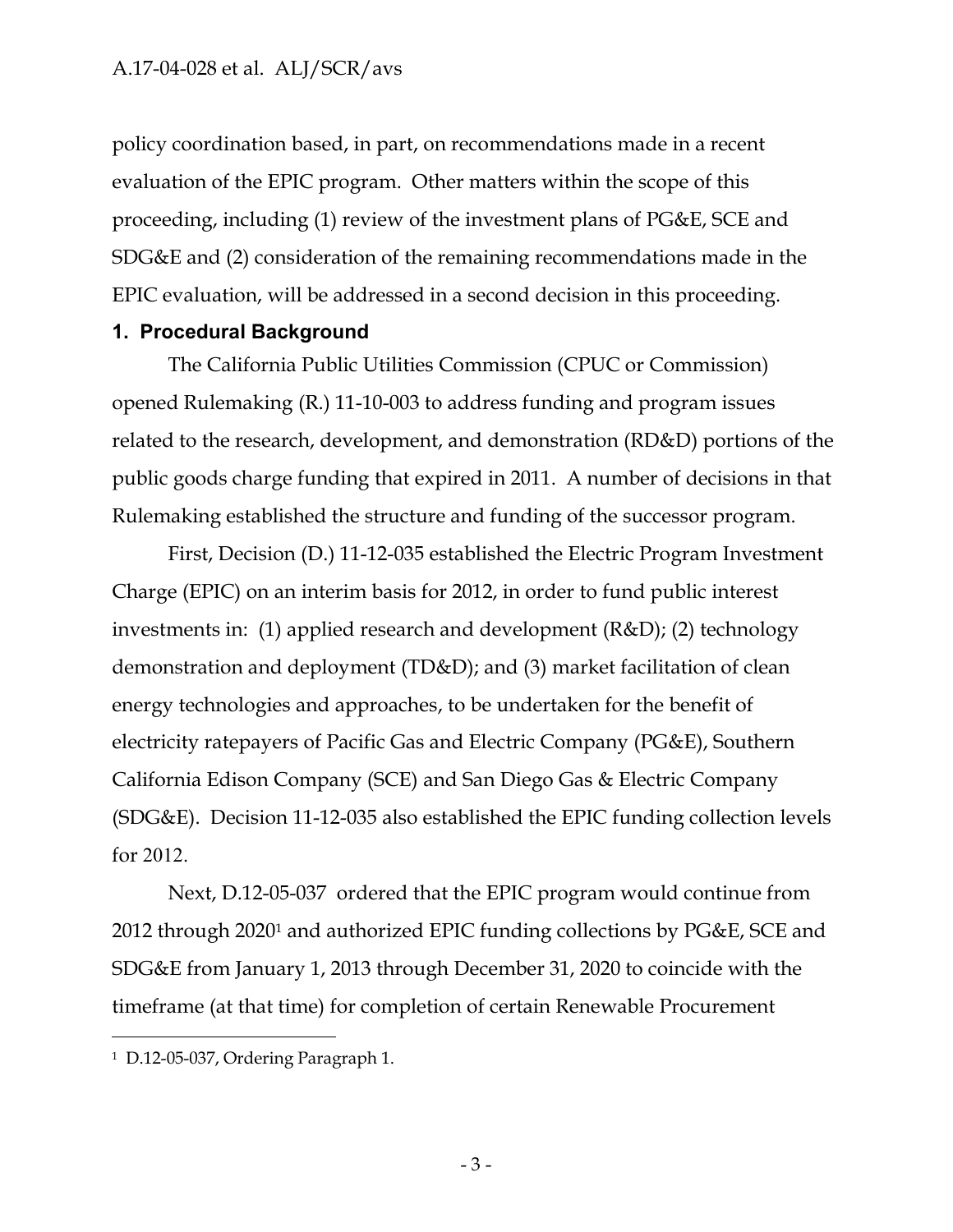Standard and greenhouse gas emissions reduction requirements pursuant to Assembly Bill 32. <sup>2</sup> The Commission stated that it could reassess at that time whether the EPIC program and surcharge should be continued, modified, or eliminated.

D.12-05-037 designated the CEC, PG&E, SCE, and SDG&E as administrators of the EPIC program, with the CEC administering 80% of the EPIC funds and investing in applied R&D, TD&D, and market facilitation. The three large Investor-owned Utilities (IOUs) would administer the remaining 20% of the EPIC funds, with IOU investments restricted to TD&D.

The Commission also clarified in D.12-05-037 that the "primary and mandatory guiding principle of the [EPIC] shall be to provide electricity ratepayer benefits, defined as promoting greater reliability, lower costs, and increased safety."3 The Commission also established certain required elements that the administrators must include in their triennial investment plans. Finally, the Commission established the framework for Commission oversight of the program, whereby the Commission maintains overall policy oversight of the program, and program funds are administered under the oversight and control of the Commission.

<sup>2</sup> *Id.* at 64 and Finding of Fact 29. Assembly Bill 32 (Nunez, Stats. 2006, Ch. 488) established the California Global Warming Solutions Act of 2006 which required the state to reduce its greenhouse gas emissions to 1990 levels statewide by 2020.

<sup>3</sup> D.12-05-037, Ordering Paragraph 2.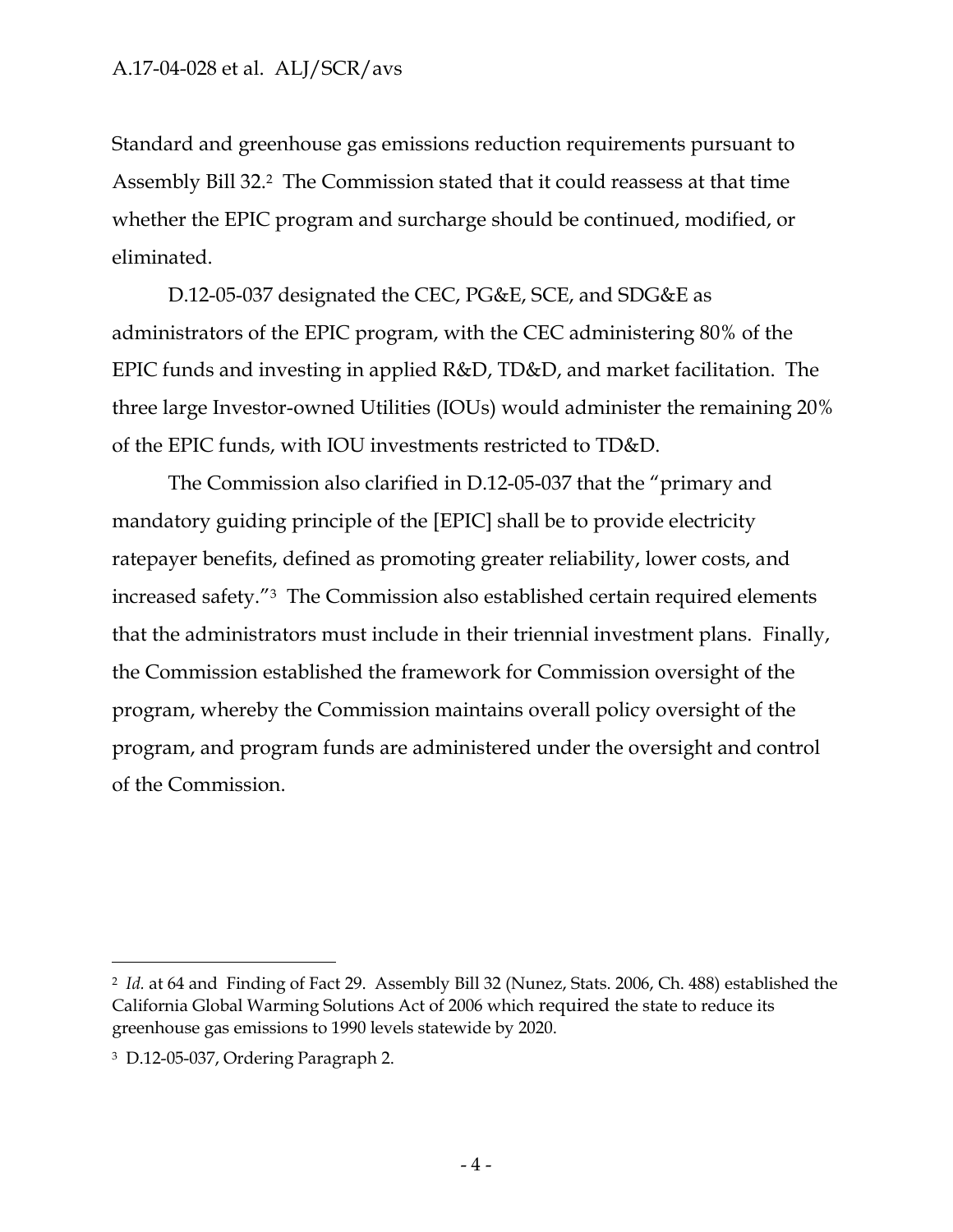The administrators filed their first triennial investment plans in 2013, covering the collection years 2012-2014. The Commission approved the plans with some modifications in D.13-11-025, authorized collection of EPIC funds from ratepayers totaling \$162 million annually, and further clarified the EPIC guidelines.

The administrators filed their second triennial investment plans in 2014, covering the collection years 2015-2017. The Commission approved the plans, again with some modifications, in D.15-04-020, increased the authorized annual collection from ratepayers to \$169 million, and again provided clarifications of program guidelines. Later in the same docket, the Commission issued D.15-09-005 to address issues deferred by D.15-04-020.

The instant proceeding will address the administrators' third triennial investment plans. Pursuant to the timeframe established in D.12-05-037, the administrators filed their 2018-2020 investment plans in Applications (A.) 17-04-028, A.17-05-003, A.17-05-005, and A.17-05-009 (filed by PG&E, the CEC, SCE, and SDG&E respectively). Each administrator served its application on parties in the 2015-2017 investment plan proceeding as well as on parties in each of the IOU administrator's pending and/or most recent general rate case proceeding. Notice of the applications appeared in the Commission's Daily Calendar.

On June 5, 2017, the Office of Ratepayer Advocates (ORA) filed a consolidated protest to each of the four applications. PG&E, SCE, SDG&E and the CEC each filed replies to ORA's protest on June 22, 2017.

- 5 -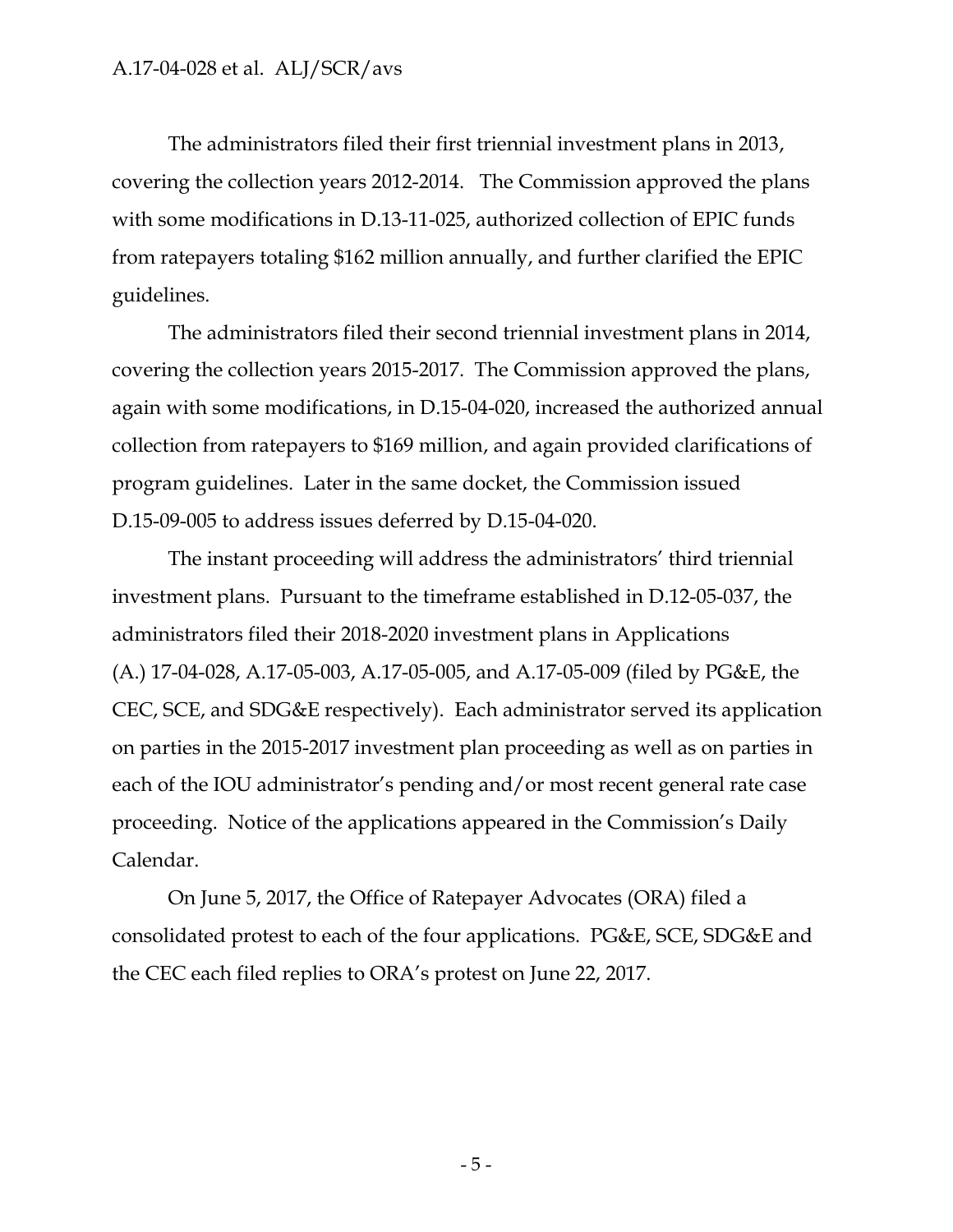In response to a June 5, 2017 motion by ORA, on June 27, 2017 the assigned Administrative Law Judge (ALJ) issued a ruling consolidating all four applications because the applications concern identical or closely-related questions of law or fact.

The assigned ALJ and assigned Commissioner conducted a prehearing conference (PHC) on July 12, 2017. The August 18, 2017 Scoping Memo and ruling of the assigned Commissioner (Scoping Memo) established the scope and schedule for this proceeding. The Scoping Memo determined that the issues in this proceeding are primarily issues of policy and do not implicate reasonably contested material issues of fact, and for that reason hearings are not necessary. Instead, the record necessary to resolve the issues within the scope of this proceeding—beyond the triennial plans themselves—has been developed through public workshops and post-workshop comments and reply comments filed by the administrators and other parties in this proceeding.

### <span id="page-6-0"></span>**2. Issues in this Proceeding**

Our review of the triennial investment plans is primarily guided by the requirements of D.12-05-037, which requires that the administrators' triennial investment plans include certain specified information, and imposes additional requirements on the IOUs' investment plans. <sup>4</sup> As noted above, the Commission clarified the requirements established in D.12-05-037 in two subsequent decisions, D.13-11-025 and D.15-04-020. The current requirements for investment plan Compliance with D.12-05-037, as clarified by D.13-11-025, and D.15-04-020, are provided in Appendix A to this decision.

<sup>4</sup> D.12-05-037, Ordering Paragraphs 12 and 13.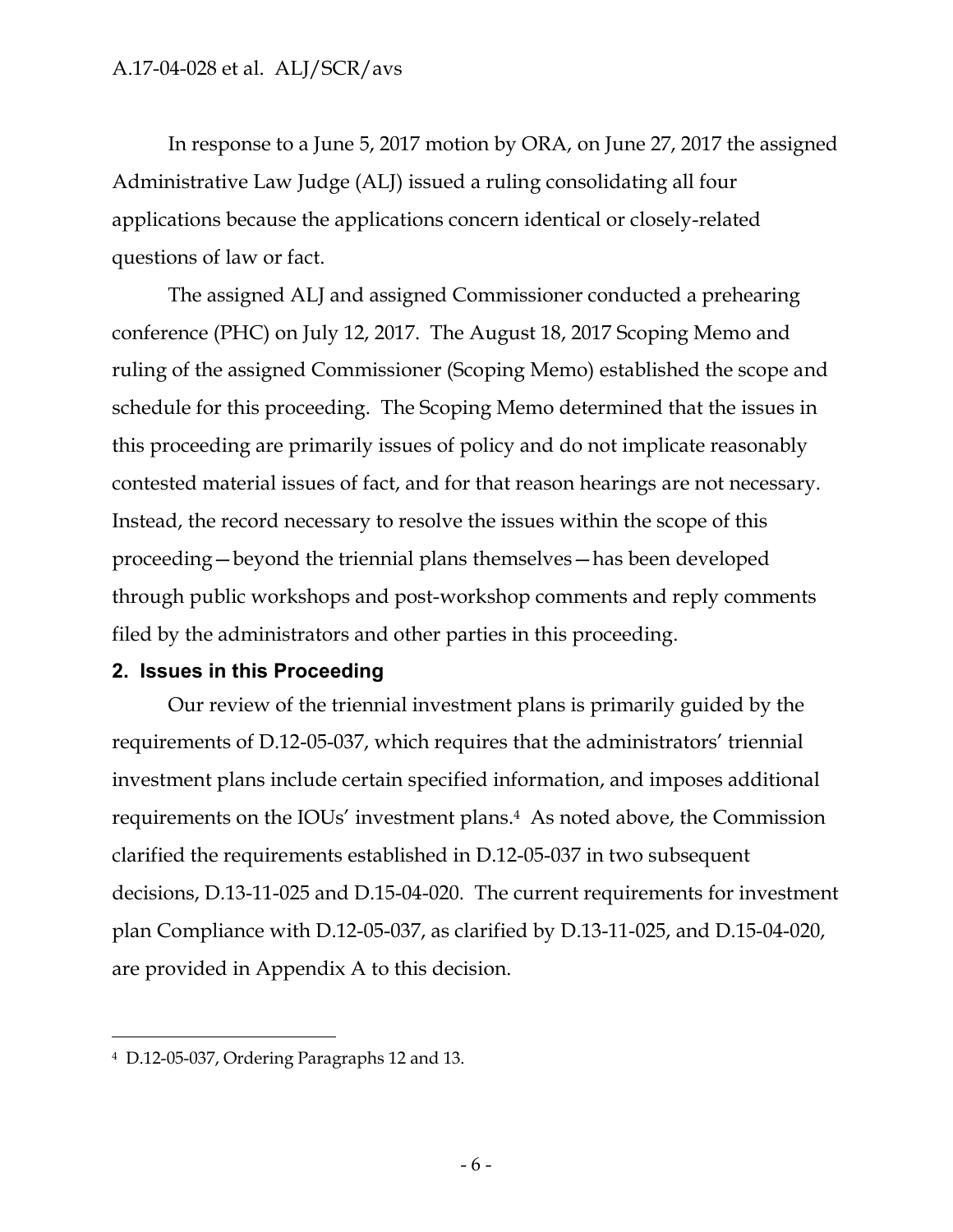In sum, in this proceeding we will review each investment plan for compliance with the requirements established in previous EPIC decisions, and determine whether the investment plan proposals offer a reasonable probability of providing the required electricity ratepayer benefits of greater reliability, lower costs, and increased safety. As required by D.12-05-037, the mandatory and primary guiding principle for our review is this demonstration of the potential to provide those benefits.<sup>5</sup> That decision also found that certain complementary guiding principles include societal benefits, greenhouse gas emissions mitigation and adaptation in the electricity sector, and economic development,<sup>6</sup> but electricity ratepayer benefits are indispensable and must serve as the primary justification for the expenditure of EPIC funds.

The Scoping Memo also identified a number of additional matters that are within the scope of this proceeding.

First, the Commission determined in D.12-05-037 that an independent evaluation of the EPIC program should be conducted in 2016.7 That evaluation was completed in September, 2017 and distributed to parties in this proceeding. The scope of this proceeding includes review of the results and recommendations contained in that report. <sup>8</sup> The evaluation focused on EPIC's core values of providing ratepayer benefits, advancing energy innovation, and

<sup>5</sup> D.12-05-037, OP 2.

<sup>6</sup> *Ibid.*

<sup>7</sup> D.12-05-037, Finding of Fact 12.

<sup>8</sup> Electric Program Investment Charge Evaluation Final Report, September 8, 2017 (EPIC Evaluation).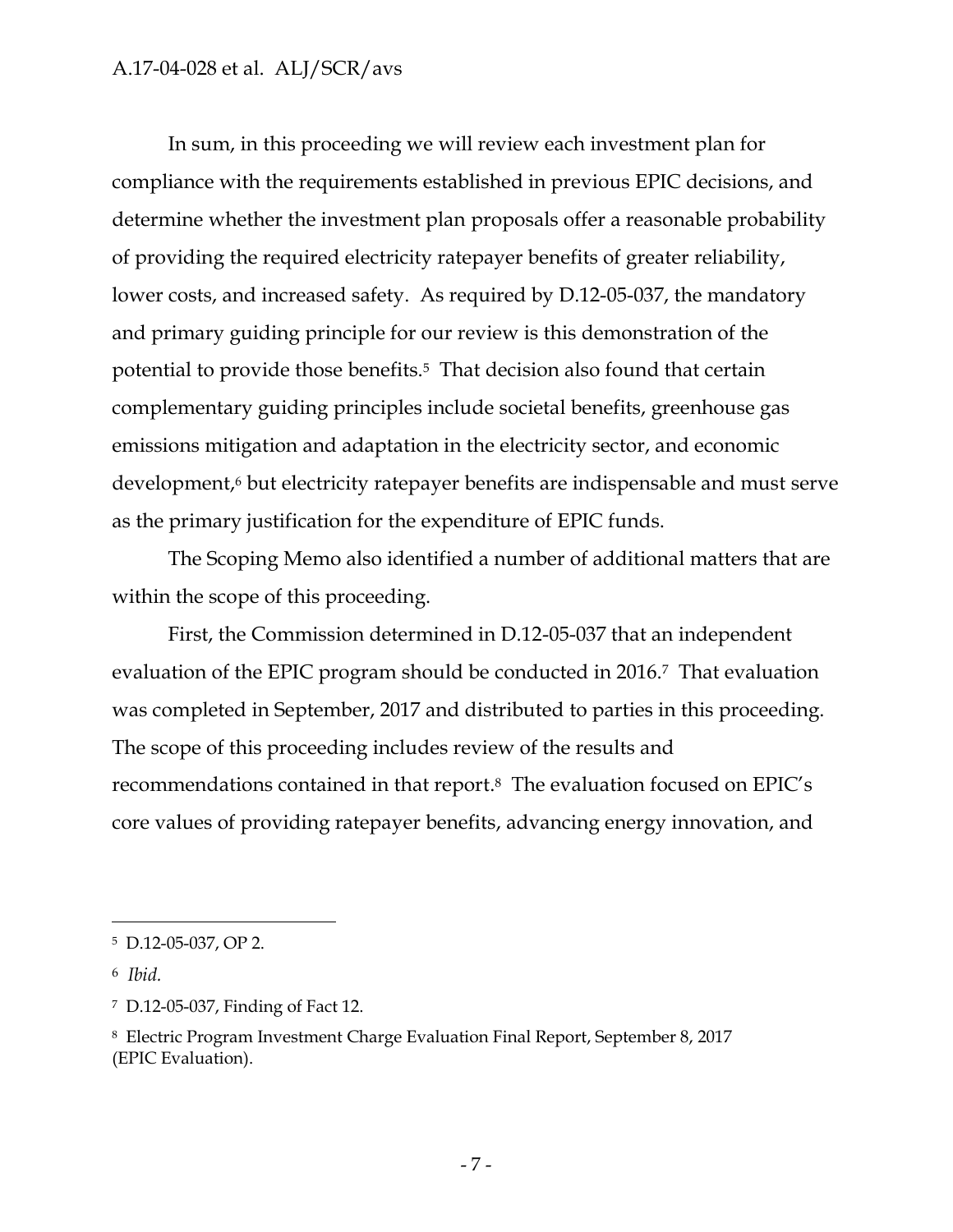supporting California's energy policy goals. The EPIC Evaluation reached the key findings listed below:<sup>9</sup>

- The EPIC administrators are in compliance with the *letter* of EPIC program requirements, but could better fulfill the *spirit* of some requirements;
- Each project in the EPIC project portfolio is meeting its objectives, but it is unclear if the portfolio as a whole is optimized;
- There is a need to prioritize among EPIC's many objectives;
- There is a need to supplement the administrative structure by convening an independent body to coordinate, facilitate and lend technical expertise; and
- The IOUs, while technically in compliance with program requirements, could improve upon information sharing and stakeholder engagement.

The EPIC Evaluation's detailed recommendations reflecting these key findings are listed in Appendix B to this decision.

Second, the scope of this proceeding includes matters regarding the interaction between the EPIC program and disadvantaged communities in California. The CEC organizes its EPIC investment plan according to eight "Strategic Objectives", one of which is to "catalyze clean energy investment in California's disadvantaged communities."10 The CEC states that its plan will target a minimum of 25 percent of EPIC technology demonstration and deployment funding for sites located in disadvantaged communities, with a focus on "scaling-up technology solutions best suited to meet the needs of

 $\overline{a}$ <sup>9</sup> EPIC Evaluation, Page 1-3 through page 1-11.

<sup>10</sup> CEC's Proposed 2018-2020 Triennial Investment Plan at 18.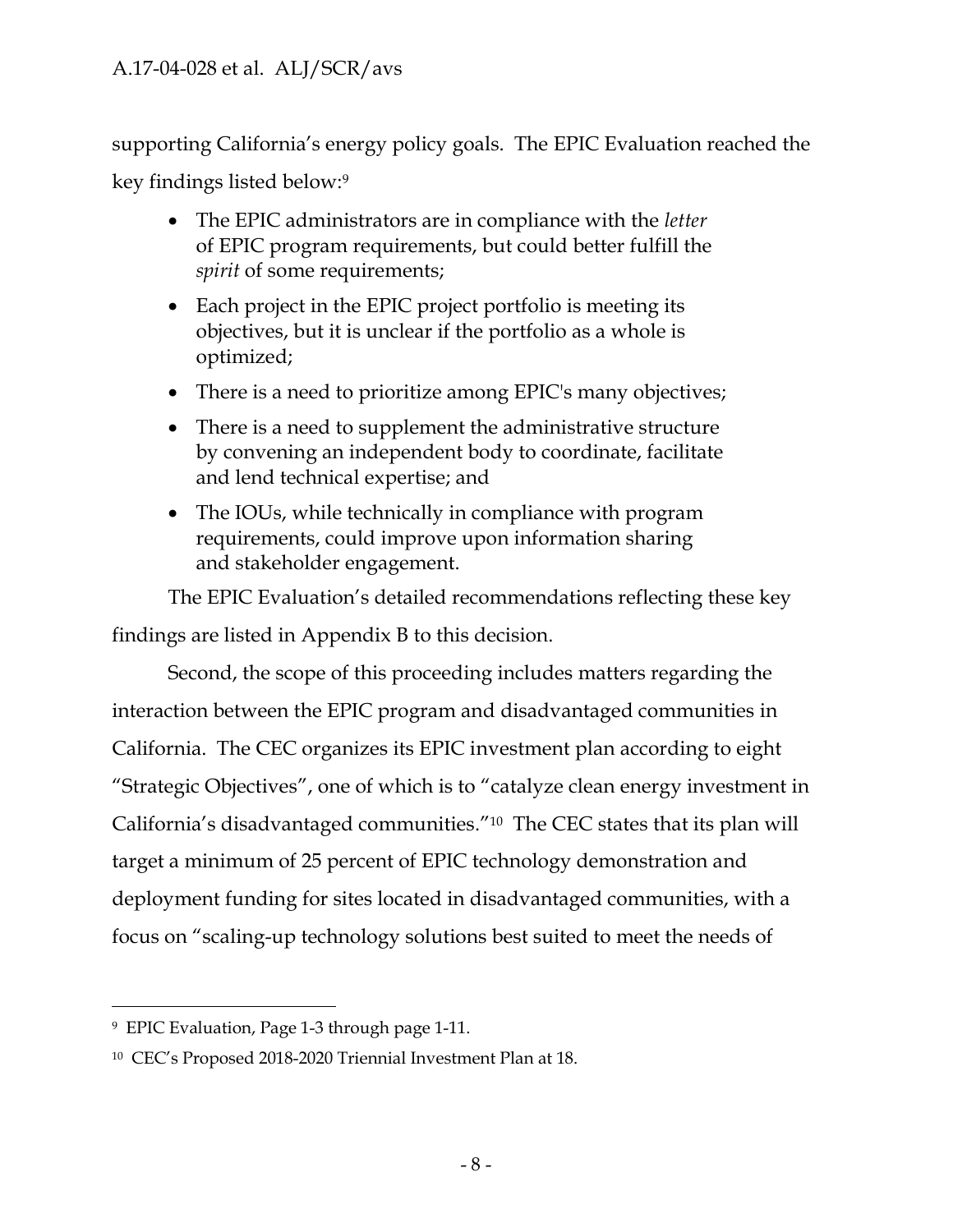residents in disadvantaged communities as well as the businesses and institutions that serve them."<sup>11</sup>

The CEC's plan stimulated discussion at the PHC regarding the question of whether the other administrators are engaging in similar targeting activities. Consistent with that discussion, the Scoping Memo determined that this proceeding shall include two broad topics regarding disadvantaged communities:

- 1. Funding decisions: determination of strategies and opportunities for directing EPIC projects, and/or their results, to disadvantaged communities. These strategies and opportunities should be informed by meaningful feedback from disadvantaged communities that provides greater understanding of the R&D needs of disadvantaged communities.
- 2. Outreach and engagement: Determination of the best means of conducting outreach and engaging with disadvantaged communities in order to heighten local awareness of the opportunities for community members to (a) apply for EPIC funds, (b) ensure that beneficial projects are sited in their communities, and (c) benefit from the results of all relevant EPIC projects.

 $\overline{a}$ <sup>11</sup> *Id*. at 19. The CEC bases this targeting on the results of its 2016 "Low-Income Barriers Study", which it conducted pursuant to SB 350, the Clean Energy and Pollution Reduction Act of 2015 (Stats. 2017, Chapter 547). The CEC's study explored barriers to and opportunities for expanding clean energy deployment in disadvantaged communities. According to the CEC, its study identified several barriers unique to disadvantaged communities: "Some barriers are structural, inherent to the conditions of poverty in California. These barriers may be mitigated but are difficult to eradicate. Other barriers stem from policy and program decisions, and these may be overcome through new policy development or program refinement."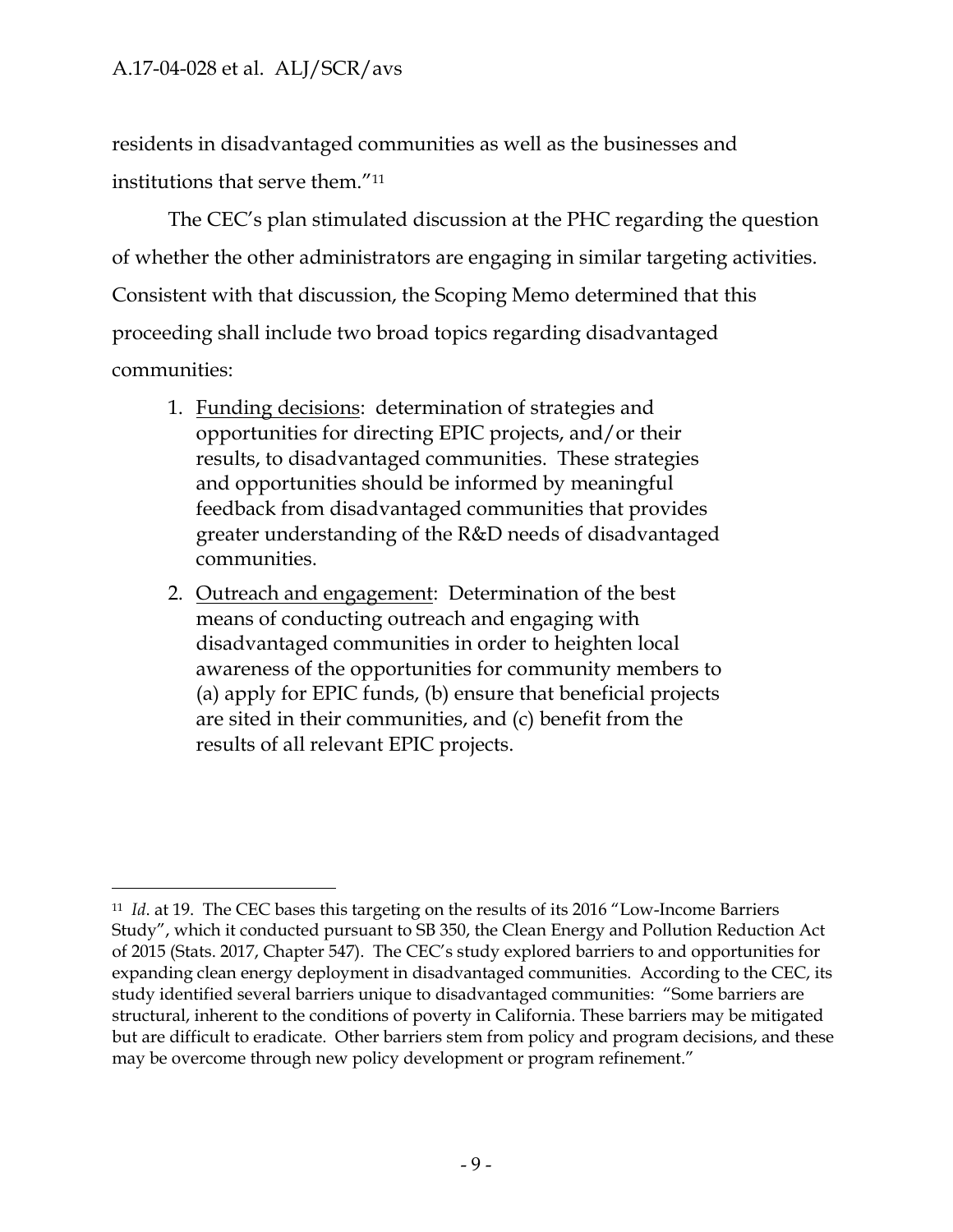$\overline{a}$ 

Further legislative developments since the Scoping Memo issued will also inform our decisions in this proceeding regarding the interactions between the EPIC program and disadvantaged communities. In October 2017, Governor Brown signed AB 523, which formalizes the requirement that the CEC expend at least 25 percent of its EPIC funds for TD&D at sites located in, and benefiting, disadvantaged communities, and adds a new requirement that the CEC expend at least 10 percent of its EPIC funds for TD&D at sites located in, and benefiting, low-income communities located in the state. <sup>12</sup> AB 523 also requires the CEC to take into account, when applicable, the adverse localized health impacts of proposed EPIC projects to the greatest extent possible, and include in its annual EPIC report to the Legislature a brief description of the impact on program administration from the allocations required by the bill, including any information that would help the Legislature determine whether to reauthorize those allocations beyond June 30, 2023.

AB 523 reflects California's intent to make the state's clean energy programs more equitable by moving the state toward greater clean and renewable energy while increasing the participation of economically and environmentally vulnerable communities in this transition. The Commission recognizes the alignment of AB 523 with goals previously established in SB 350, and supports the purpose of this bill.

<sup>12</sup> Stats. 2017, Chapter 551, amending Section 25711.5 of, and to add and repeal Section 25711.6 of, the Public Resources Code. "Disadvantaged communities" are defined as communities identified pursuant to Section 39711 of the Health and Safety Code. "Low-income communities" are defined as communities within census tracts with median household incomes at or below either (a) eighty percent of the statewide median income, or (b) the applicable lowincome threshold listed in the state income limits updated by the Department of Housing and Community Development and filed with the Office of Administrative Law pursuant to subdivision (c) of Section 50093 of the Health and Safety Code.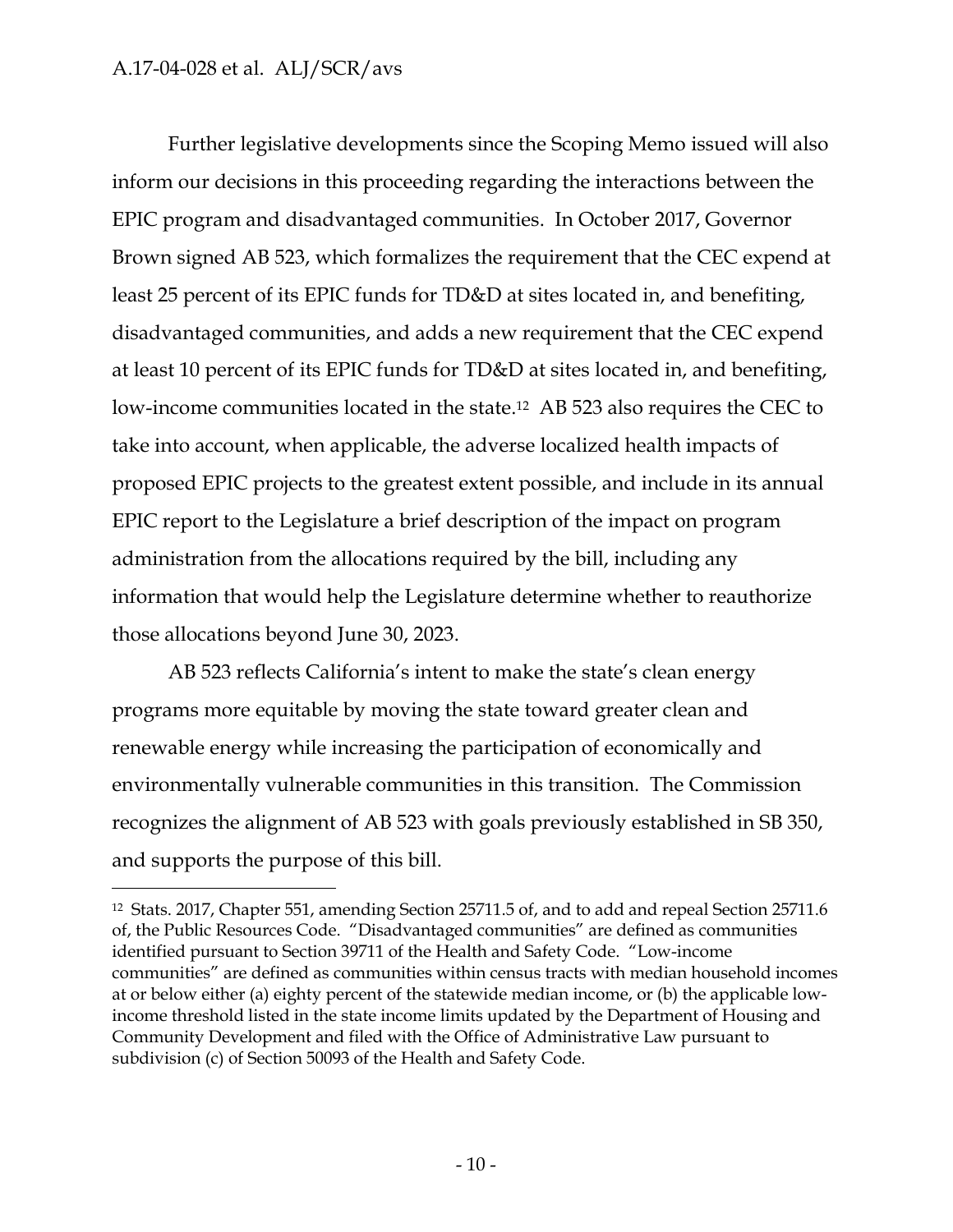Third, the scope of this proceeding includes items identified by the CEC in its application or at the PHC:

- Clarification of the requirements of D.12-05-037 with respect to whether EPIC funding collection amounts should be adjusted on January 1, 2018 by the amount of the change in the U.S. or California-specific Consumer Price Index for Urban Wage Earners and Clerical Workers (CPI-W); and
- Clarification or modification of D.13-11-025, as necessary, regarding the circumstances under which the CEC may grant licenses to load-serving entities for EPIC-created intellectual property.

Fourth, the scope of this proceeding includes items identified by PG&E in

its application:

- Whether to extend the general authorization for EPIC program funding beyond 2020 by rulemaking;
- Whether to provide flexibility for utilities to participate as subcontractors for CEC-funded EPIC projects;
- Whether to approve an increase in PG&E's total approved 2018-2020 budget by \$7 million, which is proposed to be sourced by leveraging the forecasted unspent project and administration funds from the 2012-2014 investment period; and
- Whether to provide a more streamlined, expedited Tier 2 advice letter approval process for new projects initiated between EPIC plan approvals.

### **2.1. A Limited Subset of Issues Are Addressed in this Decision**

<span id="page-11-0"></span>For several reasons, the instant decision addresses only a subset of the issues listed above.

First, we find that it is important to respond to the request made by the CEC at the PHC, that the Commission issue a decision addressing its application as soon as possible in order to accommodate the CEC's unique funding situation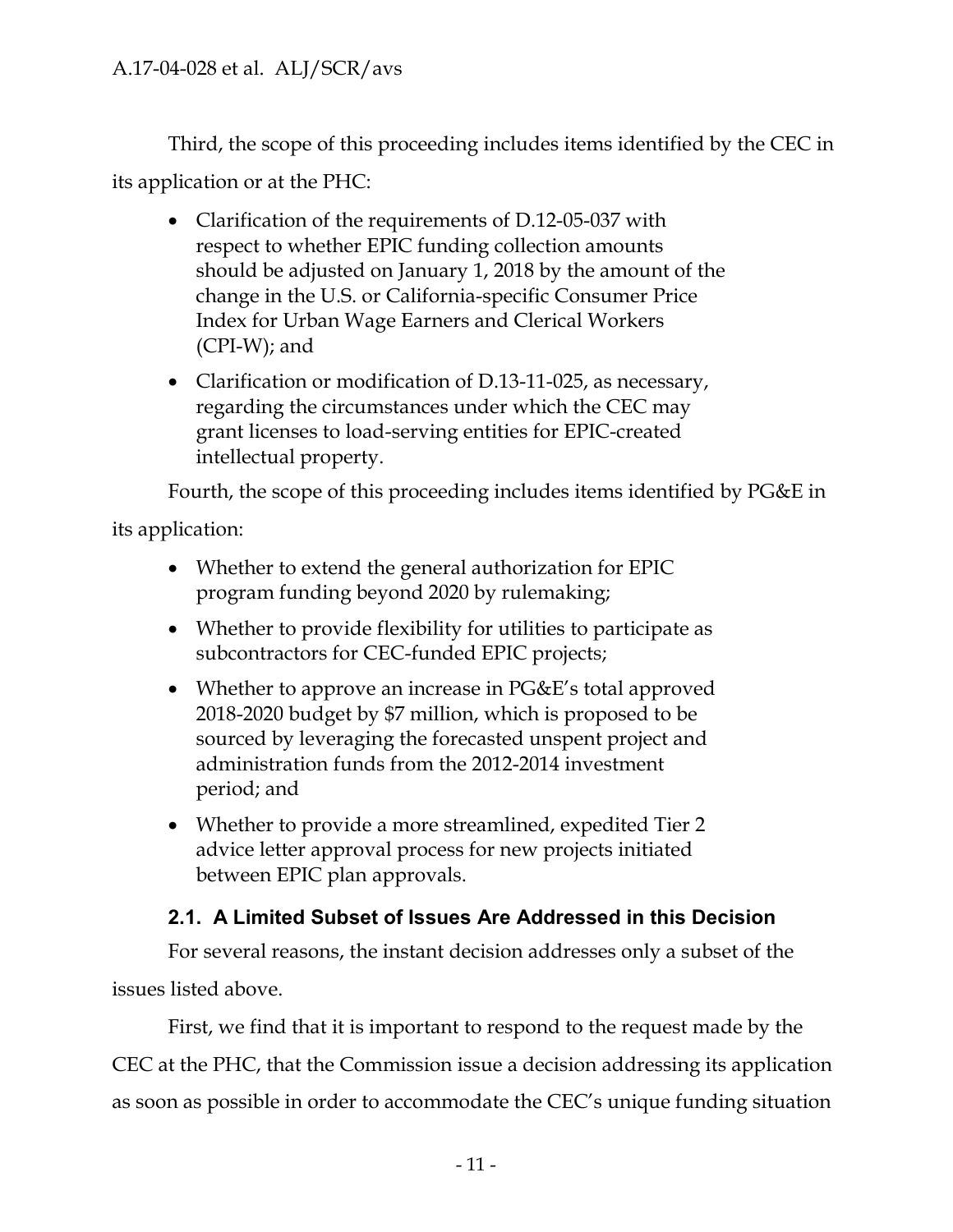as compared to the IOU administrators. As a State agency, the CEC is the only EPIC administrator that also participates in the state's budgeting process, and that process imposes some unique implementation and timing constraints on the CEC that would be lessened if the CEC, ideally, receives approval of its EPIC plan in December.13 It is our intent in issuing the proposed decision in December to assist the CEC with its timing issues. This, in turn, requires that we establish both the overall 2018-2020 EPIC program funding level and the administratorspecific funding allocations in this decision.

Second, for reasons discussed herein, we address one recommendation made in the EPIC Evaluation: that the Commission supplement the administrative structure of the EPIC program by convening an independent body to coordinate, facilitate and lend technical expertise to the program.

A subsequent decision will resolve the remaining issues in this proceeding. We note here that any program management-related guidance we provide in that decision will apply to the CEC as well as to the IOUs. Examples include matters such as project funding in, outreach to, and engagement with disadvantaged communities; additional adjustments to program structure or governance in response to the EPIC Evaluation, the post-Evaluation workshop and subsequent comments by parties; intellectual property; and the other issues identified in the Scoping Memo and listed above. Some of this guidance will surely affect the project-level management of its EPIC projects, and may include guidance for how approved projects are administered, but we do not intend to require wholesale changes to the CEC plan we approve in this decision, nor will

<sup>13</sup> Reporter's Transcript (RT) at 44-45.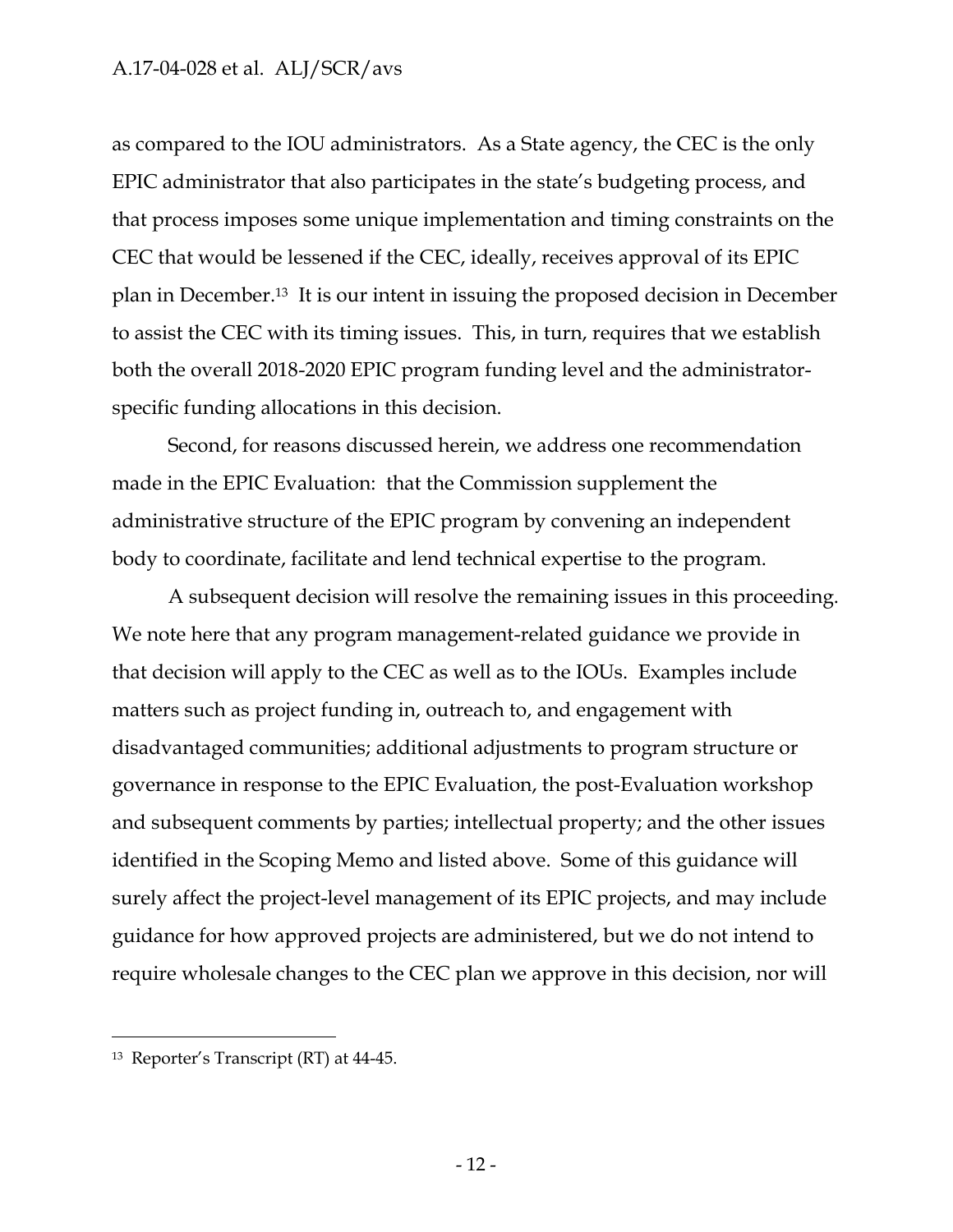we make material changes to the CEC budget approved herein. In short, this decision approves the CEC's Investment Plan, and our subsequent decision will provide administrative guidance to the CEC as it administers that plan.

#### <span id="page-13-0"></span>**3. Workshop and Comments Regarding the 2018-2020 Investment Plans**

On September 8, 2017, the Commission hosted a workshop in order to provide a forum for stakeholders to discuss the administrators' 2018-2020 investment plans. Pursuant to the Scoping Memo, the intent of the workshop was to provide an opportunity for parties to clarify their understanding of the administrators' investment plans and their compliance with the requirements of D.12-05-037, as well as to discuss other implementation and programmatic issues, including investing in disadvantaged communities.

A comparison exhibit filed jointly on September 1, 2017 by the administrators provided additional detail on each proposal in the plans. Following a matrix format, administrators specified the scope and focus of each proposal, identified the Commission proceedings that are relevant to each proposal, explained the policy justification and how the proposal avoids duplication, and provided budget information. The comparison exhibit facilitated in-depth review and comparison of projects, and the collective effort of the administrators is acknowledged and appreciated.

The Research Center Coalition and Social Science Researchers filed post-workshop comments on September 20, 2017. Each administrator filed post-workshop comments on September 22, 2017, as did ORA, the California Environmental Justice Alliance/The Greenlining Institute (jointly),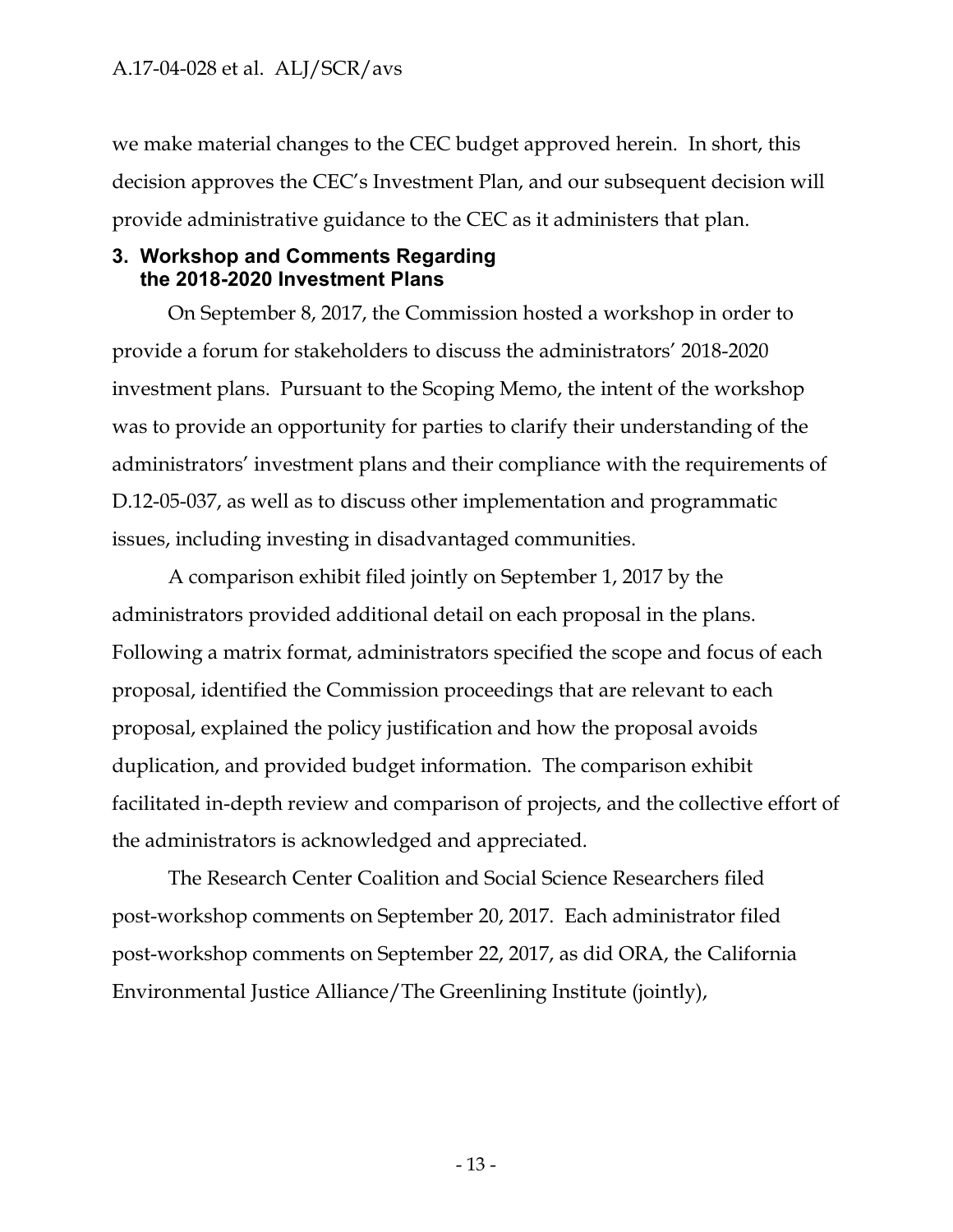Angel Plus LLC and the California Clean Energy Fund. <sup>14</sup> Reply comments were filed on October 9, 2017 by each administrator, ORA and the California Environmental Justice Alliance/The Greenlining Institute (jointly). On October 26, 2017 PG&E and SDG&E filed supplemental reply comments addressing ORA's opening comments.

As a result of the workshops, subsequent comments and reply comments filed by parties, and the joint comparison exhibit, there is a robust record in this proceeding to enable the Commission to review and approve, with any modifications found to be necessary, the 2018-2020 EPIC investment plans. Although this decision addresses only the CEC's plan, the same record will serve as the basis for our review of each IOU's plan in our subsequent decision.

### <span id="page-14-0"></span>**4. The California Energy Commission's 2018-2020 Investment Plan**

 $\overline{a}$ 

The CEC requests Commission approval of its 2018-2020 EPIC investment plan (CEC Plan) pursuant to D.12-05-037, D.13-11-025, and D.15-04-020. The CEC Plan proposes projects and associated funding that fall into the three EPIC program areas:

- 1. Applied research and development, which includes activities to support pre-commercial technologies and approaches at applied lab-level or pilot-level stages.
- 2. Technology demonstration and deployment, which involves installation and operation of pre-commercial technologies or strategies at a scale that will reflect actual operating, performance, and financial characteristics and risks.

<sup>14</sup> Mark Miles Consulting Inc. filed comments on September 19, 2017 but they were rejected by the Commission's Docket Office.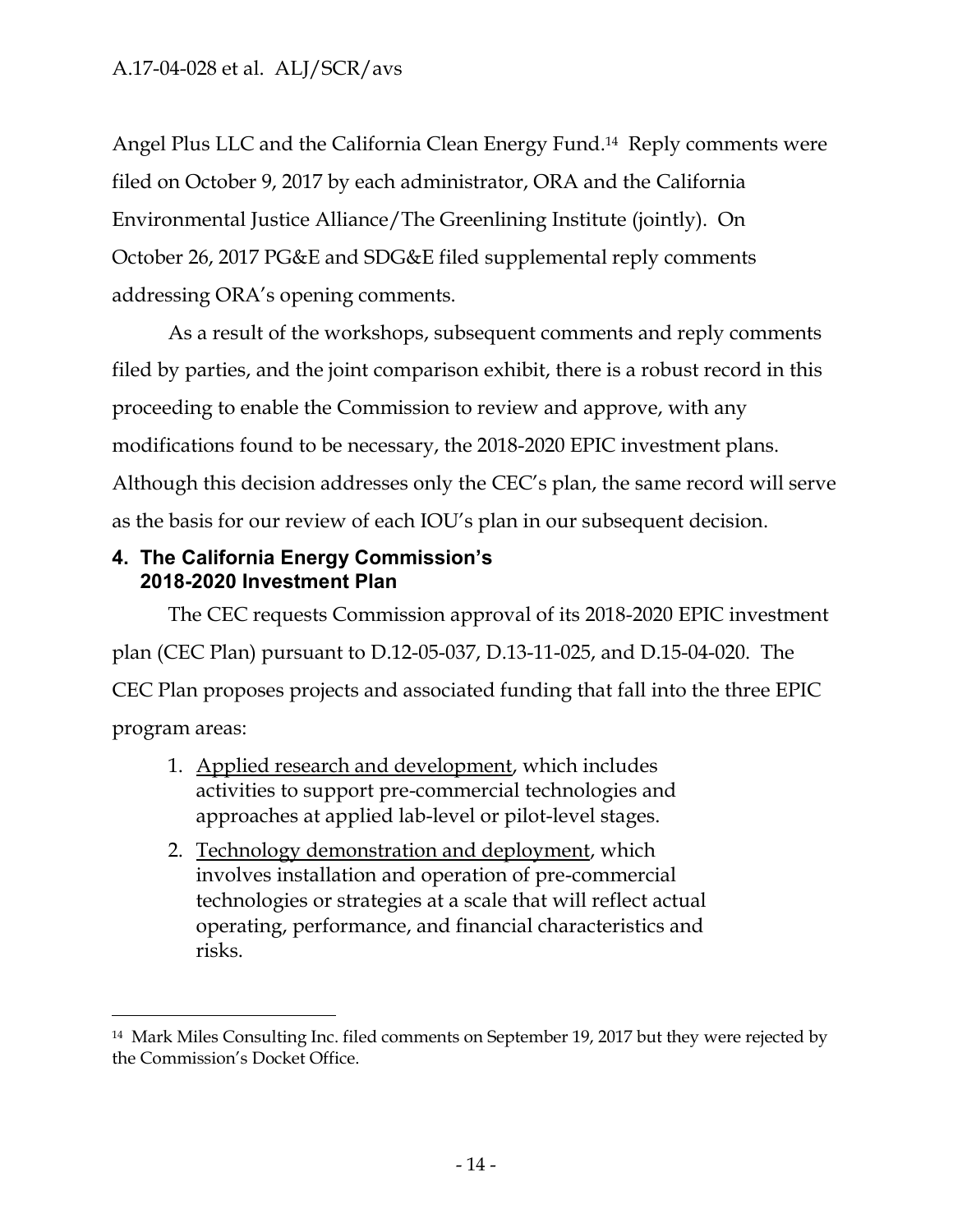3. Market facilitation, which includes a range of activities, such as commercialization assistance, local government regulatory assistance and streamlining, market analysis, and program evaluation to support deployment and expand access to clean energy technology and strategies.

The CEC Plan is organized by eight strategic themes or objectives, with each theme including multiple sub-themes and funding initiatives.15 The strategic themes cut across all three EPIC program areas. As noted above, with AB 523 becoming law the CEC is required to allocate at least 25 percent of its EPIC TD&D budget toward projects located in and benefitting disadvantaged communities, and to allocate an additional 10 percent of TD&D funds toward projects located in and benefitting low-income communities. As also noted above, although the CEC developed its EPIC plan prior to the passage of AB 523, its 2018-2020 investments will target a minimum of 25 percent of TD&D funding for sites located in disadvantaged communities. 16

The CEC requests a total 3-year budget of \$444 million, which reflects the inflation adjustment required by D.12-05-037 that is calculated using the CEC's proposed adjustment factor, the California-specific Consumer Price Index for Urban Wage Earners and Clerical Workers (CPI-W).

ORA's consolidated protest of all four EPIC plans included two recommendations that apply to the CEC Plan:

<sup>15</sup> CEC Plan at 18.

<sup>16</sup> For example, the CEC identifies two initiatives that specifically target TD&D in disadvantaged communities: Initiative 1.2.1, Deploy Next Generation Window and Building Envelope Systems in Existing Residential and Commercial Buildings, and Initiative 8.2.1, Investments for Energy Resilient Neighborhoods in Low-Income and Disadvantaged Communities. See CEC Plan at 35 and 240.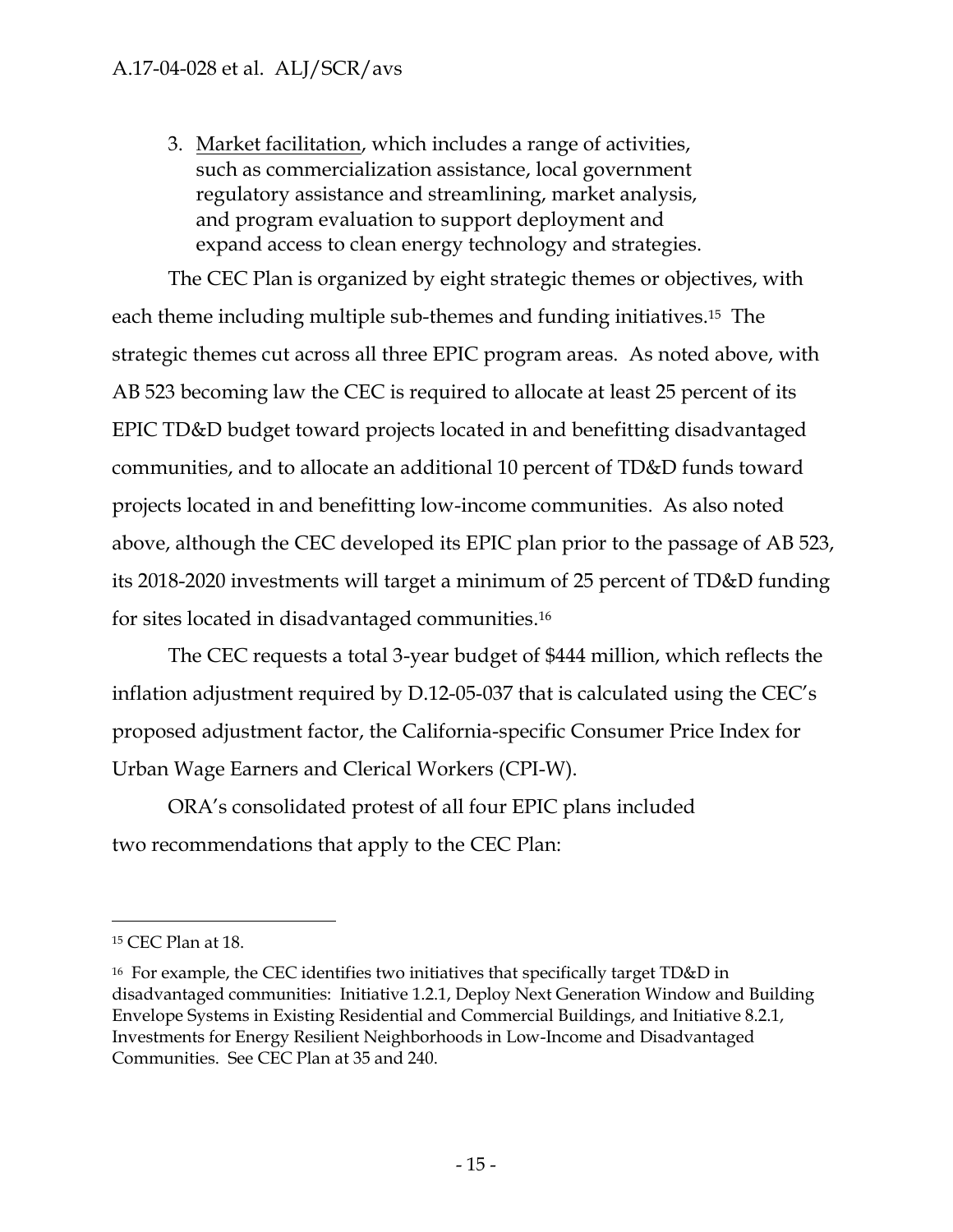- The 2018-2020 EPIC plans do not sufficiently describe policy justifications for proposed projects; and
- The EPIC administrators should inform the Commission how the completed projects will benefit ratepayers

The CEC replied to ORA's recommendations in its June 22, 2017 reply to ORA's protest, and in its September 22, 2017 opening comments following the September 8, 2017 staff workshop.

First, regarding whether its EPIC plan sufficiently describes policy justifications for proposed projects, the CEC responds that its investment plan identifies problems and/or challenges to be addressed by projects and identifies measures taken in coordination with PG&E, SCE, and SDG&E to avoid duplicative projects.<sup>17</sup> The CEC also states that its plan:<sup>18</sup>

"is rooted in support of California's energy policy and goals. Policy objectives of the state, such as the energy efficiency and renewable energy goals set forth in SB 350 (Statutes of 2015, chapter 547) and the greenhouse gas (GHG) reduction goals set forth in SB 32 (Statutes of 2016, chapter 249), are identified and discussed in the Executive Summary of the CEC 3rd EPIC Plan.

Further, the CEC provides justifications for investments needed to meet the state's energy policy goals under each theme of the 3rd EPIC Plan."

Second, regarding whether administrators should inform the Commission

how the completed projects will benefit ratepayers, the CEC responds that: 19

 $\overline{a}$ <sup>17</sup> CEC Reply to ORA protest at 5.

<sup>18</sup> CEC Post-workshop Comments at 20-21.

<sup>19</sup> CEC Reply to ORA protest at 7-13.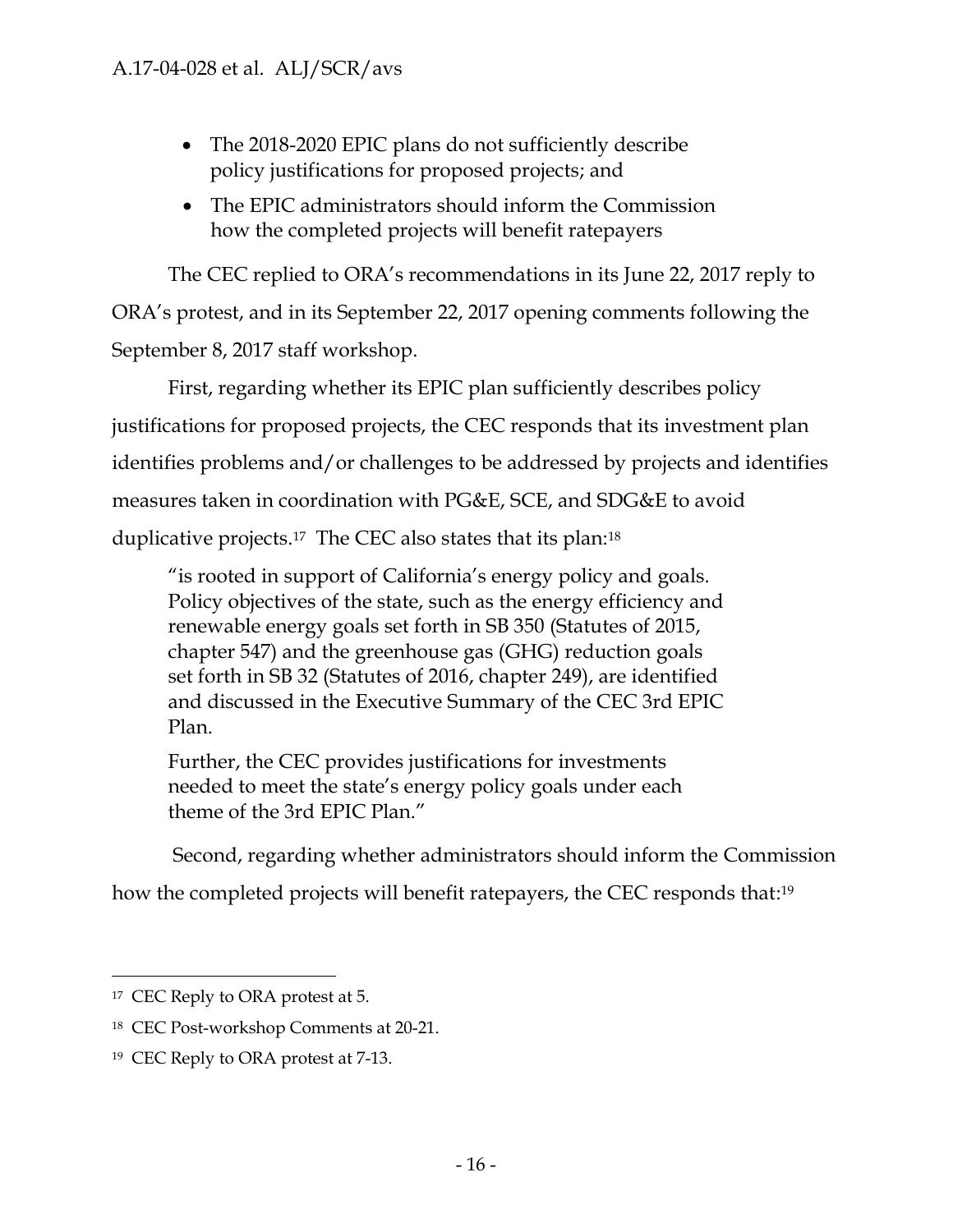- 1. Administrators must report to the Commission annually on the results of EPIC-funded projects;
- 2. The CEC has satisfied the requirements of D.13-11-025 by filing Annual Reports for 2013, 2014, 2015, and 2016; and
- 3. The CEC has made available the data, findings, results, and other products developed through EPIC-funded projects as required under D.13-11-025.

The CEC further explains that its plan "contains numerous tables, located at the end of each sub-theme, that detail how the proposed initiatives will address the ratepayer benefits identified in D.12-05-037. Each sub-theme in the CEC 3rd EPIC Plan identifies the potential ratepayer benefits, and each funding initiative within the sub-theme describes the impact of a successful initiative."<sup>20</sup>

### **4.1. Discussion of the CEC Plan**

<span id="page-17-0"></span>As discussed below, we conclude that the CEC's 2018-2020 EPIC plan complies with the criteria established in D.12-05-037, D.13-11-025, and D.15-04-020, and should therefore be approved in this decision. At the same time, we take this opportunity to introduce several concepts that we will carry forward to our upcoming decision that will address the IOUs' EPIC plans and resolve the remaining issues in this proceeding.

First, regarding the CEC Plan and ORA's broad recommendations that apply to that plan, we find that we need not delay the CEC from moving forward with its plan based on ORA's concerns. The CEC provides considerable detail in its plan demonstrating its compliance with D.12-05-037, D.13-11-025, and D.15-04-020. Each of the CEC's EPIC initiatives maps to the electricity value chain, and the CEC's plan sufficiently makes the requisite showings pursuant to

<sup>20</sup> CEC Post-workshop Comments at 21.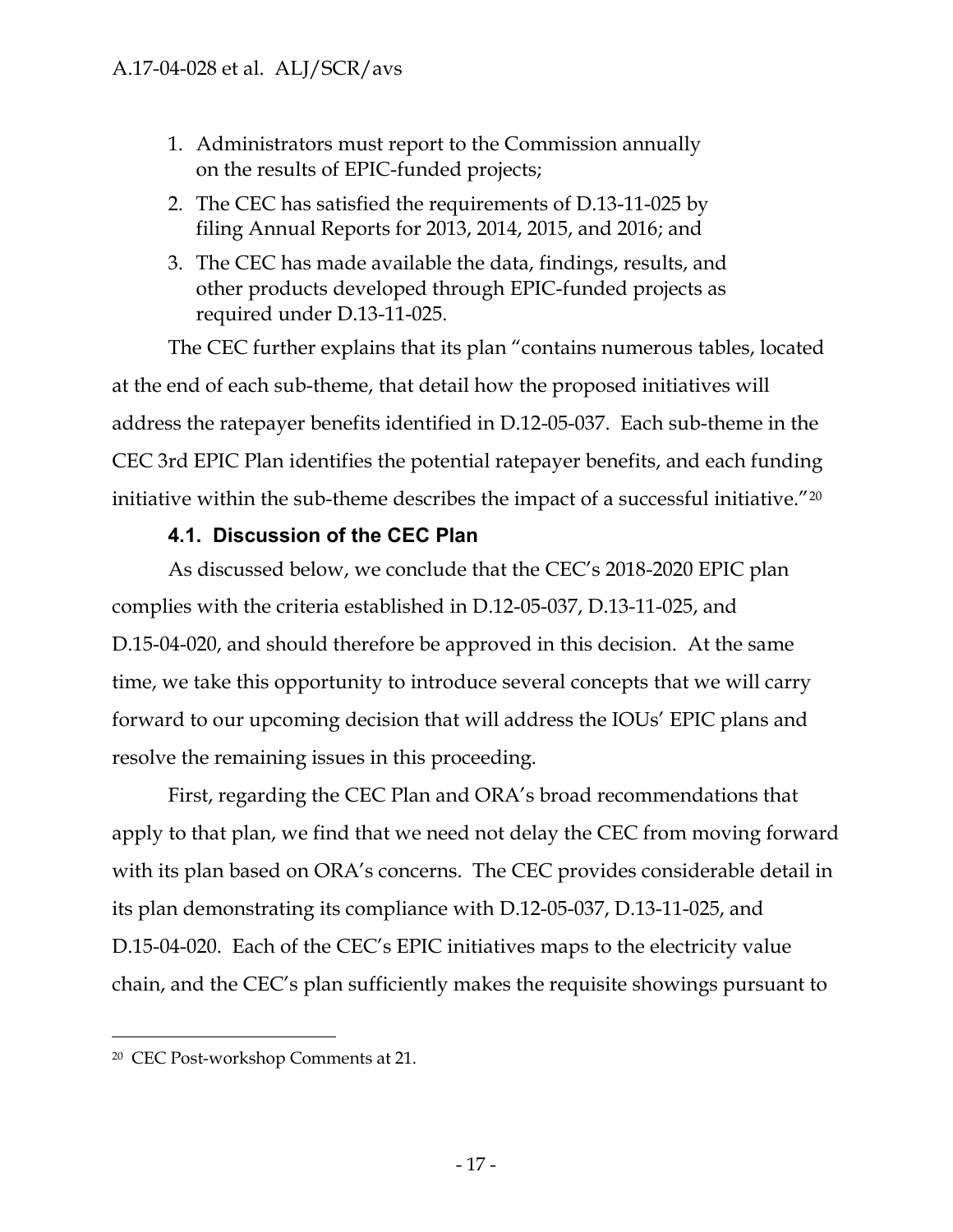$\overline{a}$ 

Ordering Paragraph 12 of D.12-05-037. In its application, the CEC also articulates its competitive solicitation process, through which matching funding may be determined, and project proposals are selected. The CEC's scoring criteria incorporates important programmatic requirements such as project technical merit and need, and impacts and benefits to California IOU ratepayers. The CEC's application also identifies energy savings, cost savings, job creation and economic benefits related to its initiatives, where applicable. In all, the CEC has "sufficiently described policy justifications for proposed projects" and "informed the Commission how the completed projects will benefit ratepayers." ORA has not specifically demonstrated otherwise and we see no basis to direct the CEC to add information to its plan.

With respect to its focus on disadvantaged communities and the new funding allocation requirements established by AB 523, the CEC's Plan does include 25 percent of TD&D funding for sites located in disadvantaged communities. Although we have no record regarding whether the CEC's Plan also allocates 10 percent of TD&D funding for sites located in low income communities, the CEC states "If AB 523 is signed into law, the CEC will commit to complying with the additional funding requirements in the bill for [disadvantaged communities] and low-income communities in the state."21 We have no doubt that the CEC will comply with the new requirements of the Public Resources Code as it implements its plan, and will update us on its progress. We note that the funding allocations created by AB 523 are minimum requirements, and encourage the CEC to pursue benefits for disadvantaged and

<sup>21</sup> September 22, 2017 CEC Opening Comments In Support of Applications for Approval of EPIC 2018-2020 Triennial Investment Plans at 23.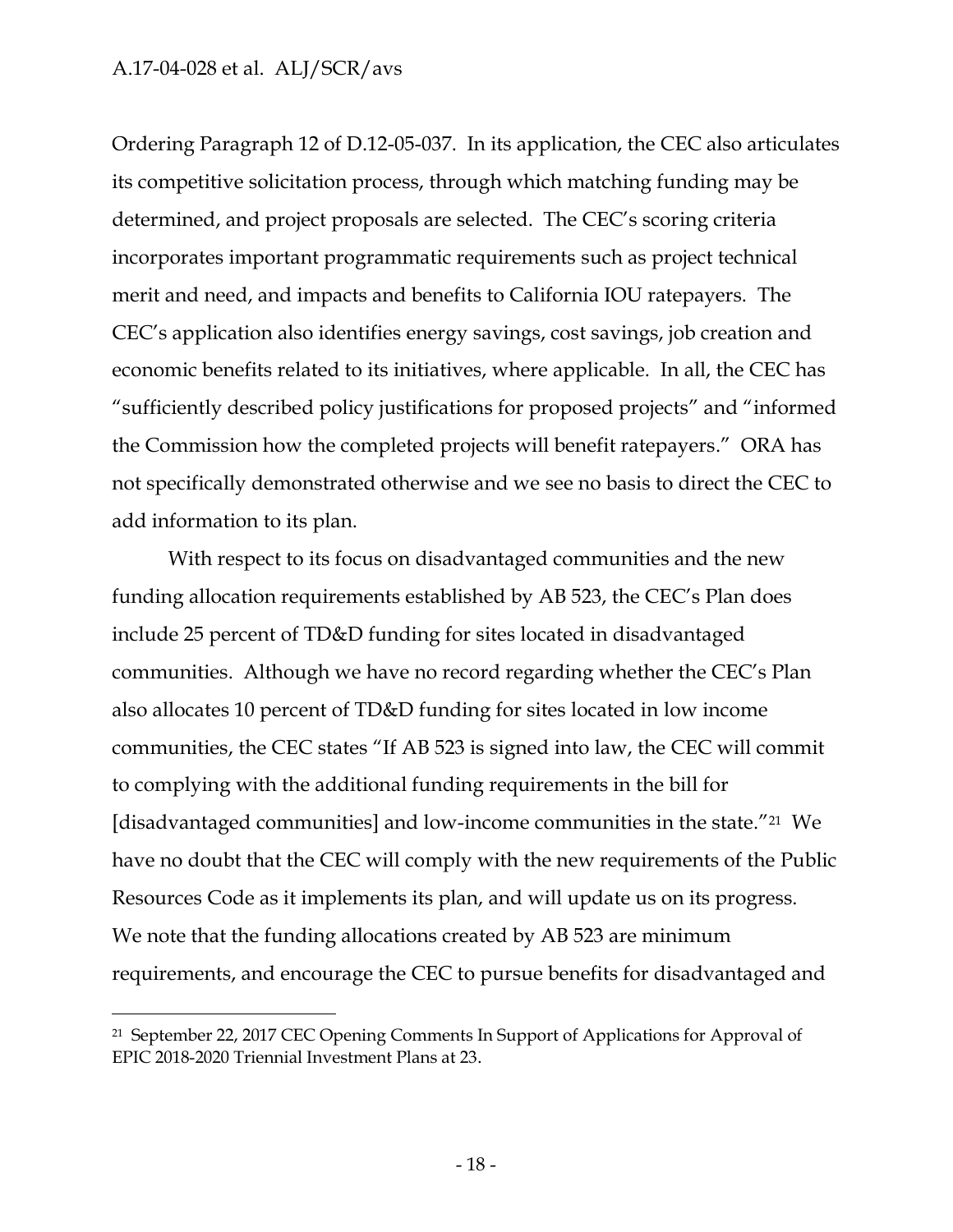low-income communities wherever feasible, practical, and useful within the context of the EPIC program.

Finally, we reiterate for the benefit of the CEC and the IOU administrators that our upcoming decision addressing the EPIC Evaluation may include guidance on future program management that will apply to all four administrators, the CEC included. In other words, the CEC Plan is certainly in compliance with the foundational EPIC decisions listed above, but it is likely that all the administrators will be required to adjust their EPIC-related management activities as the 2018-2020 EPIC investment cycle progresses.

### <span id="page-19-0"></span>**5. Policy + Innovation Coordination Group Framework**

As noted above, the EPIC Evaluation identified "a need to explicitly supplement the existing administrative structure by convening an independent body that provides coordination and facilitation support to the administrators and compiles and helps disseminate information."<sup>22</sup> The evaluators recommend that the CPUC and/or the administrators fund and convene such a body to perform these functions "and lend technical expertise". More specifically, the evaluators suggest that such a body could support high priority areas such as:<sup>23</sup>

- Convening and engaging stakeholders earlier in the investment planning process;
- Engaging stakeholders and ensuring any input that would lead to greater ratepayer and state policy benefits is considered by the administrators in their investment plans;
- Supporting administrator and CPUC efforts to track and prioritize policy goals and funding criteria, and

<sup>22</sup> EPIC Evaluation at 11-20.

<sup>23</sup> *Id.* at page 1-7 to 1-8.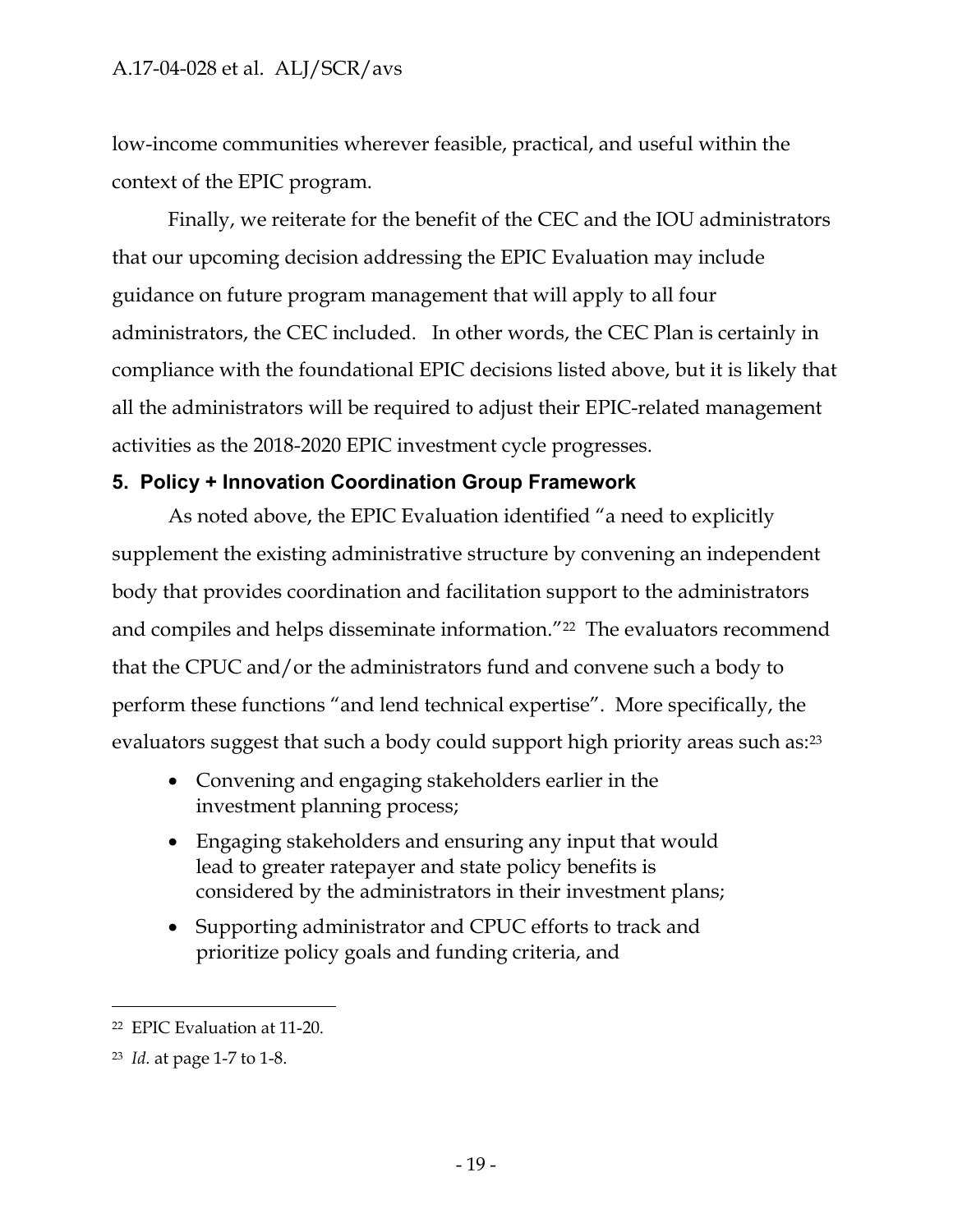periodically revisiting priorities as policy goals change and EPIC matures;

- Supporting administrator and CPUC efforts to ensure that those priorities are effectively addressed in the administrators' investment plans;
- Supporting administrator efforts to categorize projects by technology and/or policy areas, to facilitate easier access of EPIC project information for interested stakeholders;
- Reviewing administrator project research plans and quarterly status reports, such as by policy and/or technology areas; tracking related developments in CPUC proceedings and engaging relevant stakeholders in projects of interest; and helping to identify issues or concerns;
- Planning and facilitating a quarterly meeting devoted to a particular topic of interest to stakeholders, including publicizing the meetings to stakeholders and addressing their needs;
- Coordinating an effort to develop a centralized EPIC website, database and listserv; helping to identify interested parties; and ensuring that those parties are linked to relevant information on projects and topic areas of interest; and
- Identifying interested stakeholders and appropriate forums for administrators to more broadly disseminate their results.

In their post-evaluation workshop comments addressing this

recommendation, the administrators offered varied reactions.

 $\overline{a}$ 

PG&E supports the establishment of an EPIC advisory group that would be similar to other advisory groups in other CPUC-approved programs.<sup>24</sup> Like

<sup>24</sup> PG&E Opening Comments on the Final Evaluation Report at 4. PG&E cites the Procurement Review Groups for electricity procurement planning; the advisory groups established in the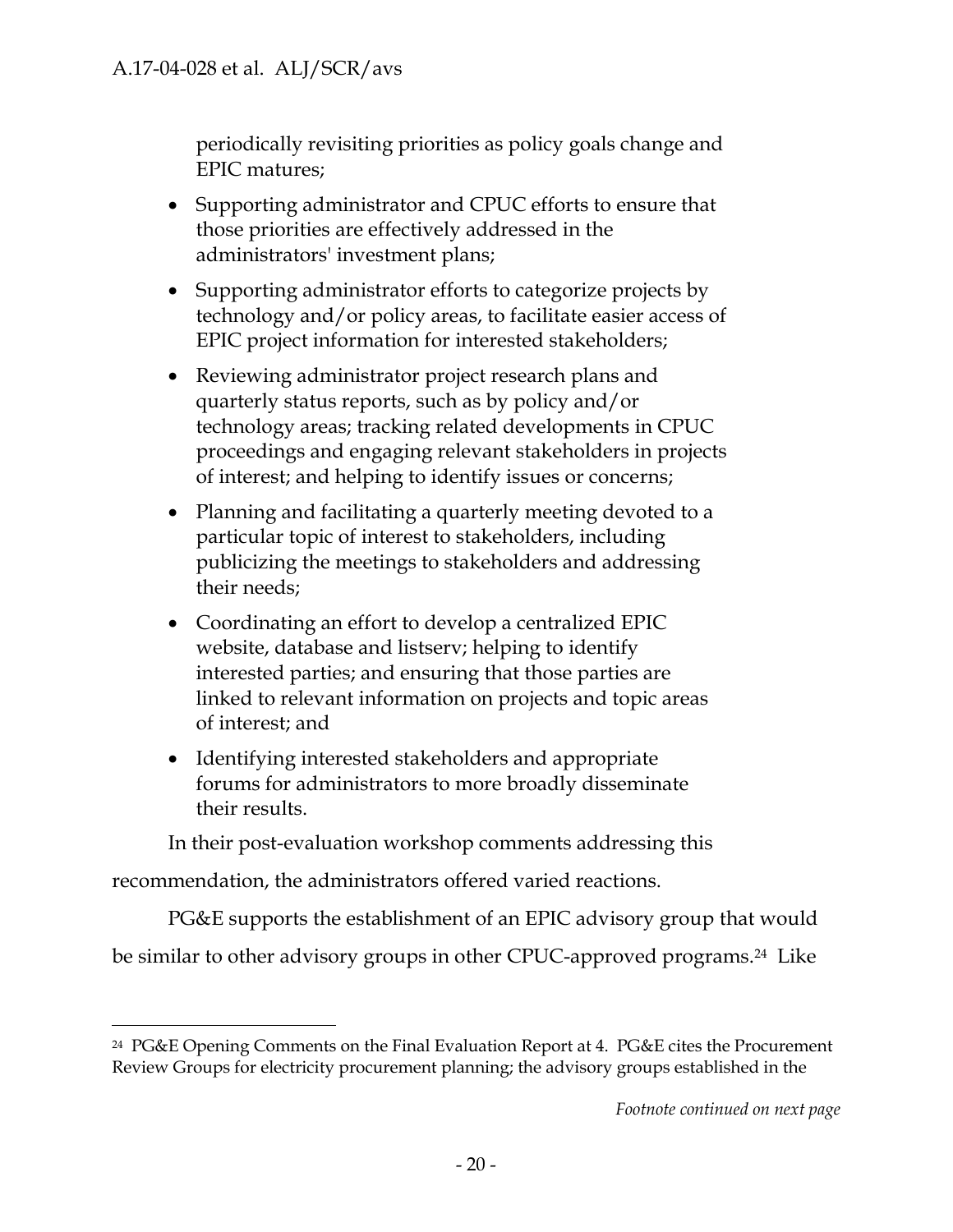$\overline{a}$ 

those groups, PG&E suggests that an EPIC advisory group should serve primarily as an advisory committee for providing advice on EPIC program plans and projects. PG&E also recommends that advisory group members must be well-established R&D and industry experts, as well as include other stakeholders such as groups representing utility customers, but cautions that group members must not be EPIC recipients with actual or apparent conflicts of interest. However, PG&E recommends that implementation of this advisory group should occur after the 2018-2020 EPIC cycle, given the time needed to properly define the group's role and structure to ensure maximum benefit to the program, while minimizing any excessive impact to customers.<sup>25</sup>

SCE also supports the recommendation to convene an independent body to help coordinate among the administrators but, like PG&E, suggests that in order to properly define the role and structure of this independent body this recommendation would be best implemented after the conclusion of the 2018-2020 investment plan cycle. SCE believes this independent body should provide a dual purpose: providing task-focused functions by a third party and a separate independent advisory council that provides coordination and support on programmatic plans and projects. Task-focused functions would include creating and maintaining a central database of all EPIC projects; coordinating reporting for all administrators, including benefits metrics; and coordinating and hosting stakeholder engagement, including benchmarking for nonduplication and workshop outreach for interested stakeholders (*e.g.,* disadvantaged

utilities' electric vehicle programs; and the Distribution Planning Advisory Group established for review of the Utility Regulatory Incentive Pilots in the IDER proceeding <sup>25</sup> *Ibid.*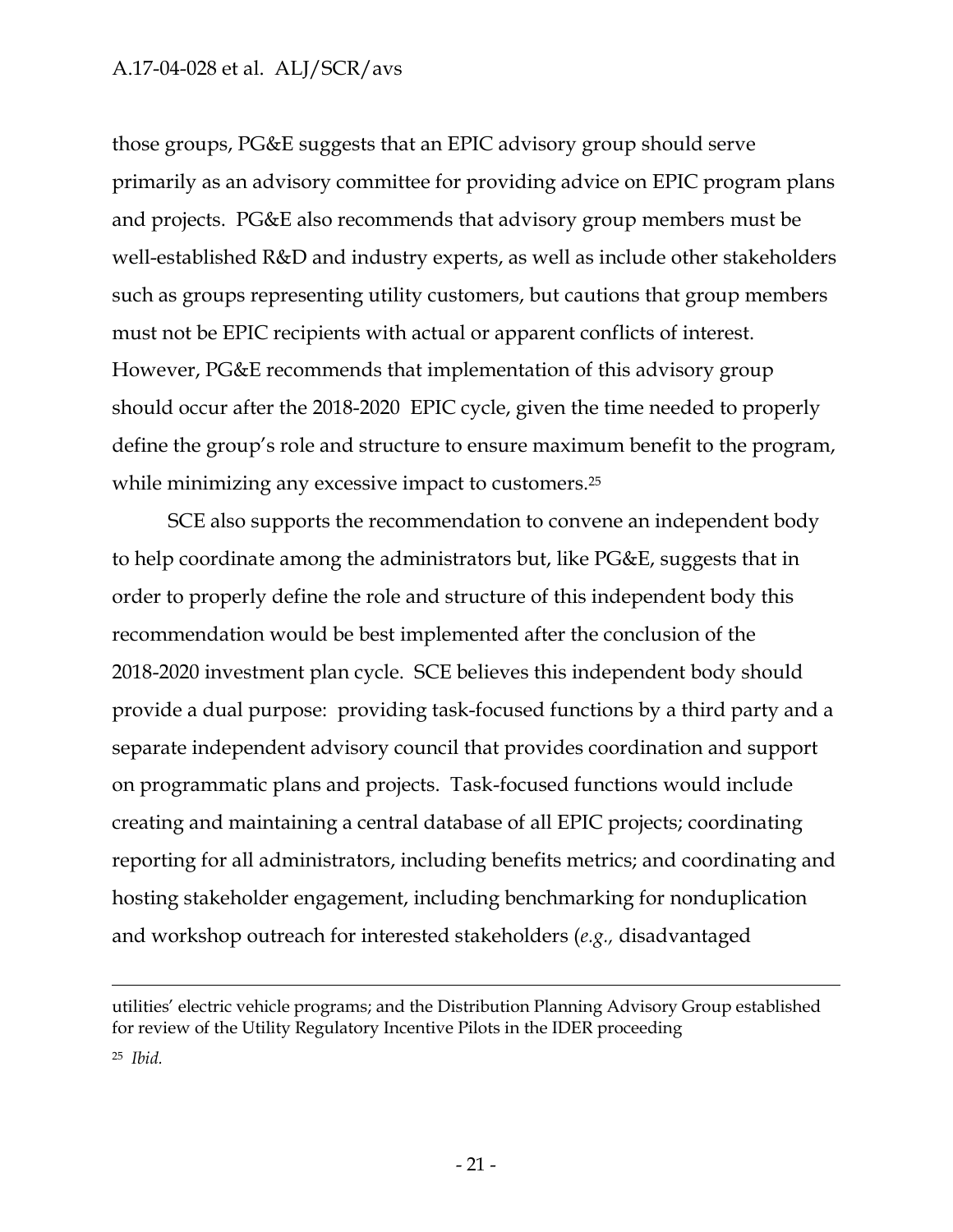communities). The separate independent body's advisory council could help to fulfill the EPIC Evaluation's recommendation for greater transparency into the investment plans, while also improving the efficiencies of the program's current processes and overall program effectiveness. In order to provide technical support for the EPIC program, the advisory council needs to be a cross-section of diverse industry experts, which could include: the IOUs, the CEC, Electric Power Research Institute, social science researchers at universities, national labs, the Independent System Operator (CAISO), CPUC, ORA and other interested stakeholders. In order to fund a third party to coordinate and administer the reporting (including benefits metrics and the maintenance of a project database) and stakeholder engagement, SCE recommends using the existing funding allocation split among the administrators.

SDG&E states that an independent body, if properly designed, could alleviate some administrative burdens and provide efficiencies in the overall EPIC program management but, like PG&E and SCE, recommends implementation after the conclusion of the EPIC 3 investment plan cycle.

SDG&E agrees with the recommendations in the EPIC Evaluation that an independent body could provide support and assistance to the EPIC administrators by:

- engaging stakeholders early in the investment planning process; assisting in efforts to track and prioritize policy goals and funding criteria and ensure these are reflected in investment plans;
- categorizing projects to facilitate easier access of EPIC project information;
- reviewing administrator plans and reports;
- planning and facilitating coordination meetings; and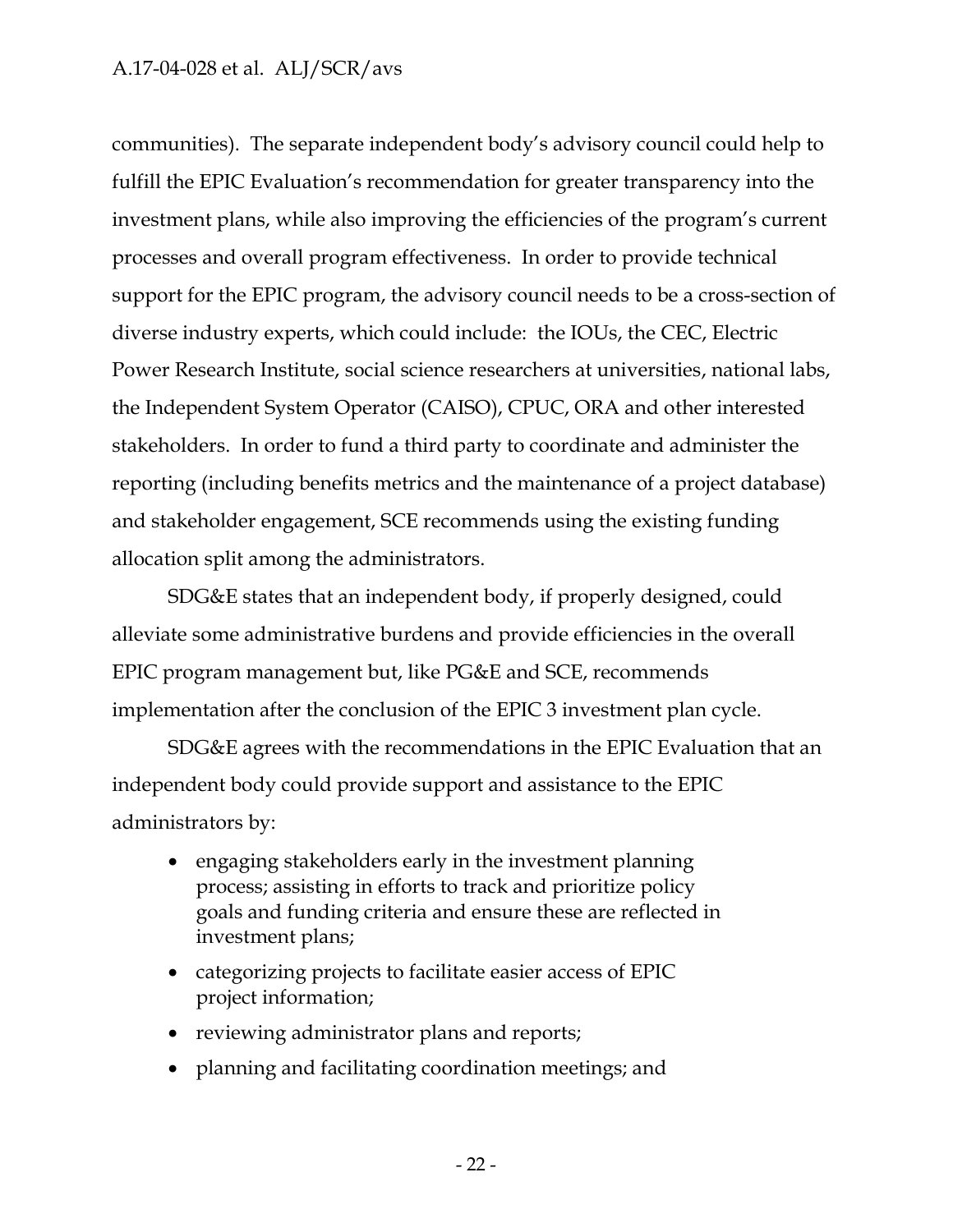$\overline{a}$ 

 disseminating relevant information on projects to stakeholders.

The CEC strongly disagrees with the recommendation to fund and convene an independent body to coordinate, facilitate, and lend technical expertise. The CEC explains that it has established a successful process for administering its share of EPIC funding and believes an additional body will take resources away from its implementation of EPIC, and duplicate efforts and activities already conducted by the CEC. The CEC also feels this recommendation could potentially lead to situations in which the independent body proposes direction that could contradict state law or Commission and/or CEC policy or direction. Finally, the CEC lists several new activities it has already implemented or initiated in order to further increase outreach, dissemination of information, and technical support.<sup>26</sup>

The comments of the non-EPIC administrator intervenors also offered varied reactions to the idea of an independent body. CEJA and Greenlining support development of an independent body to assist with implementation of EPIC projects related to disadvantaged communities (DACs): "an Independent Body would provide a helpful way to coordinate the DAC program to ensure that meaningful participation is happening across the State and that the DAC projects are not duplicative and are targeted toward reducing different barriers."27 ORA, on the other hand, believes it is more efficient to require changes from the Program Administrators themselves to address the deficiencies

<sup>26</sup> October 2, 2017, Opening Comments of the California Energy Commission Regarding Electric Program Investment Charge Evaluation, at 17-18.

<sup>27</sup> October 2, 2017, Opening Comments of CEJA and Greenlining on the EPIC Evaluation, at 16, 17.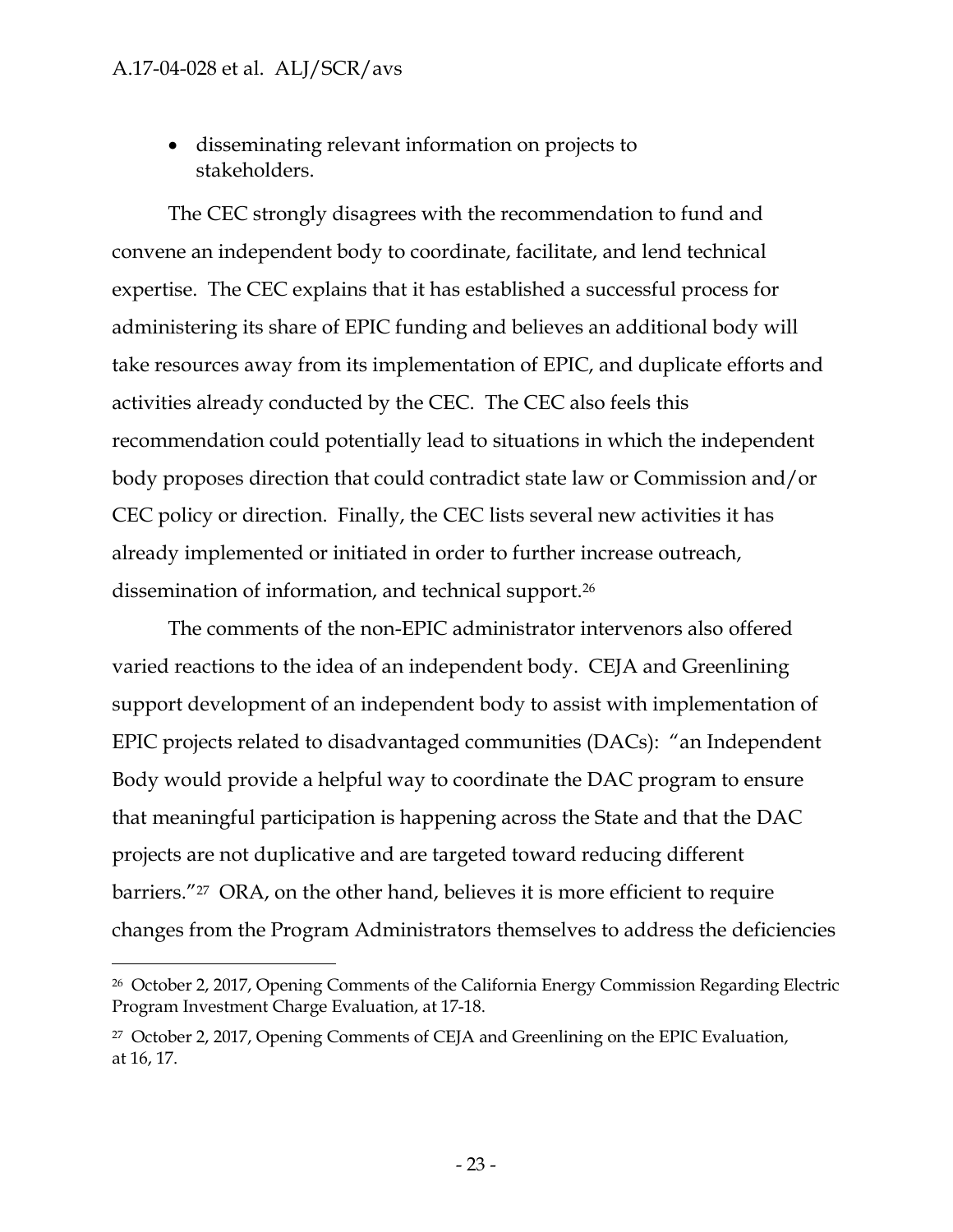identified in the Report. ORA states that adding an independent body at this point of the EPIC program "would add another administrative layer on top of the Commission and four Program Administrators, unnecessarily complicating the EPIC program" and increasing administrative costs. 28

### **5.1. Discussion**

 $\overline{a}$ 

<span id="page-24-0"></span>This decision establishes a framework for a new Policy + Innovation Coordination Group (PICG), with specific goals and purposes, and with narrow limitations on its authority and structure. The PICG shall conduct specific coordination functions to achieve one overarching goal: to ensure that EPIC investments are optimally aligned with and informed by key Commission and California energy innovation needs and goals. This decision does not adopt specific activities, structure, and implementation direction for establishing the PICG, or a budget; these details will be determined in the next decision in this proceeding pursuant to the process described below. The framework described here and adopted in this decision is based in part on recommendations made in the EPIC Evaluation, and also reflects the feedback provided by the EPIC administrators.

We adopt this framework in this decision because we wish to move quickly to establish a formal process to improve overall coordination, especially while the CEC begins to implement its 2018-2020 investment plan, since its program represents 80% of total EPIC investments. Our review of the EPIC Evaluation and the administrators' applications and comments showed that while coordination efforts do occur today, and are more comprehensive and formalized at the CEC than at the other administrators, they are relatively *ad hoc*

<sup>28</sup> October 2, 2017, Opening Comments of ORA on the EPIC Evaluation, at 9.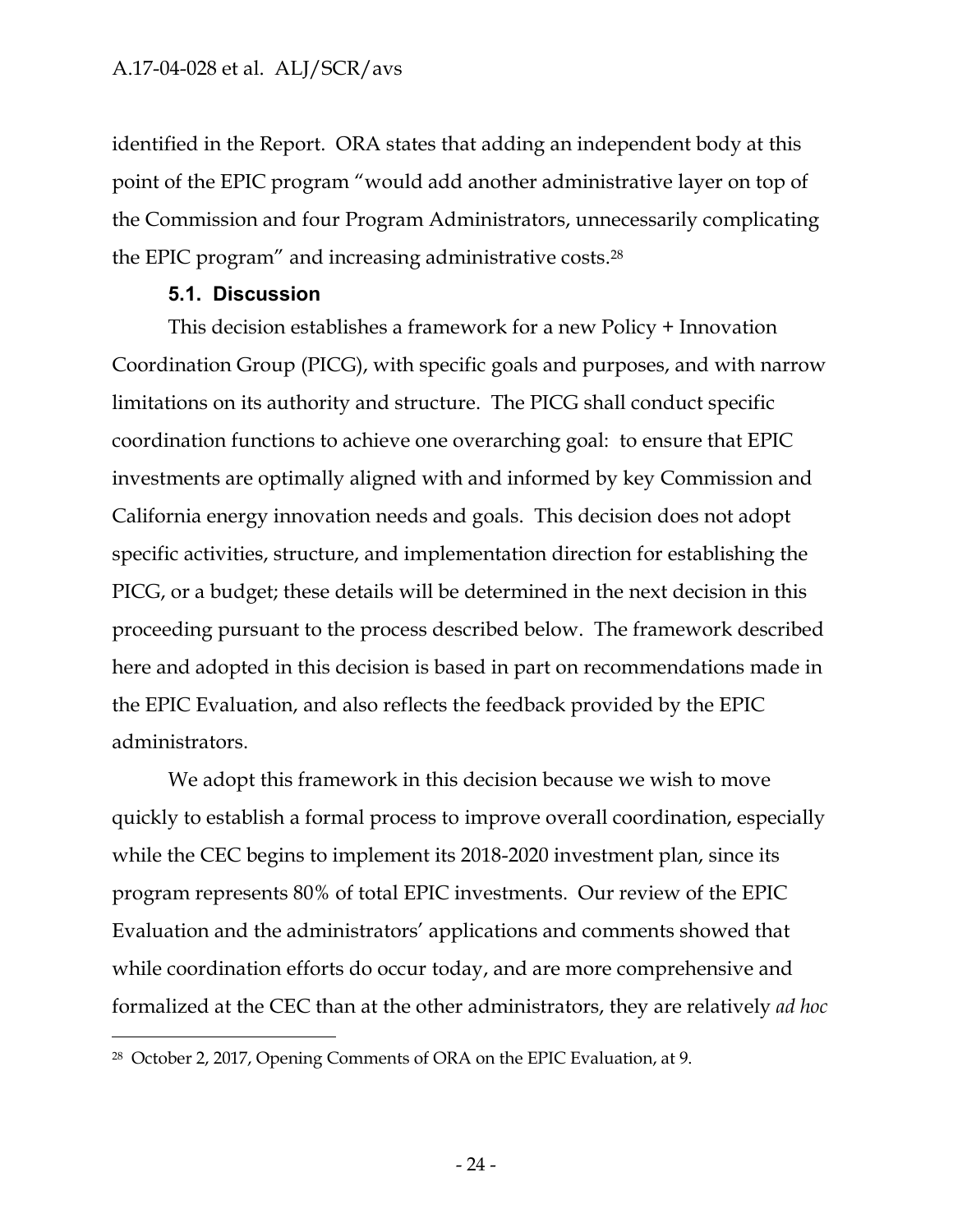across all administrators. We agree that there is room for targeted improvement in the existing formal coordination requirements established in earlier EPIC decisions. We disagree with the utilities' recommendations that we defer this action until a future EPIC investment cycle. This goal is a high priority and should not be left unaddressed in the 2018-2020 investment cycle. With EPIC's large budget (\$555 million in the current proceeding, over \$900 million in previously approved funds) it is crucial to ensure more substantial and ongoing coordination than is taking place via the two annual public workshops that are currently required.

Finally, we take seriously the EPIC Evaluation's finding and recommendation that "given the many policy areas EPIC is attempting to address, we have identified a need to prioritize the guiding principles, policies and strategic objectives, and operationalize what it means for a portfolio to be optimized."29 The evaluators recommend that, "to ensure that EPIC is generating the optimal mix of projects that maximize ratepayer benefits, lead to energy innovation and support the state's key policy goals", the Commission should establish priorities among its current policy goals and funding criteria to better guide the administrators in their investment planning and, to achieve the same outcome, the administrators collaborate in categorizing and summarizing projects (such as by technology type and/or policy area) and review projects by topic areas to ensure that the portfolio of projects effectively supports key policy goals."30 Indeed, the evaluators identified "supporting administrator and CPUC efforts to track and prioritize policy goals and funding criteria, and periodically

<sup>30</sup> *Ibid.*

<sup>29</sup> EPIC Evaluation at 1-5.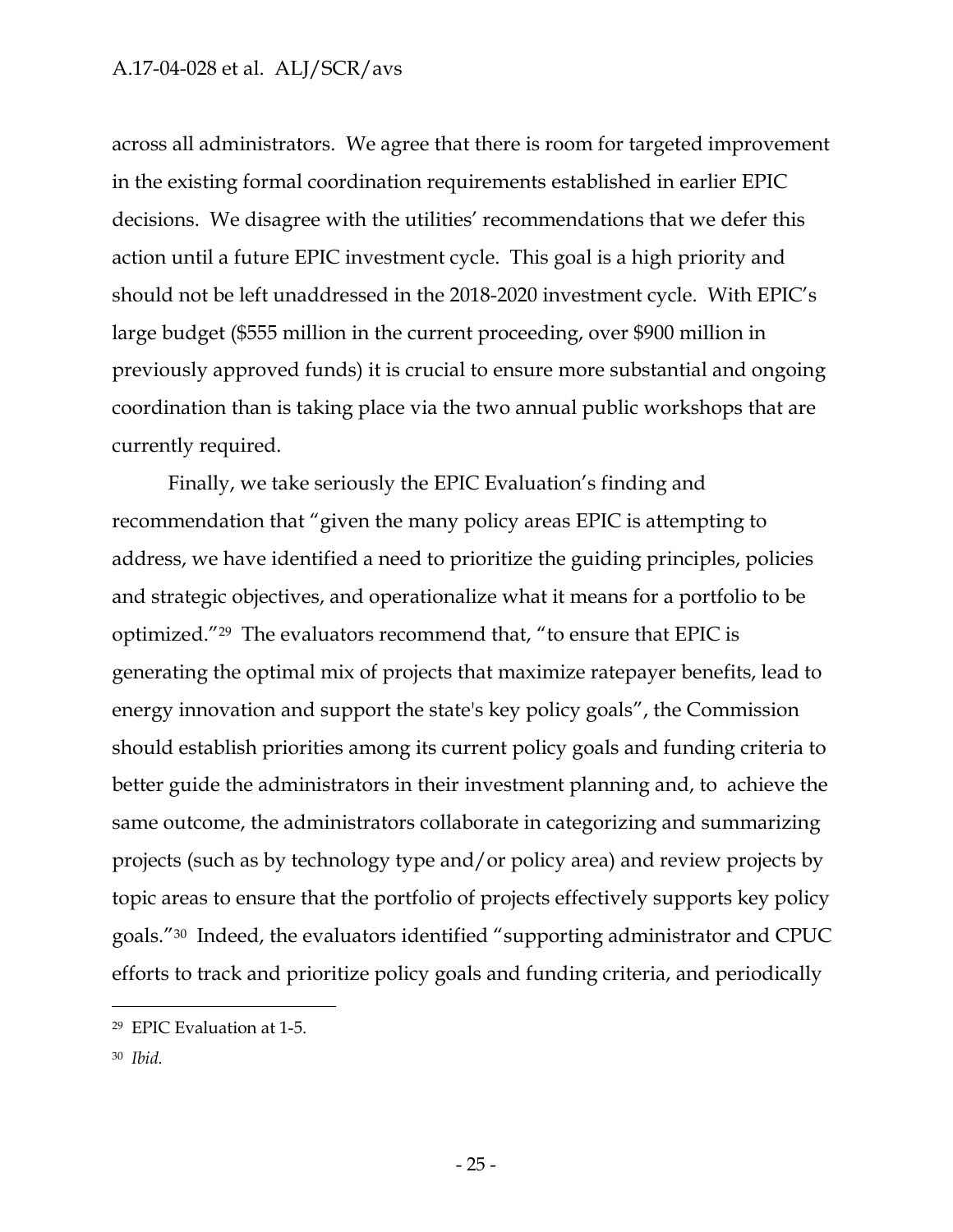revisiting priorities as policy goals change and EPIC matures" as one of the high priority areas to be supported by their recommended independent body.<sup>31</sup>

It is also our intent that by establishing the framework for this process and its guiding principles now, we can then seek comment on specific aspects of its structure, activities, and budget and finalize those aspects of the process in a subsequent decision in this proceeding.

The framework we adopt in this decision focuses on two related goals: establishing a coordination-focused working group with an overarching view of the program, and ensuring targeted coordination among EPIC and the Commission while avoiding creating an additional administrative burden for the administrators. The evaluators found that EPIC is unique in that it is essentially four separate programs administered by four distinct entities, each with their own internal processes; no one administrator has a "bird's-eye view" of all EPIC investments. We find that an overarching "bird's-eye view" perspective is a basic prerequisite to understanding how different investments in an area may be pertinent to current Commission proceedings, or to a set of challenges in a particular area that may be facing parties or policymakers. At the same time, the administrators have made it clear that they are primarily focused on actual program implementation and wish to avoid distractions from that substantive work. It is our intent that the framework we establish in this decision will provide a new, dedicated process to ensure that meaningful coordination and feedback occurs, in alignment with state policy needs and research developments, without overly burdening the program administrators with

<sup>31</sup> *Id.* at 1-7.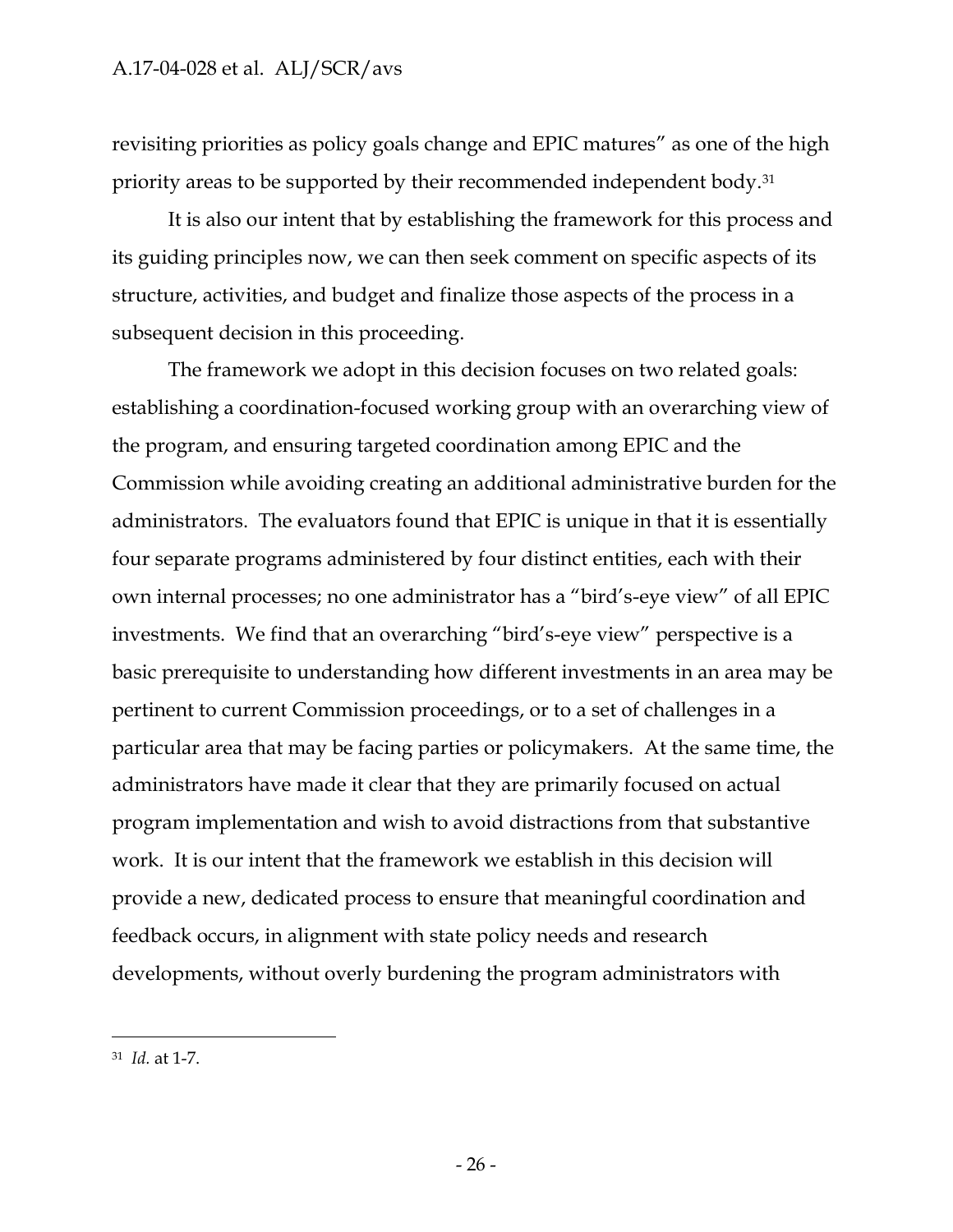administrative tasks that are made more difficult by the simple fact of the program's structure.

With these goals in mind, we establish the following broad framework of this new group:

### Mission Statement

The PICG is dedicated to (1) the technical, complex coordination task of identifying timely opportunities for substantive feedback and coordination among EPIC investments and California's energy innovation needs and goals, and (2) providing the support functions to allow this feedback and coordination to occur effectively.

Regarding this mission statement, we clarify here that, as reflected in the mission statement and our preceding discussion, the PICG will focus jointly on both technical and coordination tasks because improving policy-research coordination and feedback loops requires this dual focus. The PICG will focus on tracking EPIC work and key Commission energy policy proceedings (which requires an understanding of technical material), and supporting productive coordination (which requires facilitation, collaboration, and communication capabilities). For example, the PICG would identify a research area that is yielding results that are key to decisionmaking in a Commission proceeding, and support coordination among the EPIC administrators, researchers, and proceeding stakeholders to help them identify ways the proceeding could build on the research findings. Doing this successfully requires expert focus, which is why we establish the PICG.

### Dedicated Entity

To ensure that this formalized process succeeds, we agree that it should be undertaken by a dedicated entity. Defining specific tasks, budget, roles and responsibilities for this process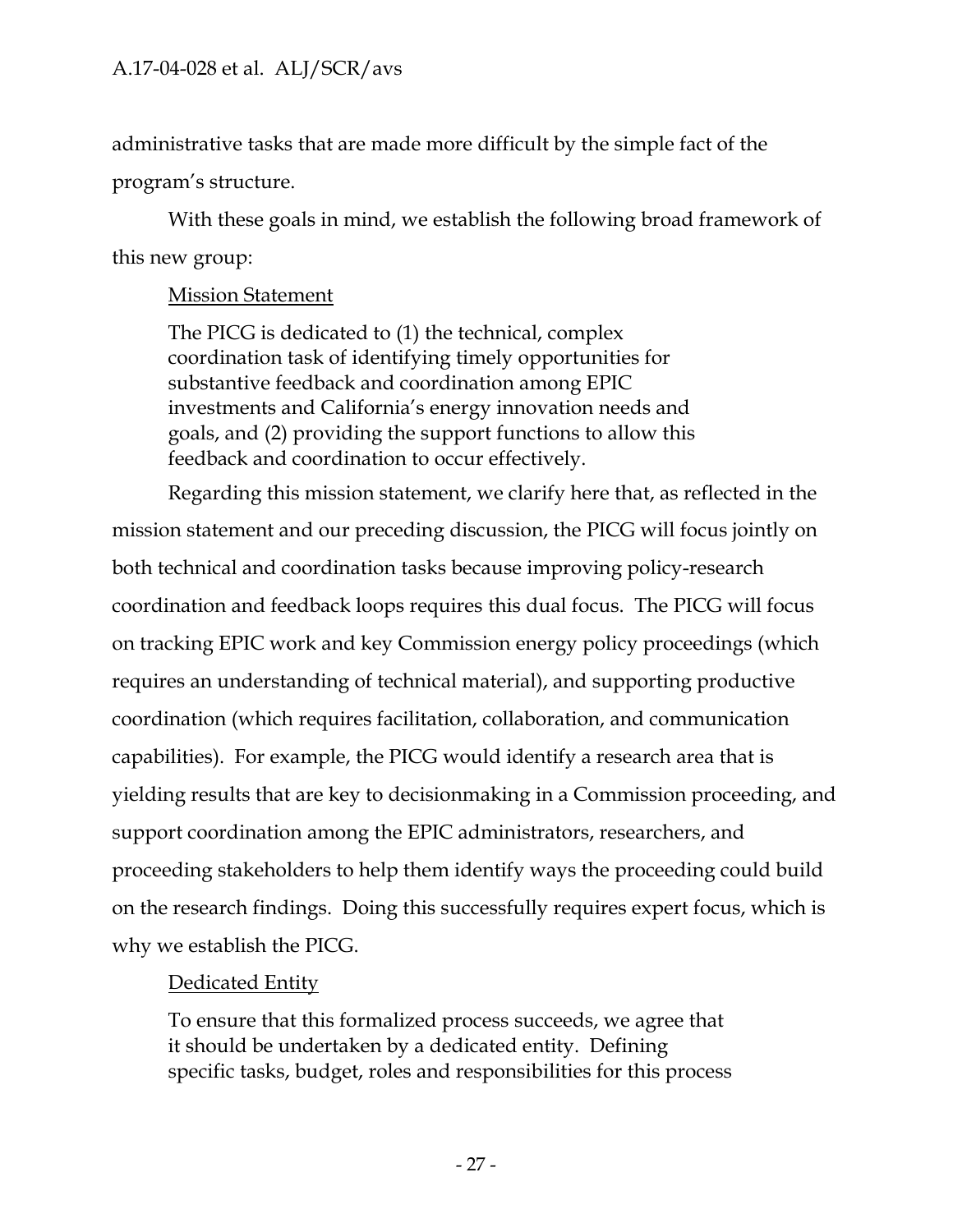will best ensure that the entity achieves the goals we set in today's decision.

### **Activities**

To achieve its mission statement, the PICG will need to undertake the following broad activities:

- Track or identify key goals or research needs in the Commission's energy-related proceedings that may be informed by EPIC investments;
- Track or identify substantive developments and discoveries in EPIC projects that may inform the Commission energy-related -\*+proceedings;
- Leverage existing technical and program expertise, to determine which innovations or policy gaps are "ripe," and timely; and
- Facilitate targeted coordination meetings and other coordination and feedback activities that bring EPIC findings to bear on state policy proceedings, and vice versa.

As described below, a forthcoming staff proposal will describe these PICG activities in further detail. Other specific activities may be considered, to the extent they complement the framework established here. However, we do not intend the PICG to be a broad administrative support body, as the utilities' comments appear to envision. For example, the PICG will not take over any administrator responsibility for benefits reporting or information dissemination in general.

### Structure

The PICG will be an independent support body and will take direction from the Commission with input from the administrators. The EPIC administrators will each have a representative that will provide input to the PICG, but the PICG will not be itself made up only of administrator representatives. We anticipate this group could consist of a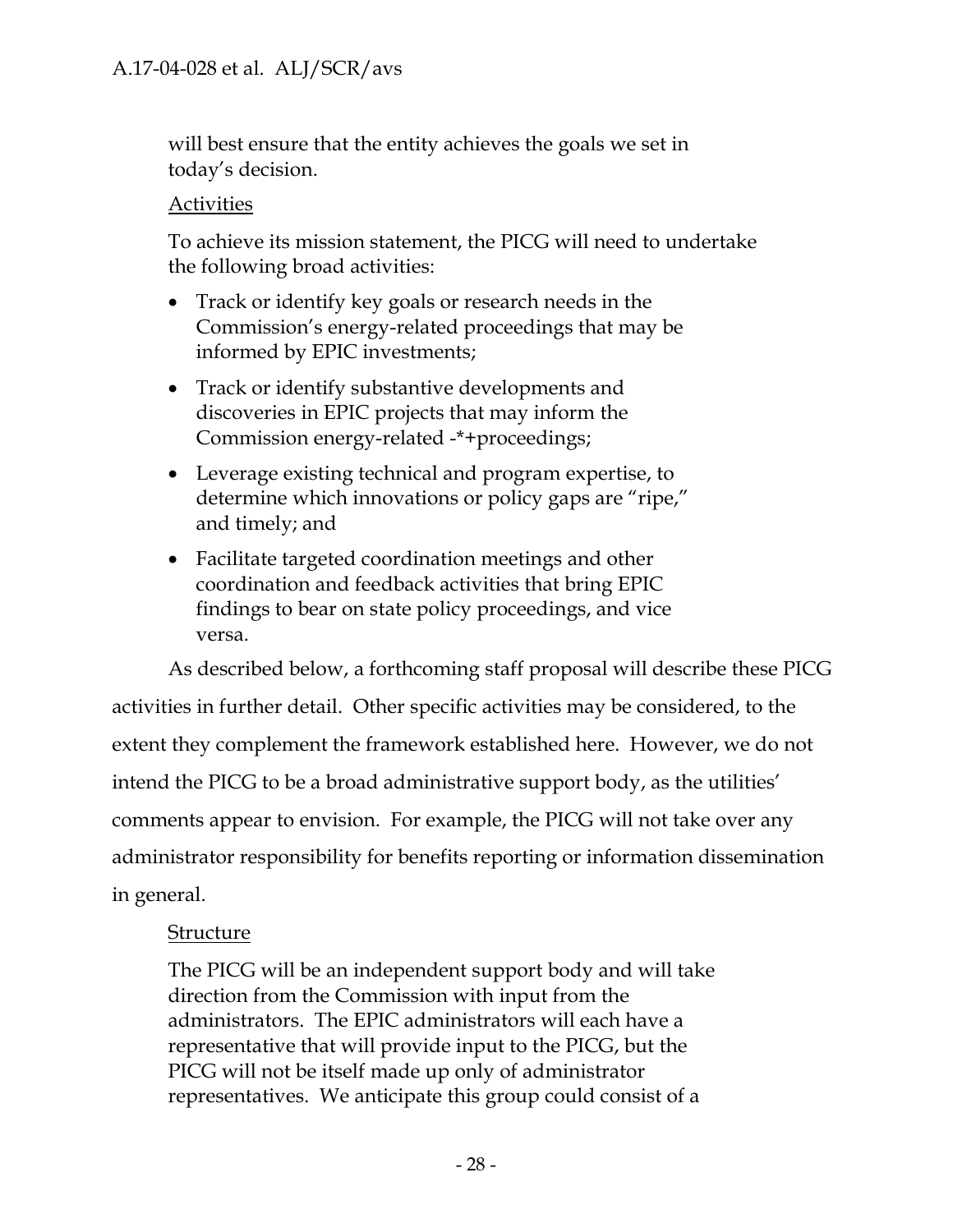consultant team, selected through a competitive solicitation process and under contract with the Commission or one of the administrators acting as a fiscal agent, but we will consider options in the second phase of this proceeding.

### Funding

In D.12-05-037, the Commission reserved 0.5% of the total EPIC budget to support the Commission staff's policy and program oversight of the program. As discussed in more detail below, we find that it is reasonable to re-direct a portion of this policy and program oversight funding to support the PICG. Once the budget is finalized, any remaining amounts can be returned to ratepayers.

### Limitations on the PICG

The PICG will have no oversight authority over the EPIC administrators. That activity shall always remain solely the responsibility of Commission staff. The purpose of the PICG is to facilitate coordination, not to enforce rules and requirements.

The PICG will operate within clear budget limitations and be accountable for ensuring that its activities do not create undue burdens on the EPIC administrators. Its tracking of EPIC projects will focus on existing processes and information and it will not have the authority to issue data requests to the administrators or impose reporting requirements. Coordination should be targeted on critical, high-value areas.

The PICG will not provide any formal direction or guidance to administrators regarding what projects they should fund, nor how they should administer their approved plans. Its role is to support the development of the administrators' capacity to understand Commission policies and proceedings, and how their projects best align with those policies and proceedings; and to support the Commission's capacity to understand and leverage energy innovations in key policy areas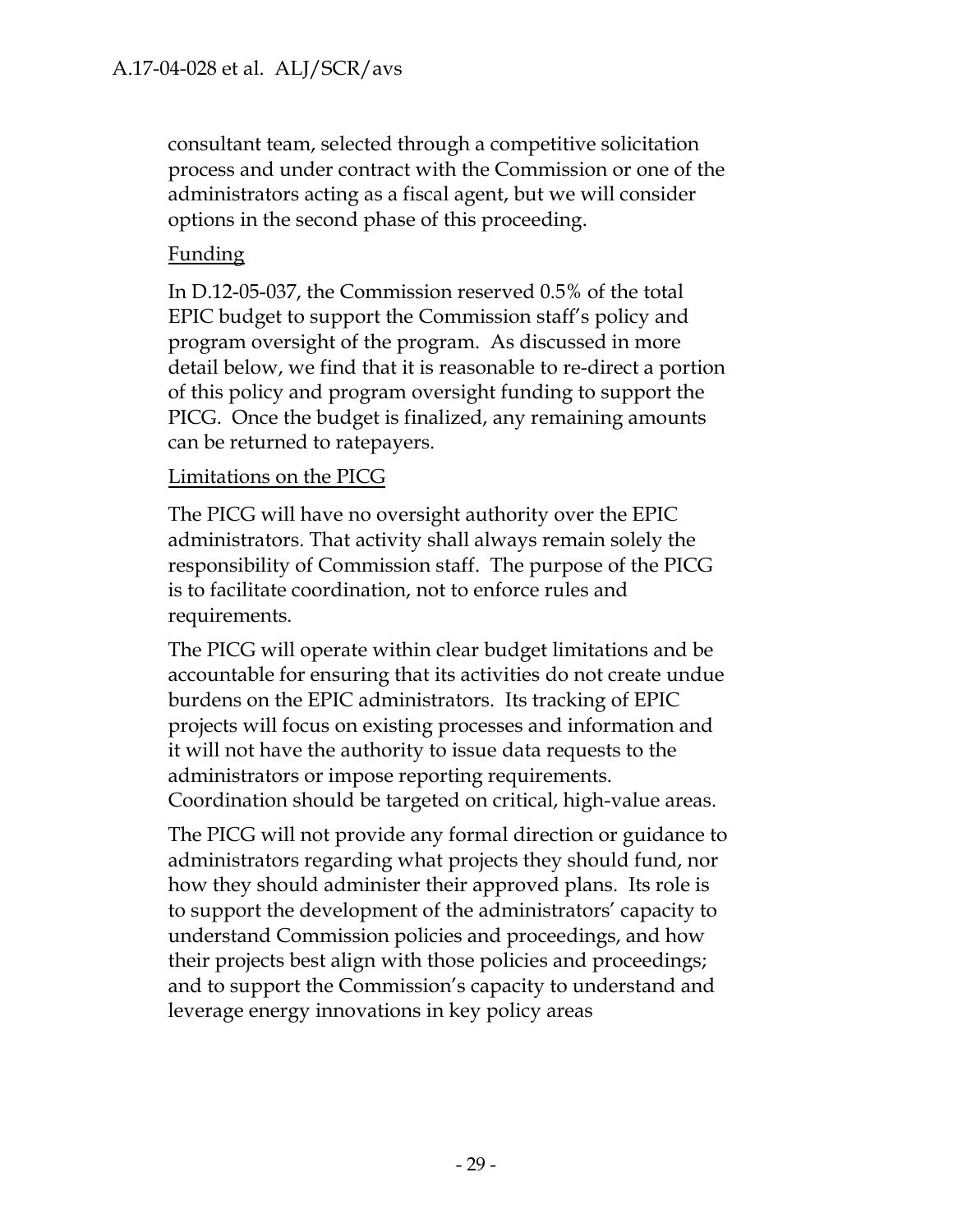### Implementation and Next Steps

In order to begin taking the steps necessary to establish the PICG, this decision directs the Commission's Energy Division to prepare a staff proposal as soon as possible in 2018 that provides further detail regarding how the PICG framework adopted in this decision should be implemented. Parties shall submit comments and reply comments on the staff proposal, and the Commission shall establish the final operational structure, tasks, budget and competitive selection process in a subsequent decision in this proceeding.

### <span id="page-30-0"></span>**6. EPIC Program Funding for 2018-2020**

In this decision it is also necessary to establish the three-year EPIC program funding level for 2018-2020, allocate that amount between the CEC, PG&E, SCE and SDG&E, and determine the amounts that PG&E, SCE and SDG&E shall collect from their respective ratepayers to fund the 2018-2020 EPIC investments. Several factors must be reviewed here in order to complete this task.

First, as noted above, D.12-05-037 ordered that the total collection amount shall be adjusted for inflation on January 1, 2018 in accordance with specified changes in the consumer price index. Second, in D.15-04-020 the Commission included several orders regarding the treatment of interest to ensure that ratepayer costs are offset by interest earned on EPIC funds that have been collected by administrators but not yet expended: 32

<sup>32</sup> D.15-04-020, Ordering Paragraphs 12 – 15.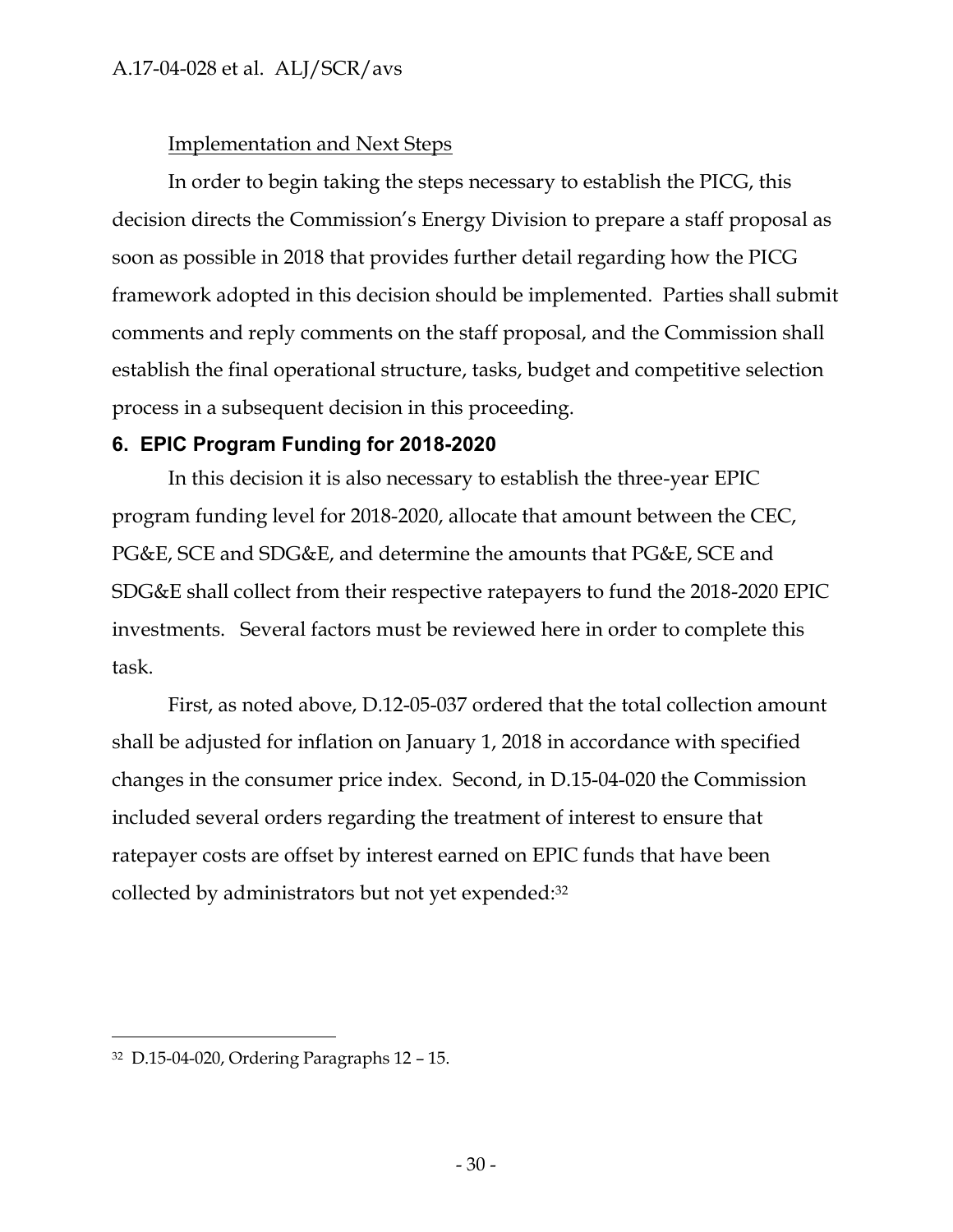- Accumulated interest from EPIC program budgets shall be returned to ratepayers;
- All interest on 2012-2014 and 2015-2017 EPIC funds remaining at the end of the 2015-2017 cycle shall be returned to ratepayers in the form of reduced collections for the 2018-2020 period. Interest accrued during the 2018-2020 cycle shall also be returned to ratepayers;
- The CEC shall track interest from EPIC funding and reduce its EPIC program invoices to other EPIC administrators accordingly; and
- The administrators' 2018-2020 investment plans shall identify the amount of accumulated interest expected to reduce collections in that period, and their proposed budgets should be adjusted accordingly.

To facilitate these adjustments, D.15-04-020 also ordered each administrator to include in future applications a budget proposal in table format, broken down by each budget area, including grand totals, and presented for annual and triennial periods.<sup>33</sup>

Finally, in order to complete the budgetary determinations necessary for this decision, two issues identified in the Scoping Memo must also be resolved: (1) the CEC's request for clarification of D.12-05-037 with respect to whether EPIC funding collection amounts should be adjusted on January 1, 2018 by the amount of the change in the U.S. or California-specific Consumer Price Index for Urban Wage Earners and Clerical Workers (CPI-W), and (2) PG&E's request for approval to increase its total 2018-2020 budget by \$7 million, which PG&E proposes to be sourced by leveraging the forecasted unspent project and administration funds from its first EPIC investment plan (2012-2014).

 $\overline{a}$ <sup>33</sup> *Id.*, Ordering Paragraph 11.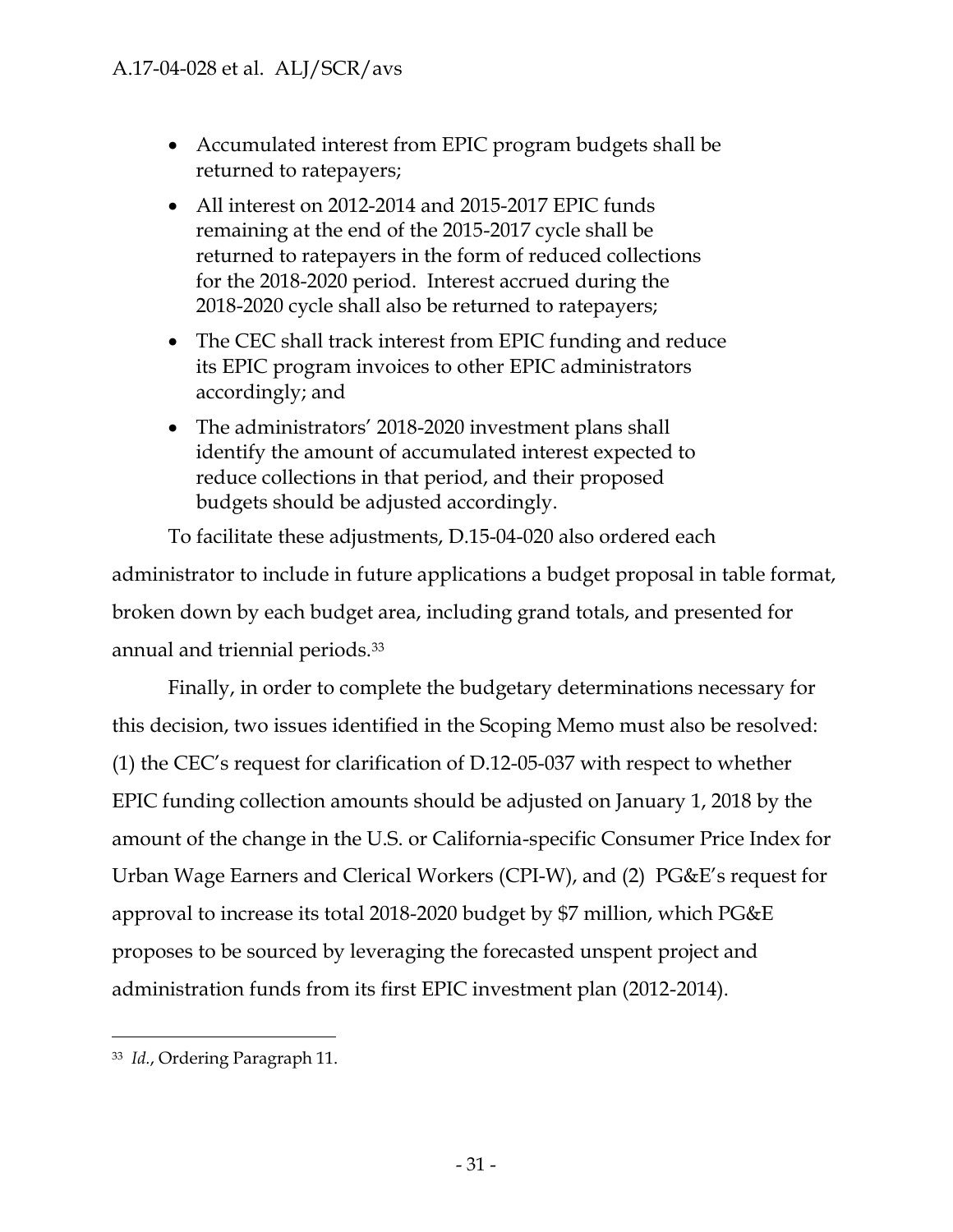### **6.1. Adjusted Collection Amount to Take Effect January 1, 2018**

<span id="page-32-0"></span>As noted above, in D.12-05-037 the Commission set the total annual EPIC budget at \$162.0 million beginning January 1, 2013 and continuing through December 31, 2020, unless otherwise ordered or adjusted in the future by the Commission.34 The same decision also ordered that the total collection amount shall be adjusted on January 1, 2015 and January 1, 2018 "commensurate with the average change in the Consumer Price Index, specifically the Consumer Price Index for Urban Wage Earners and Clerical Workers (CPI-W) for the third quarter, for the previous three years."35 Acting pursuant to this direction, in D.15-04-020 the Commission increased the annual collection amount from \$162.0 million to \$169.9 million annually, or \$509.8 million for the 2015-2017 EPIC program cycle.<sup>36</sup>

In its application in this proceeding the CEC requests that the Commission clarify which measure of CPI-W should be used to adjust the total collection amount on January 1, 2018: the national CPI-W or the California CPI-W. The CEC proposes using the California CPI-W because it provides more accurate estimates of inflation for California compared to the national CPI-W (the California CPI-W is calculated by the California Department of Finance (DOF)).

The CEC also proposes using DOF projections for the 2018-2020 period, rather than average the CPI-W from the previous three years (2014-2016) to estimate an annual growth rate for 2018-2020. The CEC explains that the

<sup>34</sup> D.12-05-037, Ordering Paragraph 7.

<sup>35</sup> *Ibid.*

<sup>36</sup> D.15-04-020, Appendix B.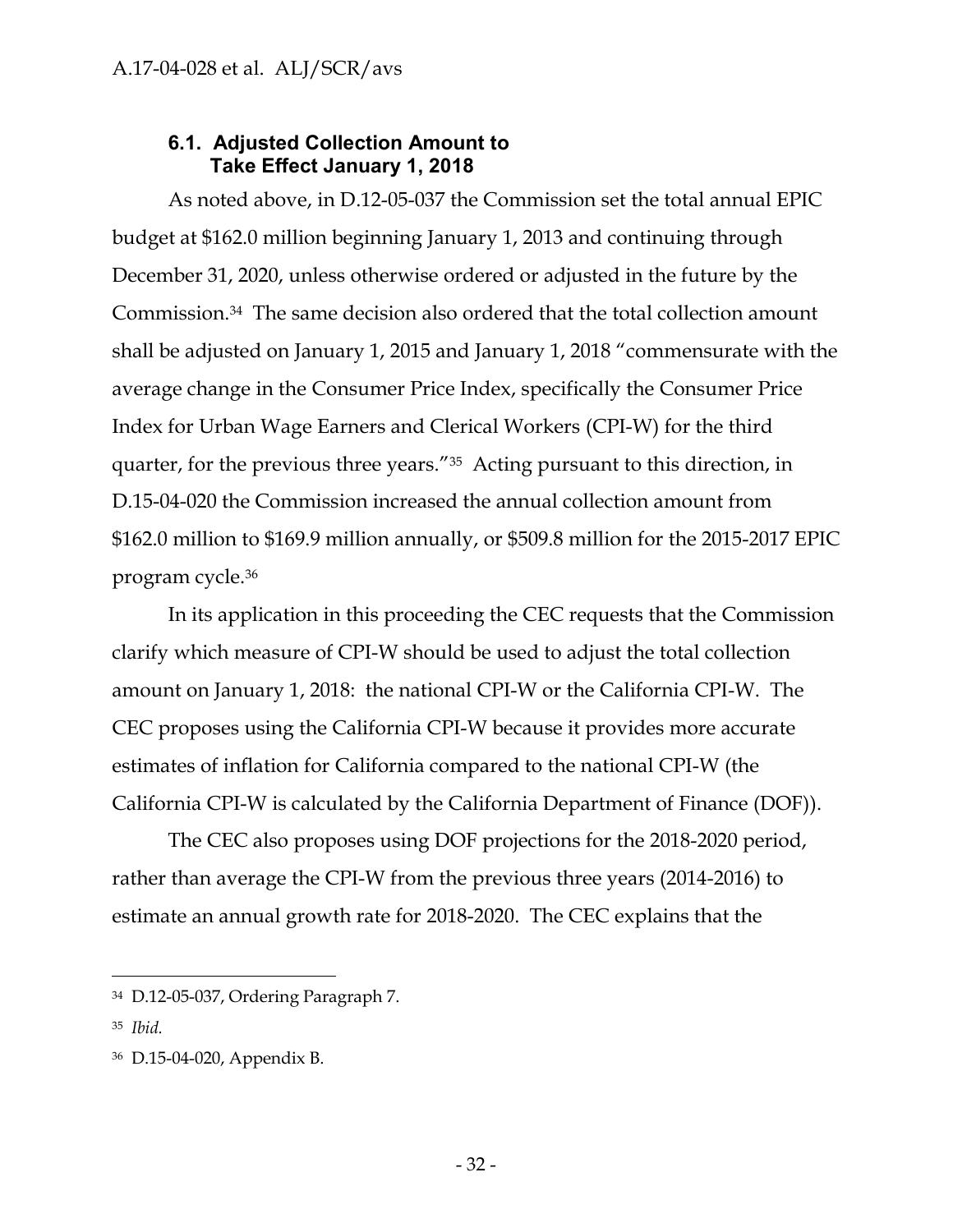California CPI-W from the DOF "is more specific to California and better reflects California economic activity, and is used by California for state budgeting. Additionally, the DOF projections utilize more accurate and sophisticated economic modeling to forecast inflation, compared to a simple average of the previous three years."<sup>37</sup>

PG&E states that it does not object to the approach proposed by the CEC and SDG&E states that it will follow the guidance provided by the Commission regarding which escalation methodology to use.<sup>38</sup>

We agree with the CEC that the California CPI-W should be used to adjust the total collection amount on January 1, 2018. The purpose of an inflation adjustment is to ensure that the investment power of the triennial budgets is not eroded over time by the forces of inflation, and therefore it is reasonable to use an adjustment factor that best captures expected rates of inflation in California, rather than nationwide. For the same reason, we also agree with the CEC that the adjustment should be calculated by using DOF projections for the 2018-2020 period, rather than by averaging the CPI-W from the previous three years (2014-2016) to estimate an annual growth rate for 2018-2020. Using this method, the CEC calculates an adjustment factor equal to 8.862%.

Based on the above determinations, the funding amount for 2018-2020 adopted in this decision is calculated by escalating the funding amount established for 2015-2017 by D.15-04-020 (\$509,782,700) by 8.862%, which yields \$554,959,643. For administrative simplicity, we round this amount to

<sup>37</sup> CEC Post-workshop Comments at 40-41.

<sup>38</sup> PG&E Post-workshop Comments at 10 and SDG&E Post-workshop Comments at 8.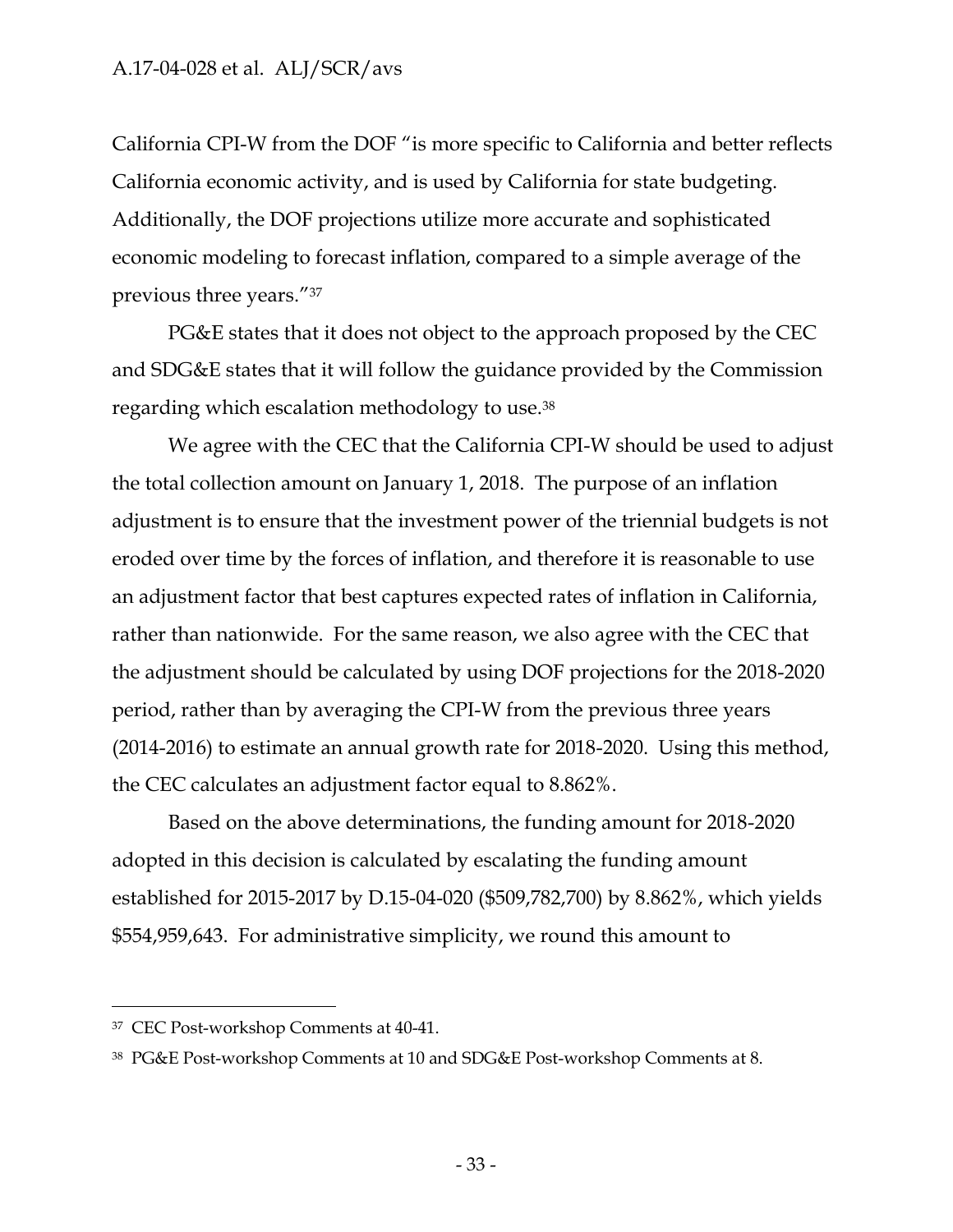\$555,000,000. This value is used to establish the administrator-specific budgets later in this decision.

### **6.2. PG&E's Request for Approval to Increase its Total 2018-2020 Budget**

<span id="page-34-0"></span>In D.13-11-025 the Commission directed that unspent funds remaining at the end of a triennial investment funding period will offset future program funding requirements.39 PG&E requests approval to instead use \$7 million in (forecasted) unspent project and administration funds from its first EPIC investment plan (2012-2014) to increase its total 2018-2020 budget.40 ORA opposes PG&E's request.<sup>41</sup>

In addition to directing that unspent funds should offset future EPIC funding requirements, the Commission also directed administrators to explain in their triennial investment plans what caused any unspent funds in the prior investment plan cycle, and how the unspent funds would affect the program area(s) and projects.42 In support of its request to carry unspent funds forward, PG&E provides several explanations for its expected underspending: 43

- Internal prioritization ultimately deprioritized projects for a number of reasons;
- The results of continued diligence and industry benchmarking to reduce risk of unnecessary duplication;
- Project savings opportunities identified by project teams;

 $\overline{a}$ <sup>39</sup> D.13-11-025, Ordering Paragraph 38.

<sup>40</sup> PG&E Application at 5.

<sup>41</sup> Opening Comments of ORA addressing 2018-2020 EPIC applications at 23-25.

<sup>42</sup> *Id.*, Ordering Paragraph 41.

<sup>43</sup> A.17-04-028, Attachment 1, PG&E's Electric Program Investment Charge Triennial Plan (2018-2020) at 94-95.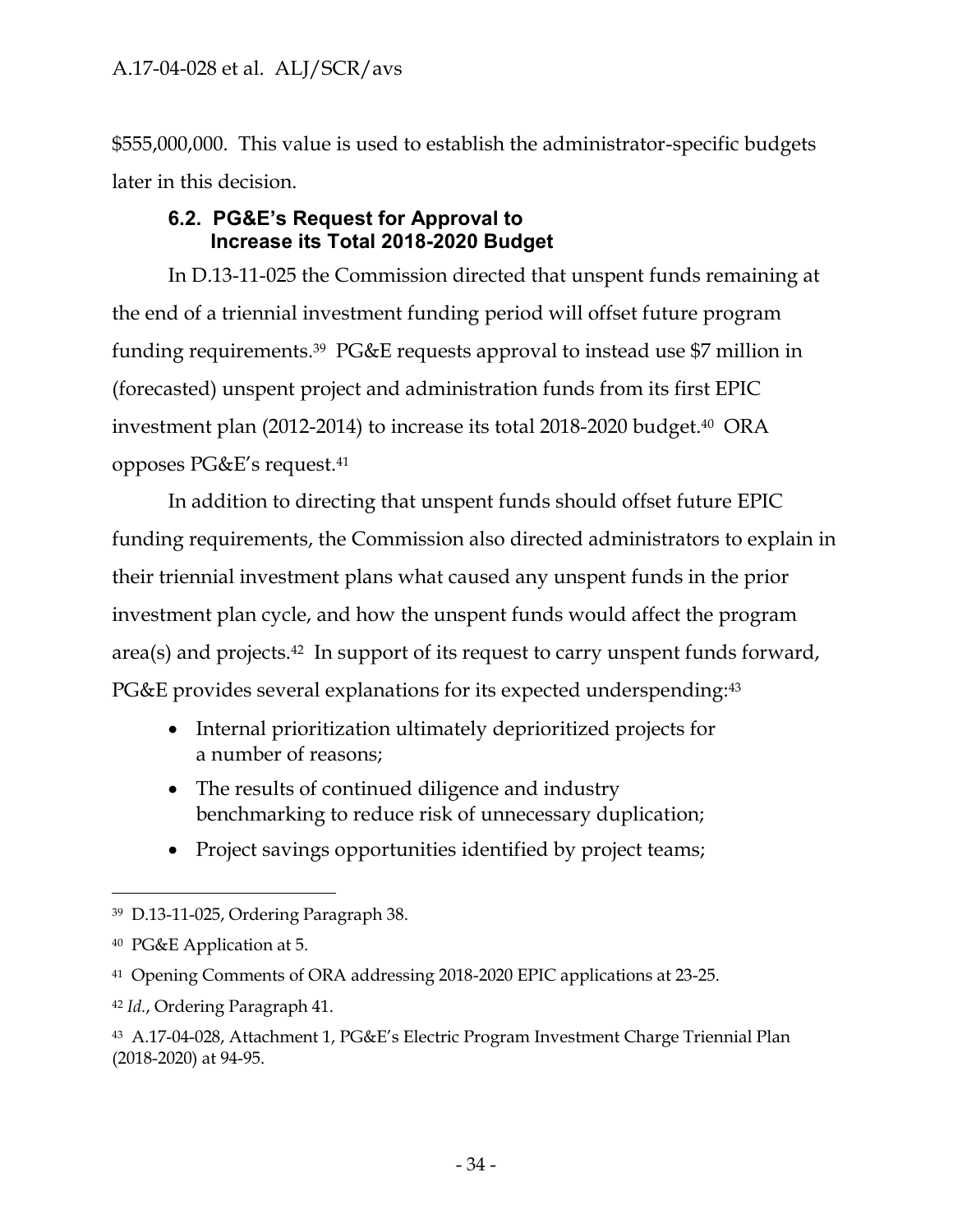- The emergence of different technologies made some of the original proposed projects no longer the best use of available program funds;
- Vendor interest dropped for a variety of reasons;
- Technology costs reduced between the time of the original project was proposed and budgeted to the time of finalizing contracting with vendors (*e.g*. batteries); and
- Projects were formally withdrawn with the Commission due to the GRC already addressing one project, and another having been incorporated in the CEC program.

PG&E concludes that the unspent funds from 2012-2014 demonstrate responsible administration of customer dollars, and therefore requests that the Commission modify D.12-05-037 and D.13-11-025 by authorizing PG&E to add the forecasted unspent project and administrative funds remaining from its 2012-2014 Investment Plan (estimated to be approximately \$7 million) to its 2018-2020 budget. 44

In its comments on the 2018-2020 EPIC applications, ORA states that PG&E's request "is not the outcome the Commission established for the EPIC program."<sup>45</sup> First, ORA notes that the Commission has consistently held that unspent funds remaining at the end of a triennial investment funding period will offset future program funding requirements, <sup>46</sup> and even more specifically directed that at the conclusion of the second investment plan cycle, if any funds approved for the first investment plan cycle are uncommitted or unencumbered,

<sup>44</sup> PG&E identifies D.12-05-037 (Ordering Paragraph 7) and D.13-11-025 (Ordering Paragraph 38 and 39) as the decisions to be modified.

<sup>45</sup> Opening Comments of ORA addressing 2018-2020 EPIC applications at 25.

<sup>46</sup> D.13-11-025 Ordering Paragraph 38.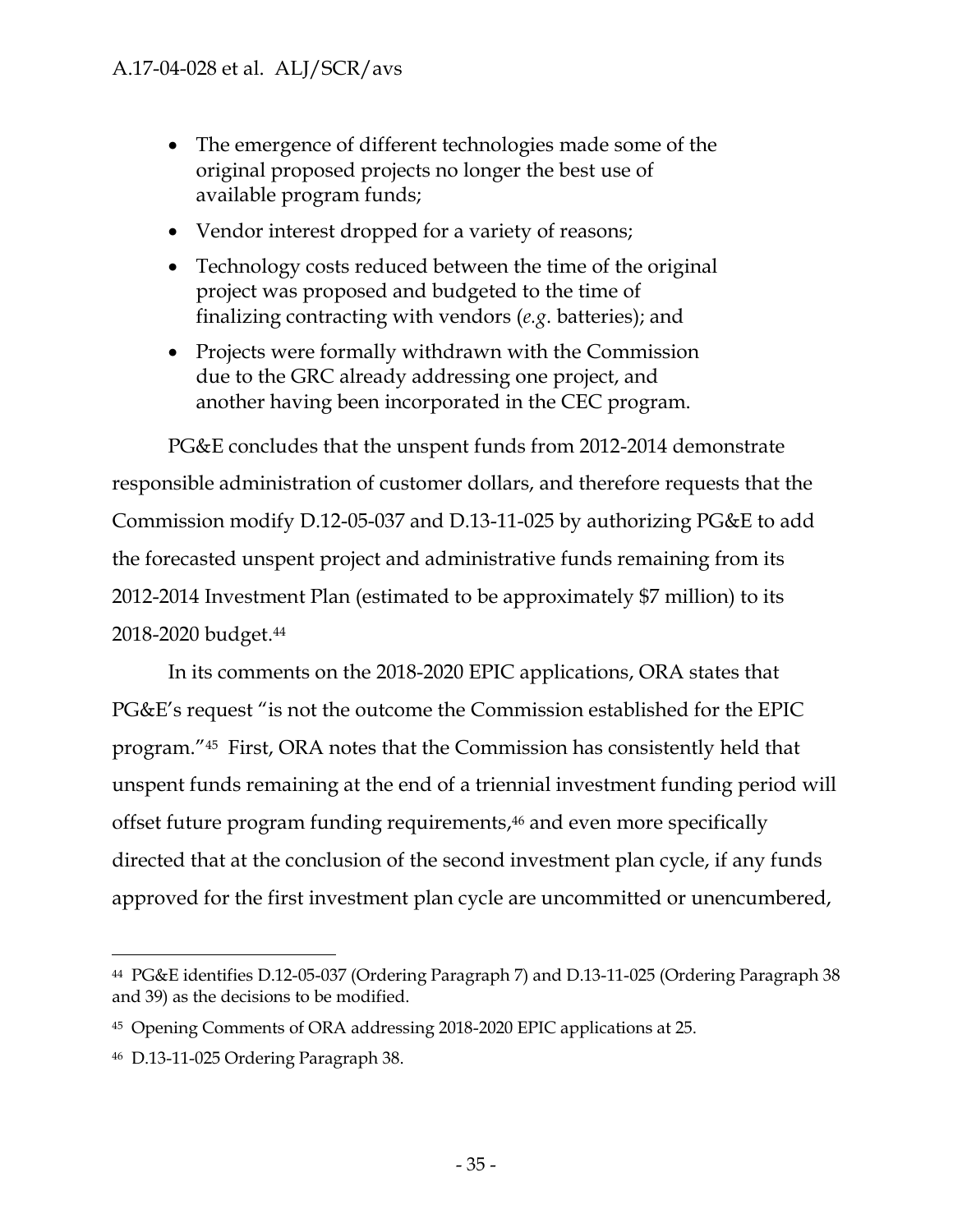they must be credited against the approved budget for the third investment plan cycle.47 Second, ORA cites Commission Resolution E-4863 for support of the concept that "the rollover of unused funds to reduce future collections … [will] allow ratepayers to benefit from program efficiencies in the form of refunds."<sup>48</sup> Finally, ORA observes that PG&E's 2018-2020 EPIC plan does not identify any particular project that it must fund with the unspent funds.

We agree with ORA that PG&E should not be authorized to add the unspent funds from 2012-2014 to its 2018-2020 budget. Although PG&E reports that the funds are only available by virtue of responsible project management during the earlier investment cycle, the Commission anticipated that circumstance in determining that excess funds made available in that manner should be returned to ratepayers, not used for future investment plan cycles. The program is working as intended, and we see no reason to modify D.12-05-037 and D.13-11-025 to create the option requested by PG&E.

### **6.3. Approved 2018-2020 Administrator Budgets**

<span id="page-36-0"></span>Having determined the total 2018-2020 EPIC funding amount above, the next step is to calculate the budgets that should be approved in this decision for each administrator. We utilize the same calculation method as used in the 2012-2014 and 2015-2017 budgets, with one further adjustment to separately identify funds to implement the PICG framework adopted earlier in this decision.

<sup>47</sup> *Id.*, Ordering Paragraph 39.

<sup>48</sup> Commission Resolution E-4863, August 10, 2017, at 20.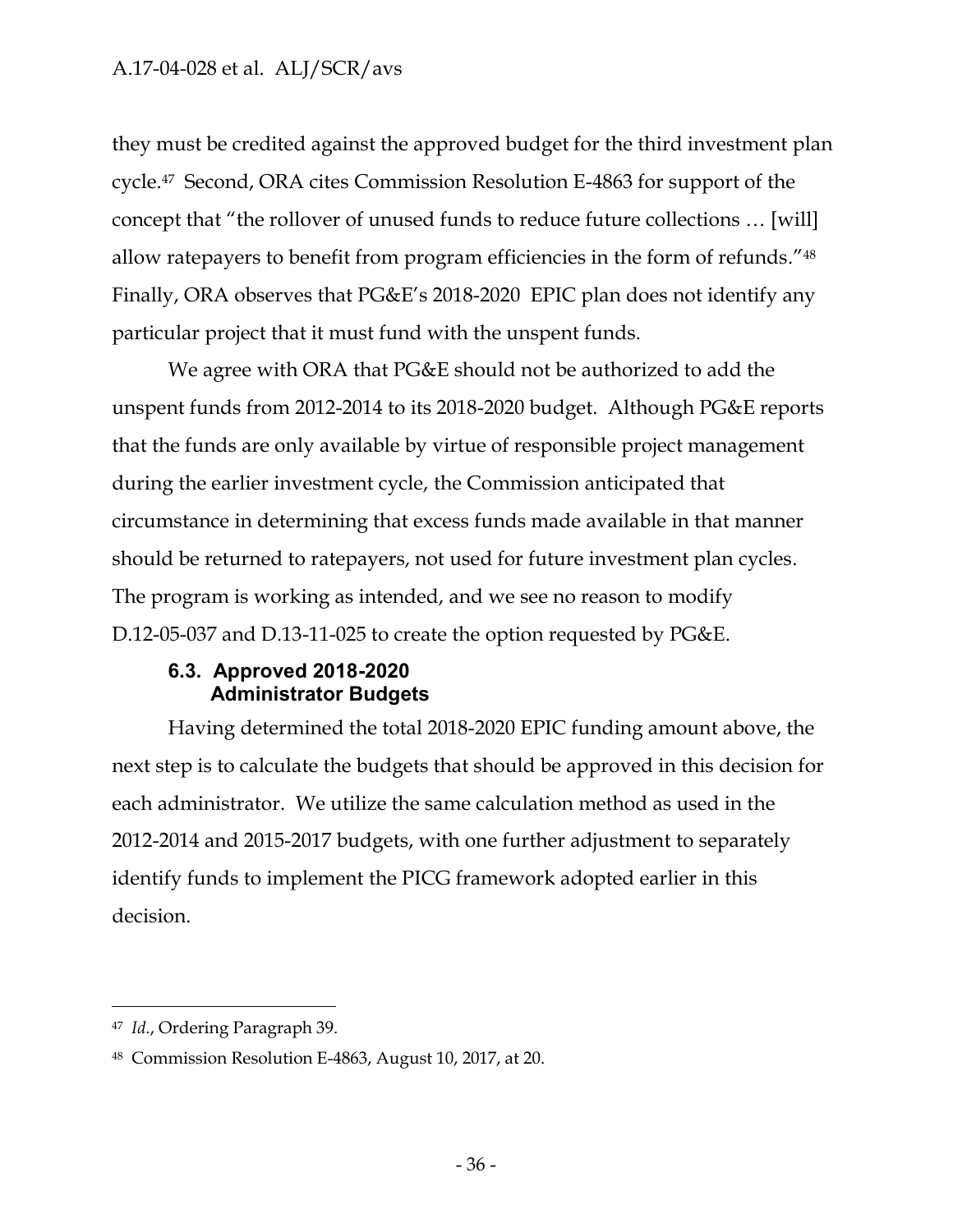In D.12-05-037, the Commission discussed the reservation of 0.5% of the total EPIC budget for Commission policy and program oversight of the program, explaining that it is necessary "due to the ongoing oversight that will now regularly reside with the Commission and its staff, which is a new activity" that was not otherwise funded by the Commission's budget. <sup>49</sup> The Commission explained that it anticipated several ongoing proceedings to oversee the EPIC investments, analogous to Commission policy and program oversight of energy efficiency portfolios, the California Solar Initiative, and the Self Generation Incentive program. The 0.5% budget amount would fund staff time devoted to EPIC policy and program oversight, as well as the cost of the independent evaluator that has now performed the EPIC Evaluation under review in this proceeding. <sup>50</sup> In D.15-04-020, the Commission reiterated that the EPIC policy and program oversight budget is 0.5% of total EPIC funding levels.<sup>51</sup> Since those decisions, the oversight funds have been spent as the Commission anticipated, including on the EPIC Evaluation. Because the program is maturing and the evaluation is complete, in this decision we find it reasonable to direct one half of the Commission's policy and program oversight budget in order to implement the PICG framework without further impacting the administrators' budgets.

Based on the above, the table below shows the budgets authorized in this decision for each administrator. The CEC is authorized to begin spending its funds in support of the projects in its 2018-2020 EPIC plan. The IOUs, on the other hand, shall begin collecting their allocated funds, but may not begin

<sup>49</sup> D.12-05-037 at 67 and Conclusion of Law 11.

<sup>50</sup> D.12-05-037 at 67.

<sup>51</sup> D.15-04-020, Finding of Fact 10.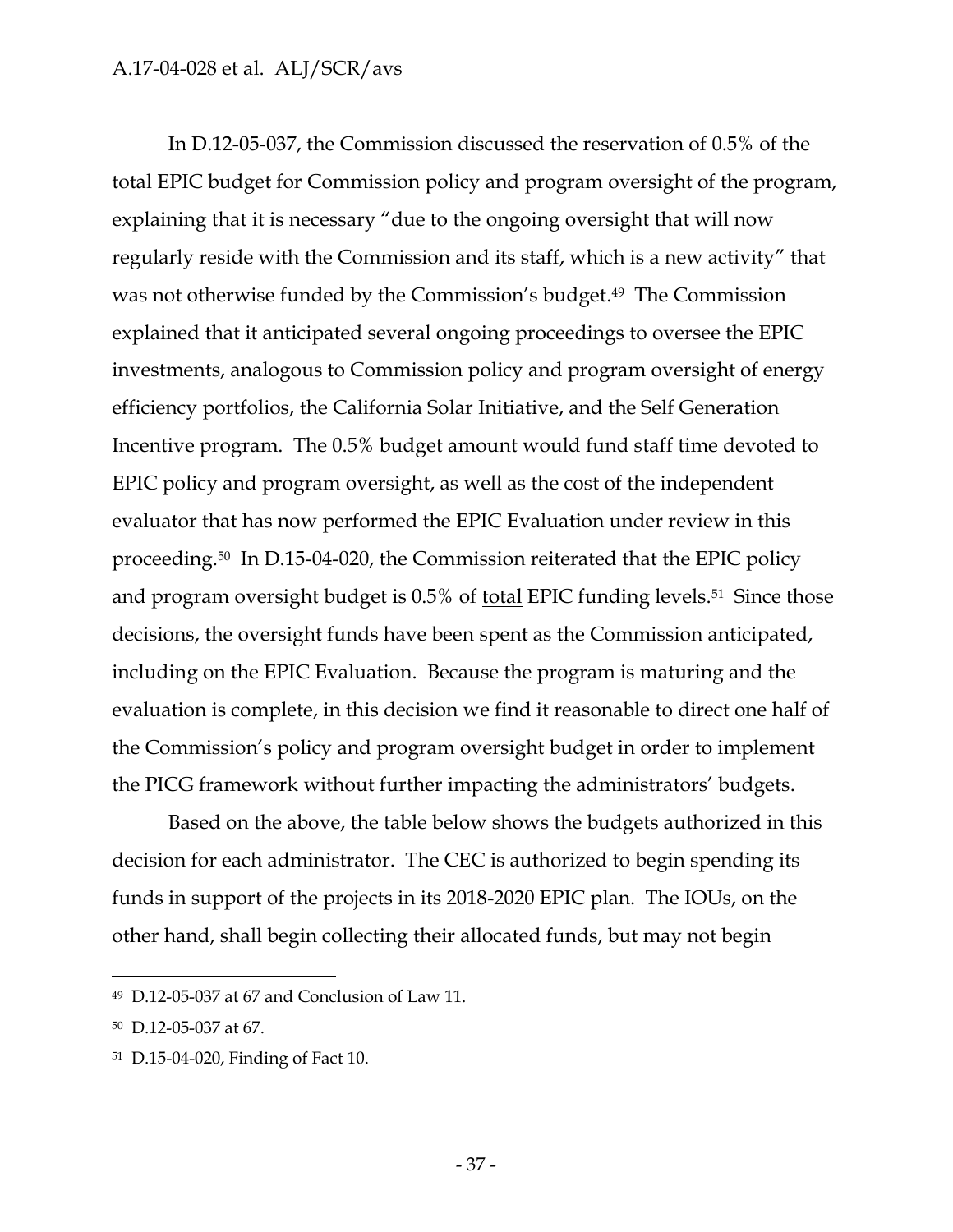spending any of their 2018-2020 EPIC funds until they are authorized to do so by a subsequent decision in this proceeding.

|                              | <b>CEC</b>    | PG&E         | <b>SCE</b>   | SDG&E       | Total         |
|------------------------------|---------------|--------------|--------------|-------------|---------------|
| Allocation to program        |               |              |              |             |               |
| administrators               | 80%           | 10%          | 8%           | 2%          | 100%          |
| Projects: Applied Research   |               |              |              |             |               |
| and Development              | \$158,912,222 | N/A          | N/A          | N/A         | \$158,912,222 |
| Projects: Technology         |               |              |              |             |               |
| Demonstration and            |               |              |              |             |               |
| Deployment                   | \$172,237,778 | \$49,771,845 | \$40,830,795 | \$8,742,360 | \$271,582,778 |
| Projects: Market             |               |              |              |             |               |
| Facilitation                 | \$66,230,000  | N/A          | N/A          | N/A         | \$66,230,000  |
| <b>Total Project Funding</b> | \$397,380,000 | \$49,771,845 | \$40,830,795 | \$8,742,360 | \$496,725,000 |
| Program Administration       |               |              |              |             |               |
| (Capped at 10% of Total)     | \$44,400,000  | \$5,561,100  | \$4,562,100  | \$976,800   | \$55,500,000  |
| Policy and program           |               |              |              |             |               |
| Oversight (to be remitted    |               |              |              |             |               |
| to CPUC)                     | \$1,110,000   | \$139,028    | \$114,053    | \$24,420    | \$1,387,500   |
| Funds to be remitted to      |               |              |              |             |               |
| CPUC for PICG                | \$1,110,000   | \$139,028    | \$114,053    | \$24,420    | \$1,387,500   |
| <b>Total Authorized EPIC</b> |               |              |              |             |               |
| program Funding              | \$444,000,000 | \$55,611,000 | \$45,621,000 | \$9,768,000 | \$555,000,000 |

#### **EPIC program Administrator Budget by Investment Area**

### **6.4. Authorized IOU Collections from Ratepayers for the 2018-2020 EPIC Cycle**

<span id="page-38-0"></span>The Commission determined in D.12-05-037 that responsibility for collection of the funding for the EPIC program shall be allocated to the utilities in the following percentages: PG&E 50.1%; SCE 41.1%; and SDG&E 8.8%.<sup>52</sup> On that basis, the amounts that each utility shall collect from its ratepayers to fund the EPIC program from 2018-2020 are shown in the table below:

<sup>52</sup> D.12-05-037, Ordering Paragraph 7.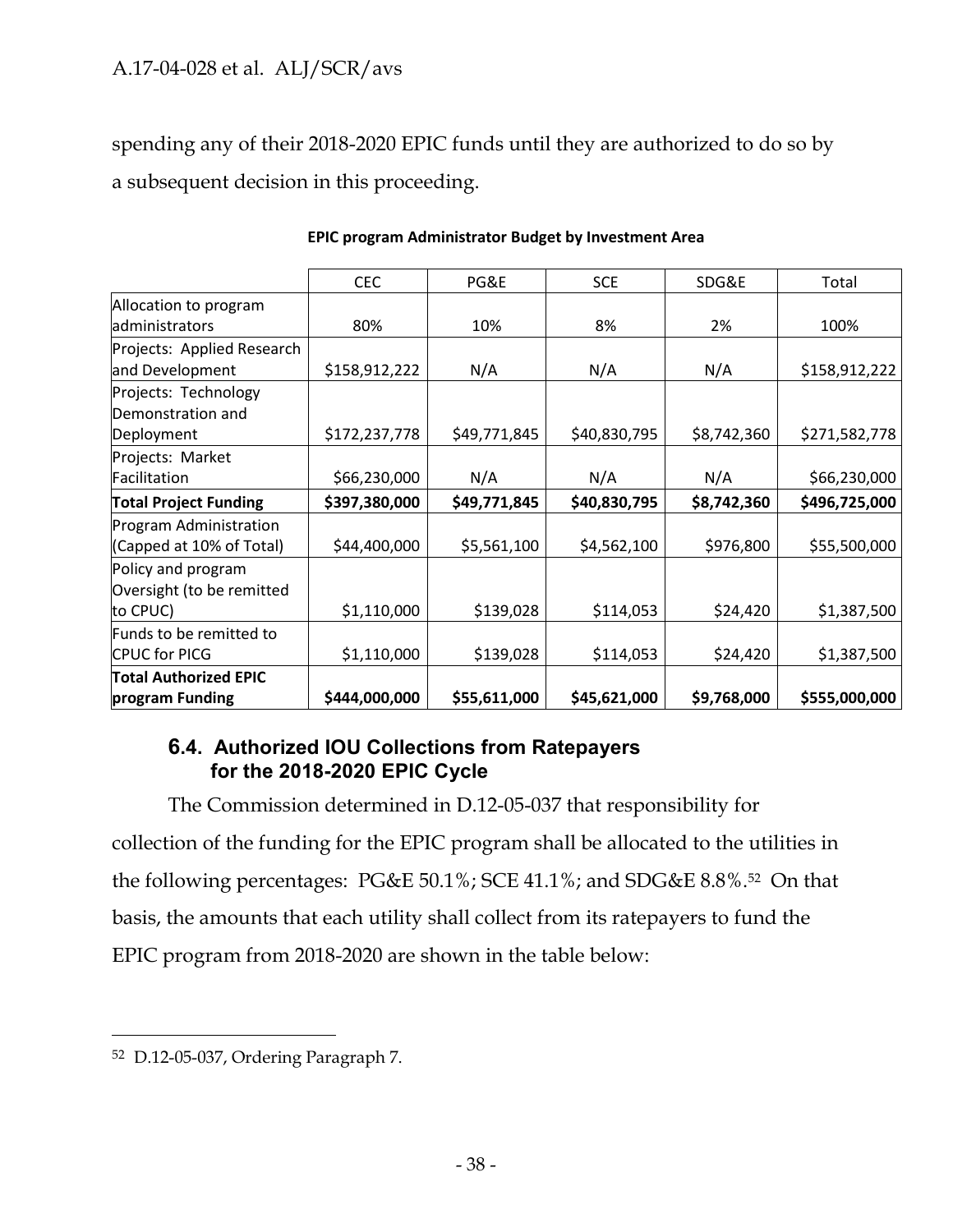|                            | PG&E          | <b>SCE</b>    | SDG&E        | <b>Total</b>  |
|----------------------------|---------------|---------------|--------------|---------------|
| Utility Collection/        | $50.1\%$      | 41.1%         | 8.8%         | 100%          |
| <b>Funding Allocation</b>  |               |               |              |               |
| Authorized EPIC            |               |               |              |               |
| <b>Funding Collections</b> | \$278,055,000 | \$228,105,000 | \$48,840,000 | \$555,000,000 |

#### **Funds to be Collected from IOU Ratepayers, 2018-2020**

### <span id="page-39-0"></span>**7. Safety Considerations**

Safety is a primary driving principle of the EPIC program, and thus although we address it specifically here, it has been a part of our project-byproject review of the CEC's EPIC plan. The CEC correctly states in its application that, regarding potential safety issues, it does not anticipate any safety-related issues from the projects and activities proposed in its 2018-2020 investment plan. Within the plan itself, the CEC also properly and specifically notes whether each of its proposed projects will provide a safety benefit, as required by D.12-05-037. For example, the further development of Cal-Adapt will enable better planning for safety and resiliency in light of climate change, and the evaluation of strategies to mitigate the impacts of the electricity system on the environment, public health, and safety will help the state better understand and reduce the risks of new hazards created in the wake of rapid innovation in energy technologies.

Based on our review, we find that the CEC's investment plan appropriately addresses safety and resiliency matters, and will provide valuable safety benefits in high priority areas such as climate adaptation, GHG reduction, and environmental equity.

### <span id="page-39-1"></span>**8. Comments on Proposed Decision**

The proposed decision of ALJ Roscow in this matter was mailed to the parties in accordance with Section 311 of the Public Utilities Code and comments were allowed under Rule 14.3 of the Commission's Rules of Practice and

- 39 -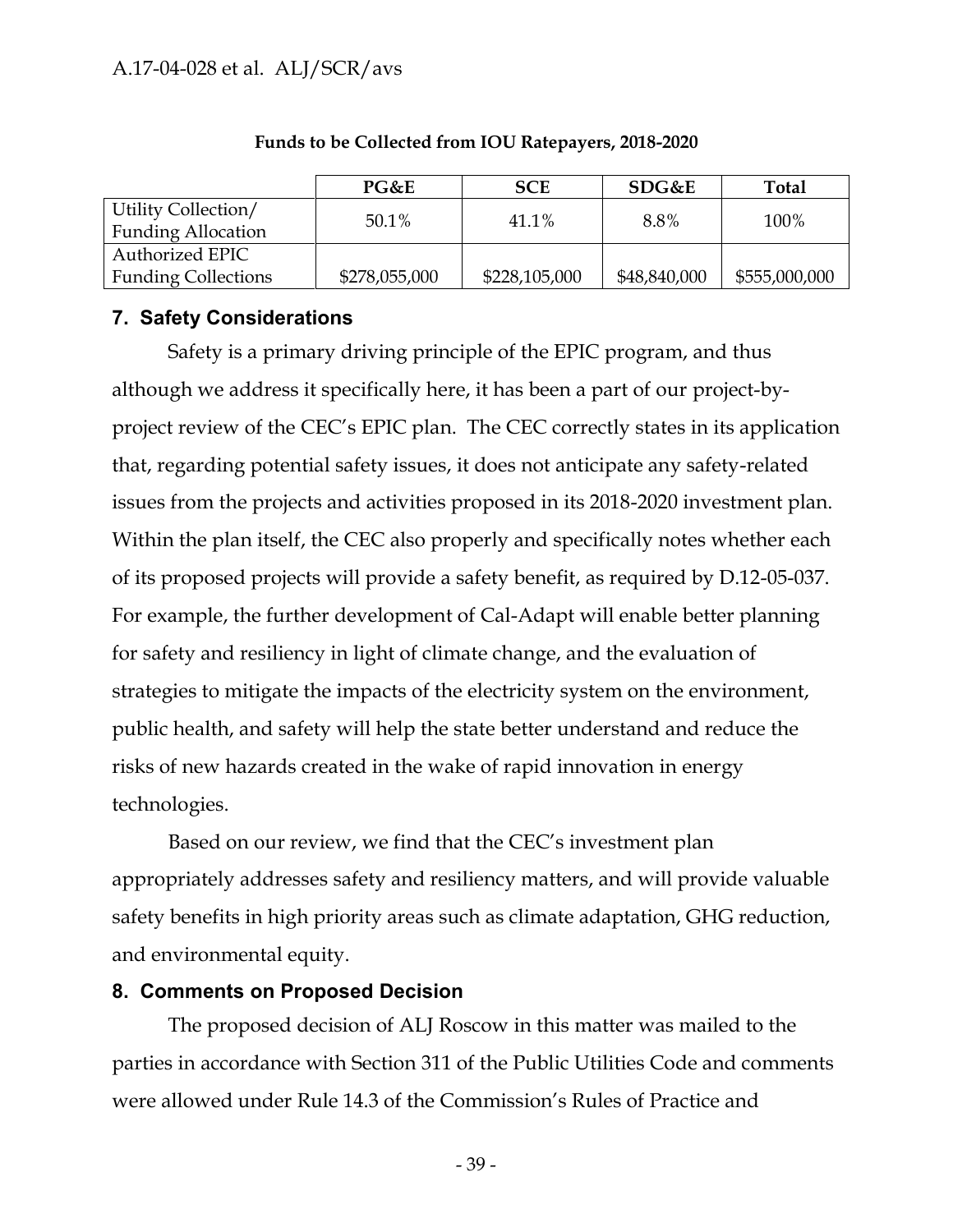Procedure. Pursuant to Rule 14.3 (c), comments shall focus on factual, legal or technical errors in the proposed decision and in citing such errors shall make specific references to the record or applicable law. Comments which fail to do so will be accorded no weight.

Comments were filed on December 18, 2017 by CEJA and Greenlining (jointly), on December 22, 2017 by the CEC, and on December 28, 2017 by PG&E and SCE. Reply comments were filed on January 5, 2018 by ORA and the CEC. The discussion below addresses only items where comments suggested changes to the PD. We have revised the PD to provide additional clarity, but have made no substantive changes in response to comments.

PG&E did not suggest changes to the PD, but offered several observations regarding the role of the PICG established in the PD. We expect that PG&E will have the opportunity to pursue its suggestions as part of its comments on the upcoming PICG staff proposal mandated by the PD.

SCE offers "conditional" support for the proposed PICG, but states that "the PCIG needs to do more than simply provide coordination; it should also provide support for the four EPIC Administrators" and recommends that the PD not exclude the PICG's potential administrative support activities at this time.<sup>53</sup> ORA opposes SCE's request, as does the CEC, which states that the PD correctly limits the PICG from becoming a broad administrative support body. We have not modified the PD in response to SCE's request, as we prefer to allow the record on the specifics of SCE's concerns to develop in the course of parties' comments on the staff report, as well as our consideration of the

<sup>53</sup> December 28, 2017 SCE Comments on the PD at 2.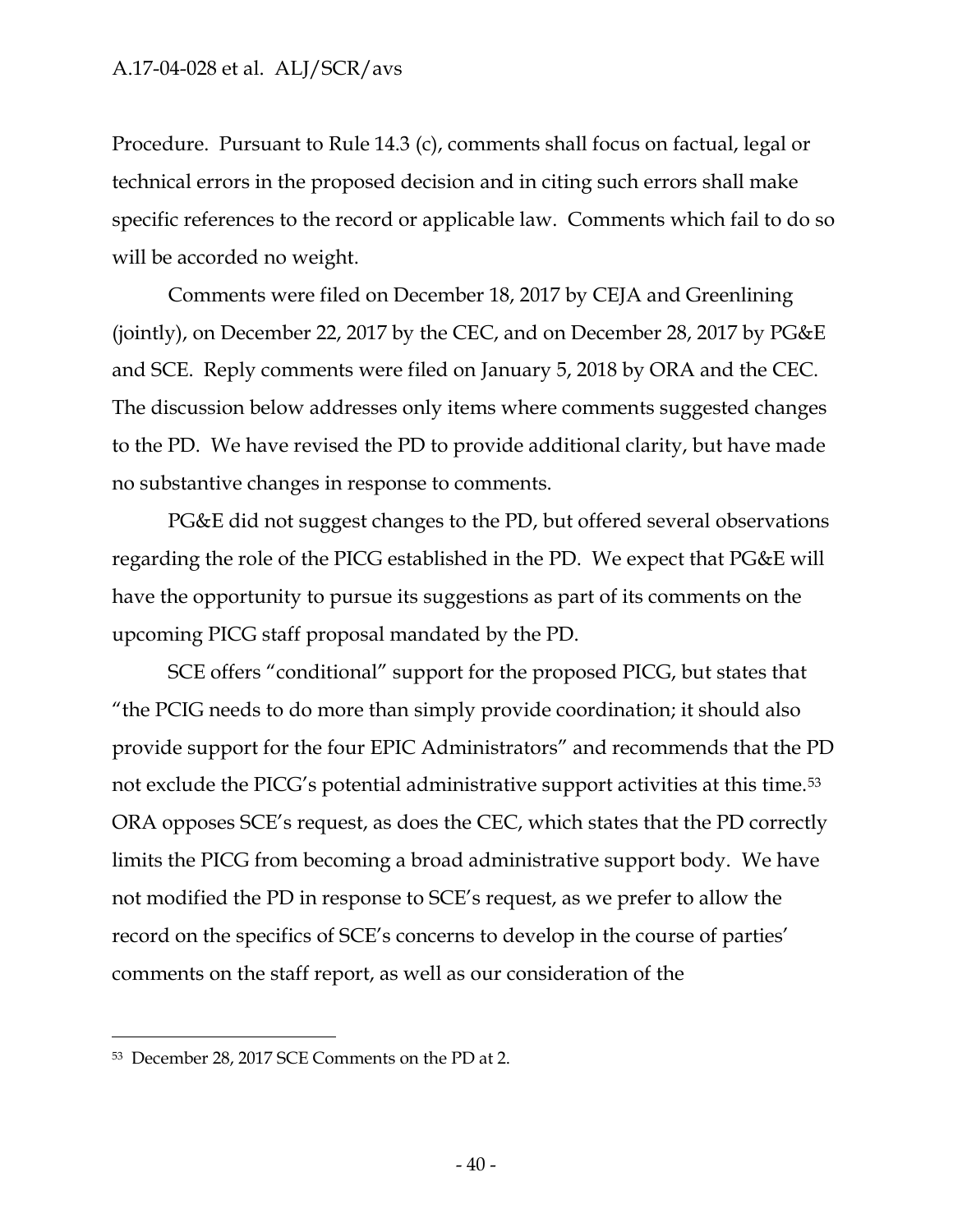recommendations made in the EPIC Evaluation as we move toward our second decision in this proceeding.

SCE also requests that our second decision, which will address the IOUs' investment plans, allow the IOUs a full three years to commit funding to projects.<sup>54</sup> ORA opposes SCE's request, stating that this matter is outside the scope of this instant PD. We agree that the PD does not address this issue, but we will address the concerns of SCE and PG&E in our upcoming decision addressing the IOU investment plans.

The CEC asks that the PD be clarified to reflect the CEC's previously stated commitment to allocate ten percent of its TD&D funding for projects located in and benefiting low-income communities in the state in accordance with AB 523. We have modified the PD accordingly.

The CEC also offers suggestions regarding the PICG; like PG&E, we expect that the CEC will pursue its suggestions as part of its comments on the upcoming staff proposal mandated by the PD.

CEJA and Greenlining take issue with the PD's treatment of the implementation of AB 523 and recommend that this decision or a subsequent decision provide guidance related to AB 523 to ensure compliance with statutory mandates. Specifically, CEJA and Greenlining request that the Commission (1) provide "guidance and markers" to ensure that EPIC funds meet relevant policy and statutory requirements; (2) determine whether the CEC's definition of "disadvantaged communities" meets the statutory requirements; (3) determine how the CEC should allocate its funds for disadvantaged communities to meet

<sup>54</sup> SCE Comments at 3. PG&E interprets the PD as already providing for a full 3-year implementation period (PG&E December 28, 2017 Comments at 2).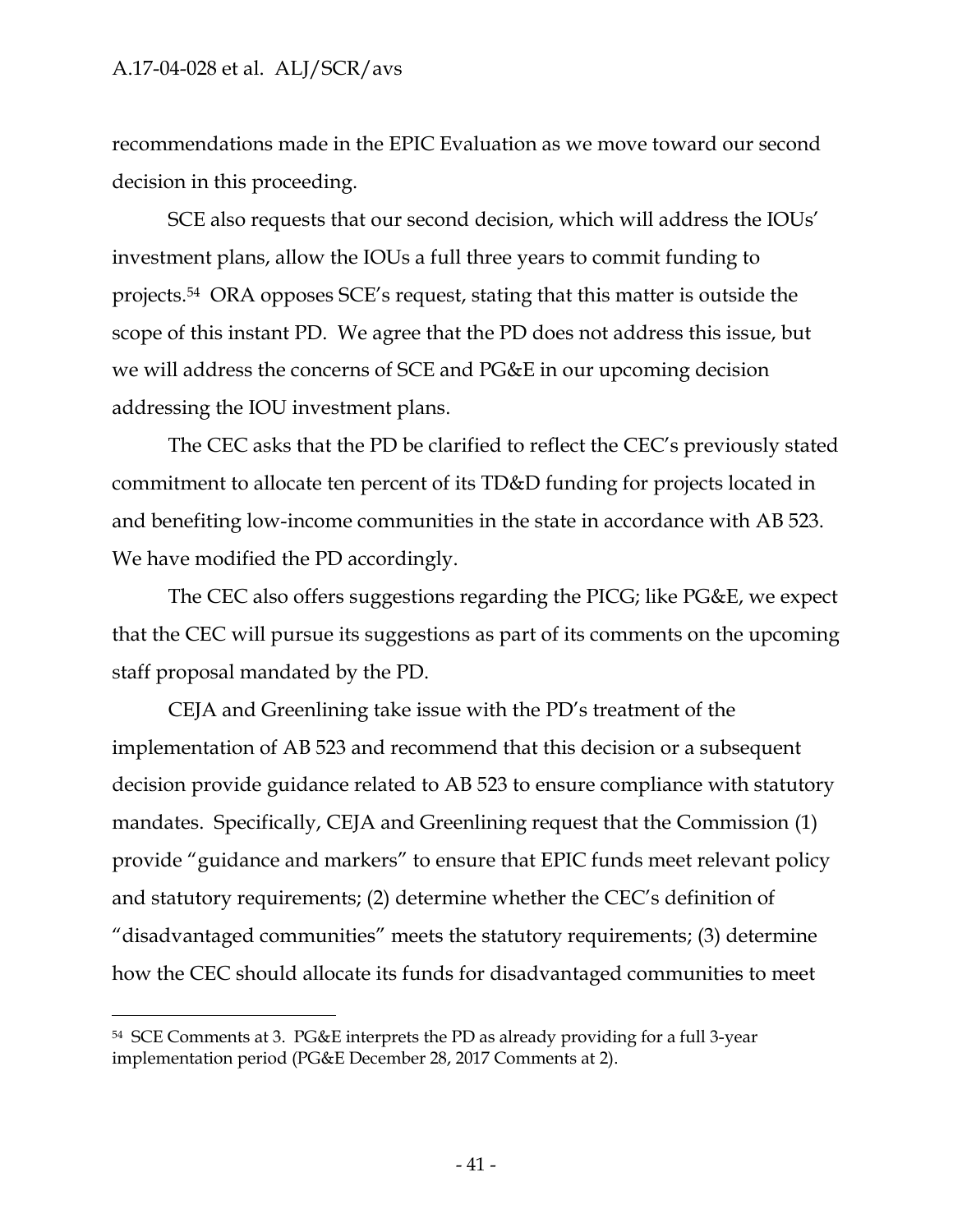statutory requirements; (4) set forth markers and a reporting requirement to ensure the CEC meets its mandate of expending at least ten percent of technology TD&D funds at sites located in, and benefiting, low-income communities; (5) set forth guidance and a reporting requirement to ensure the CEC meets its mandate of taking into account adverse localized health impacts of proposed projects; and (6) establish a process for the CEC to submit additional information on its implementation of AB 523.<sup>55</sup>

In reply comments, the CEC notes that "AB 523 directs the CEC to meet these requirements and does not require the Commission to provide any additional guidance or direction, or establish additional reporting requirements". The CEC further notes that it has repeatedly stated that it is committed to complying with the requirements set forth in AB 523 and disagrees that, as a matter of law or fact, further direction from the Commission is required.<sup>56</sup>

We agree with the CEC's response to CEJA and Greenlining. CEJA and Greenlining incorrectly suggest that Public Resources Code section 25710(a) requires this Commission to institute the EPIC program through its decisions. That code section merely defines the Electric Program Investment Charge, and this Commission is not bound by the Public Resources Code, just as the CEC is not bound by the Public Utilities Code. The CEC is already bound to comply with AB 523 without our further direction. We also agree with the CEC that Public Resources Code section 25711.6(e)(1) already defines the term "disadvantaged communities," and that the CEC is following that statutory

<sup>55</sup> CEJA/Greenlining Comments at 3-5.

<sup>56</sup> CEC Reply Comments at 2. The CEC also states that it is planning to hold a workshop in the spring of 2018 to discuss implementation of AB 523 and welcomes stakeholder input.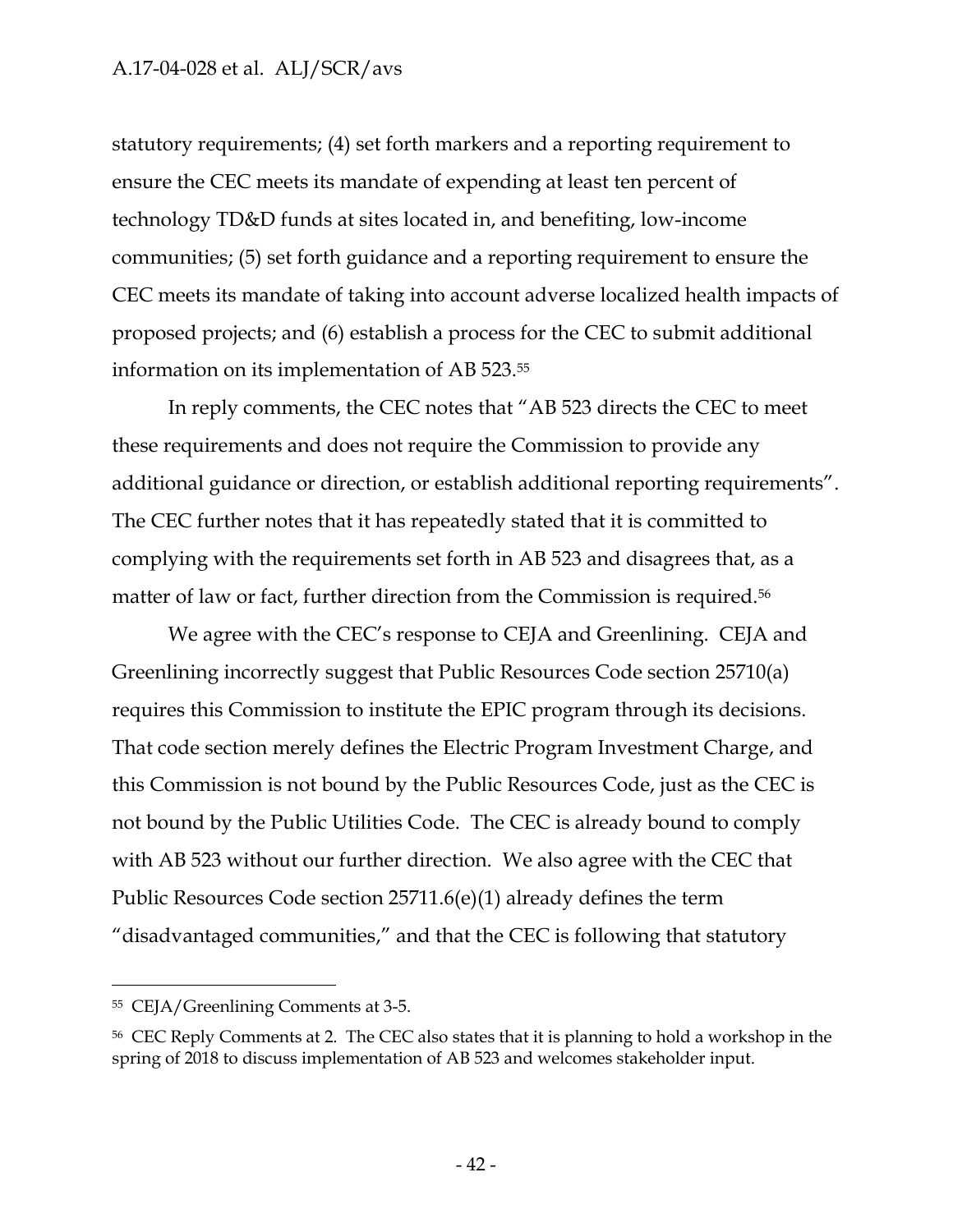direction.57 Finally, we note that this decision defers issues related to disadvantaged communities to our second decision in this proceeding.

### <span id="page-43-0"></span>**9. Assignment of Proceeding**

Martha Guzman Aceves is the assigned Commissioner and Stephen C. Roscow is the assigned ALJ in this proceeding.

### <span id="page-43-1"></span>**Findings of Fact**

 $\overline{a}$ 

1. The EPIC investment program is organized around three program areas: Applied R&D, TD&D, and Market Facilitation.

2. Decision 12-05-037 funded EPIC investments under the authorization of the Commission from 2012 through 2020.

3. The EPIC program is administered by the CEC, PG&E, SCE and SDG&E.

4. Decision 12-05-037 requires the Commission to conduct a public proceeding every three years to review and approve the investment plans of each EPIC administrator to ensure coordinated public interest investment in clean energy technologies and approaches.

5. As a State agency, the CEC is the only EPIC administrator that also participates in the state's budgeting process, and that process imposes some unique implementation and timing constraints on the CEC.

6. The investments proposed in the CEC's 2018-2020 investment plan offer a reasonable probability of providing electricity ratepayer benefits by promoting greater reliability, lowering costs, and increasing safety.

7. The CEC's application also identifies energy savings, cost savings, job creation and economic benefits related to its initiatives, where applicable.

<sup>57</sup> CEJA and Greenlining also appear to acknowledge the CEC's compliance. (*See*, CEJA and Greenlining September 22, 2017 Opening Comments on the EPIC program, at 6.)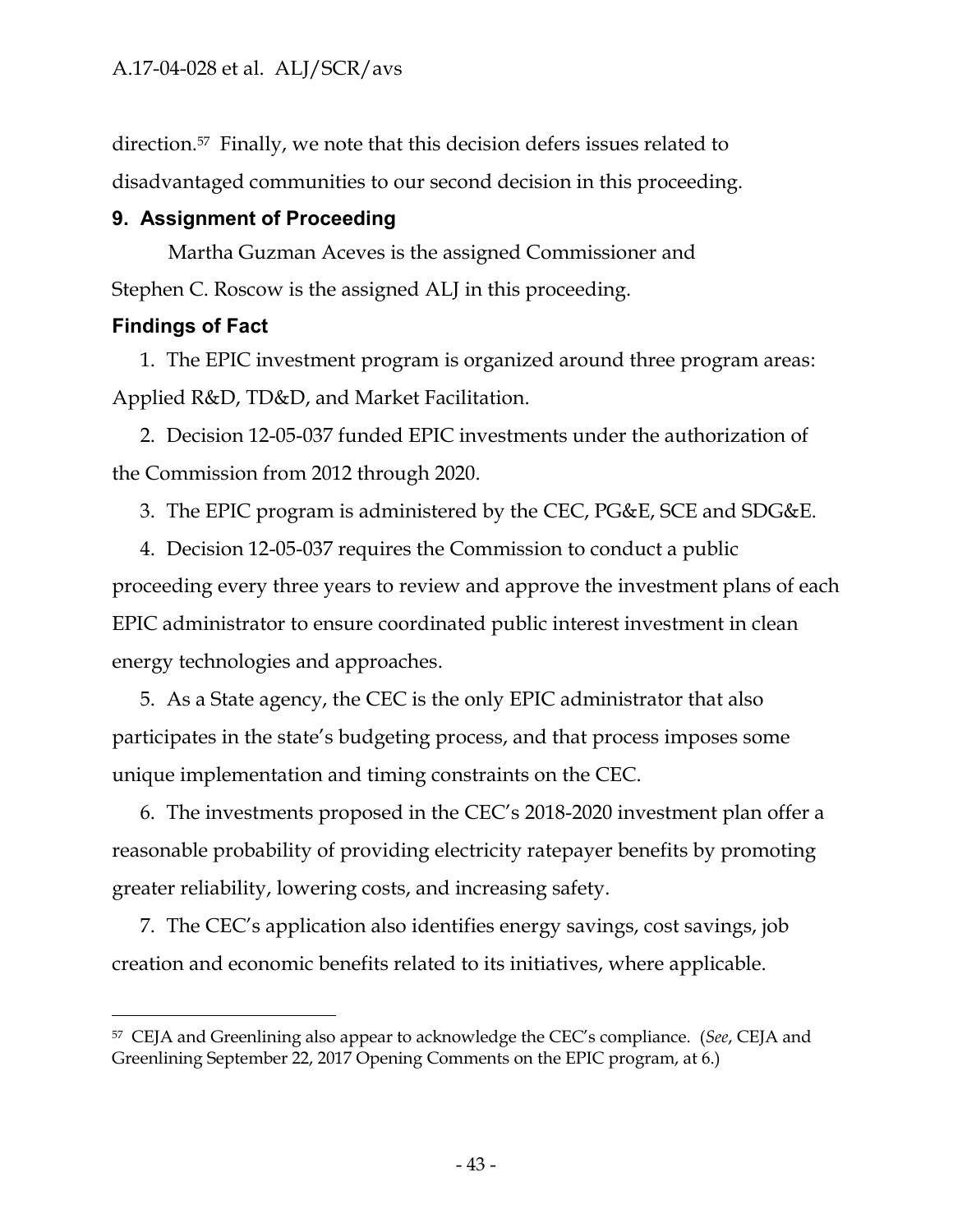8. The CEC's 2018-2020 investment plan appropriately addresses safety and resiliency matters and will provide valuable safety benefits in high priority areas such as climate adaptation, GHG reduction, and environmental equity.

9. The level of budget detail provided in the CEC's EPIC application, comments, and comparison matrix is appropriate and sufficient.

10. The EPIC Evaluation under review in this proceeding identified a need to explicitly supplement the existing administrative structure of the EPIC program by convening an independent body that provides coordination and facilitation support to the administrators and compiles and helps disseminate information. The evaluators recommend that the Commission and/or the administrators fund and convene such a body to perform these functions and lend technical expertise.

11. The total EPIC budget provides funding for the investment plans, for program administration (up to 10% of total EPIC funds) and for policy and program oversight by the Commission (0.5% of total EPIC funds).

12. Ordering Paragraph 7 of D.12-05-037 specifies that the total EPIC collection amount shall be adjusted on January 1, 2015 and January 1, 2018 commensurate with the average change in the Consumer Price Index, specifically the Consumer Price Index for Urban Wage Earners and Clerical Workers for the third quarter, for the previous three years.

13. The California CPI-W provides more accurate estimates of inflation for California compared to the national CPI-W.

14. Using projections of the California CPI-W for the 2018-2020 period will result in a more accurate forecast of inflation, compared to a simple average of the previous three years.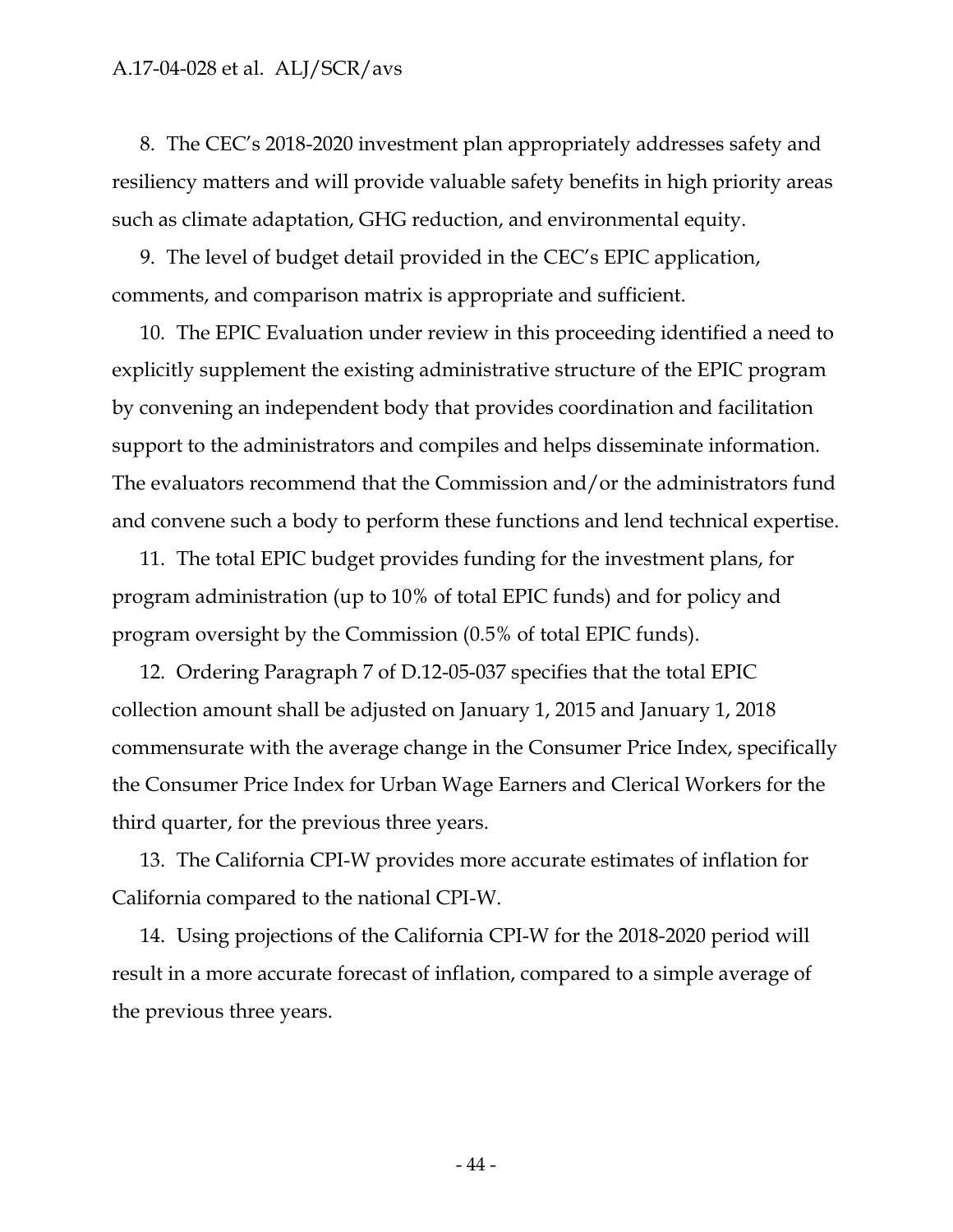15. Using projections of the California CPI-W for the 2018-2020 period to adjust the 2015-2017 EPIC funding amount yields \$554,959,643, which rounds up to \$555,000,000, for the 2018-2020 triennial period.

16. PG&E expects to have \$7 million in forecasted, unspent project and administration funds from its 2012-2014 EPIC investment plan.

### <span id="page-45-0"></span>**Conclusions of Law**

1. The Commission should issue a decision addressing the CEC's application as soon as possible in order to accommodate the CEC's unique funding situation as compared to the IOU administrators.

2. The CEC's 2018-2020 investment plan should be approved because it complies with the criteria established in D.12-05-037.

3. The CEC's 2018-2020 investment plan appropriately addresses safety and resiliency matters.

4. Because the CEC's 2018-2020 investment plan complies with the criteria established in D.12-05-037, the funding to support those investments is just and reasonable.

5. The Commission should establish a framework for a new Policy + Innovation Coordination Group (PICG) in order to create a formal process to improve overall coordination of the EPIC program as the CEC begins to implement its 2018-2020 investment plan. That framework is described in Section 5.1 of this decision.

6. The Commission should seek comment from parties regarding specific aspects of the structure, activities, and budget of the PICG and finalize those aspects of the process in a subsequent decision in this proceeding.

- 45 -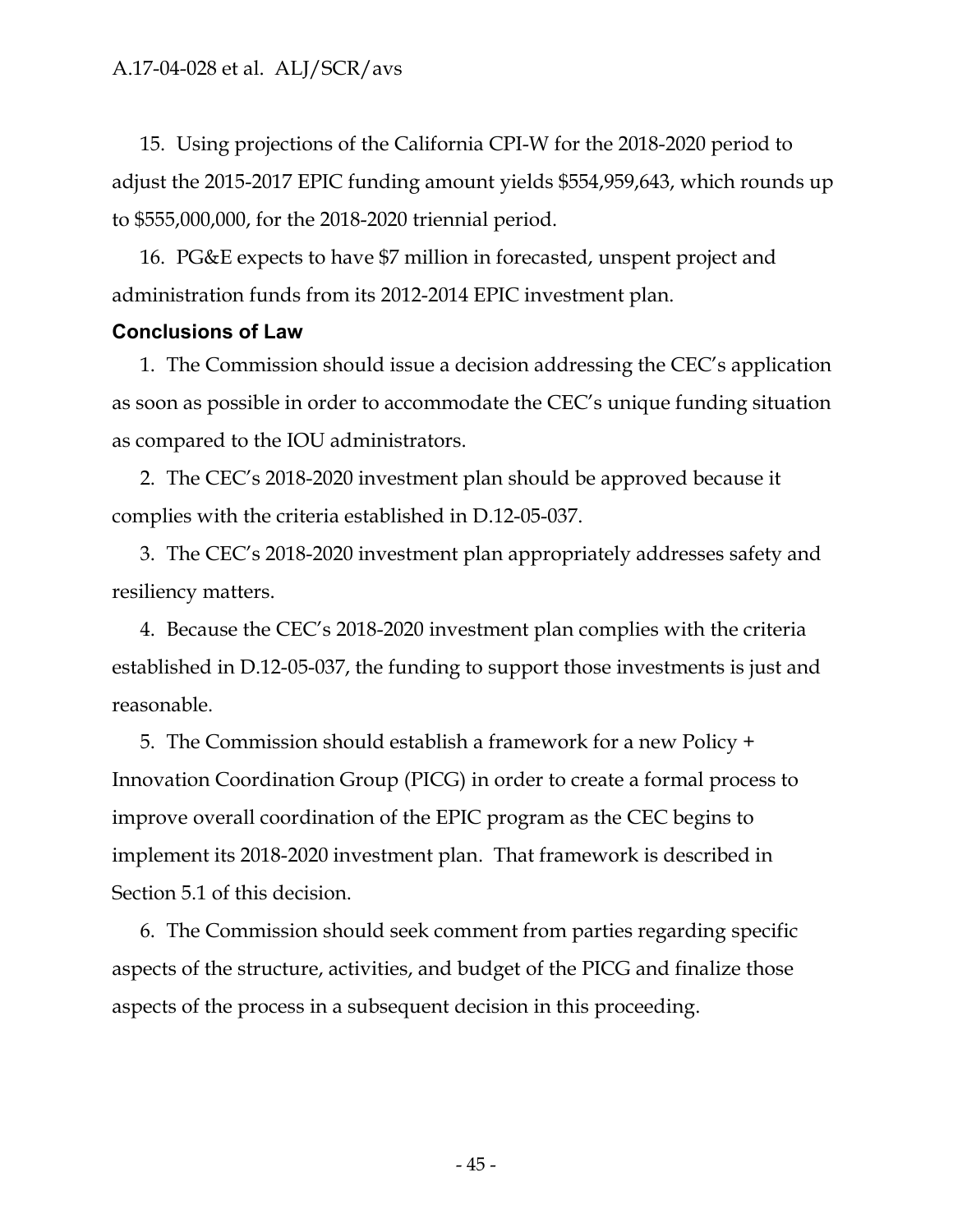7. It is reasonable to direct one half of the Commission's policy and program oversight budget to implement the PICG framework without further impacting the administrators' budgets.

8. Ordering Paragraph 7 of D.12-05-037 should be modified to allow the Commission to use any reasonable method to adjust the triennial EPIC collection amount for inflation.

9. It is reasonable to use the California CPI-W, forecasted for 2018-2020, to escalate the EPIC funding level for 2018-2020 instead of the backward-looking average of the previous three years.

10. The 2018 – 2020 EPIC funding amount should be \$555,000,000. Those funds should be allocated between the four administrators as shown in Section 6.3 of this decision.

11. PG&E should not be authorized to add unspent funds from 2012-2014 to its 2018-2020 EPIC budget because the Commission determined in D.12-05-037 and D.13-11-025 that excess funds made available in this manner should be returned to ratepayers, not used for future investment plan cycles.

12. EPIC administrators may only fund projects or initiatives that have been approved by the Commission. The CEC should begin spending its funds in support of the projects in its 2018-2020 EPIC plan, but the IOUs may not begin spending any of their 2018-2020 EPIC funds until they are authorized to do so by a subsequent decision in this proceeding.

13. This proceeding should remain open to address the IOU investment plans and the recommendations made in the EPIC Evaluation not addressed in this proceeding.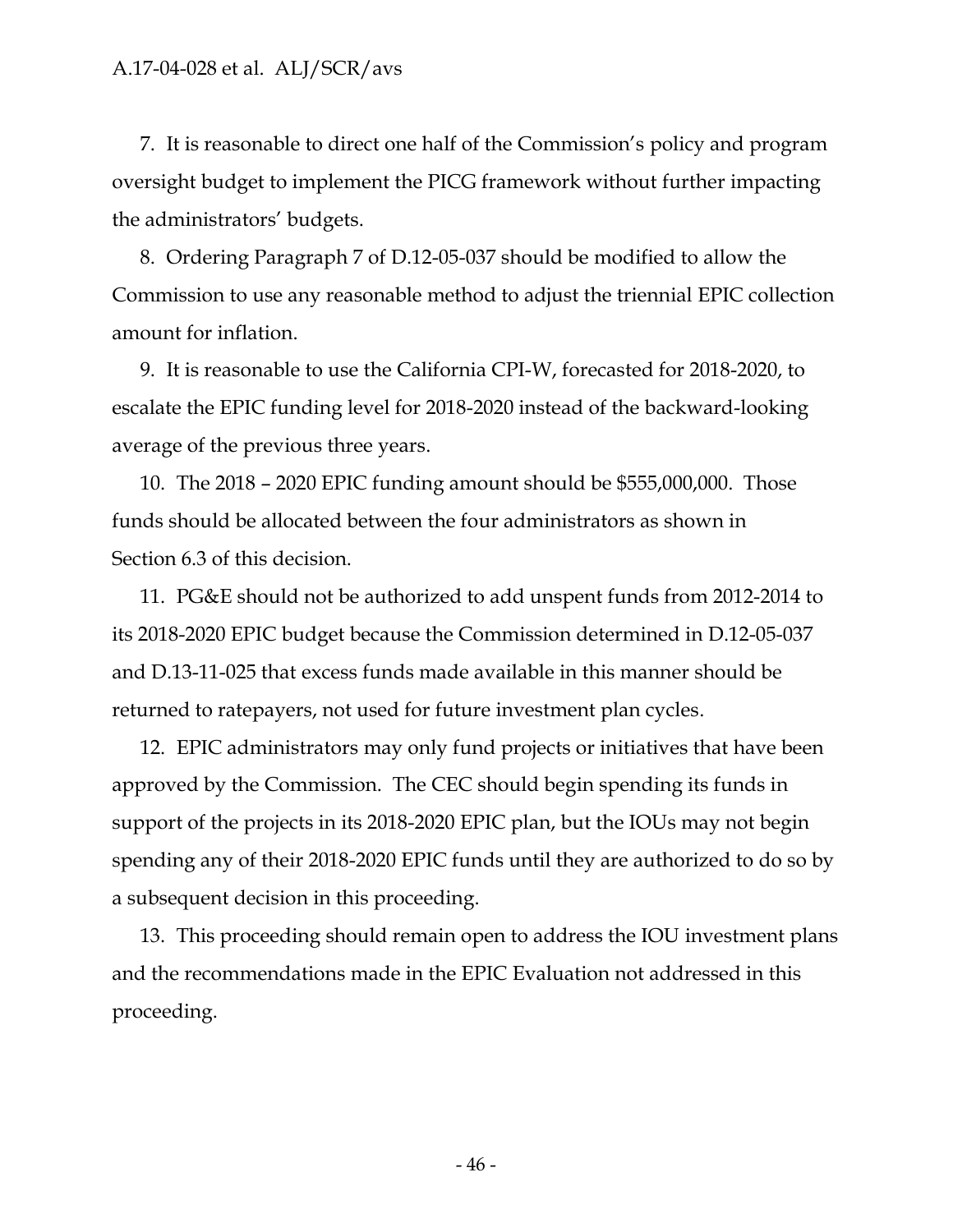#### **ORDER**

#### <span id="page-47-0"></span>**IT IS ORDERED** that:

1. The Electric Program Investment Charge investment plan filed in Application 17-05-003 by the California Energy Commission is approved.

2. This decision establishes a framework for a new Policy + Innovation Coordination Group in order to create a formal process to improve overall coordination of the Electric Program Investment Charge. This framework is described in Section 5.1 of this decision.

3. The Commission's Energy Division shall prepare a staff proposal as soon as possible in 2018 that provides further detail regarding how the Policy + Innovation Coordination Group (PICG) framework adopted in this decision should be implemented. The assigned Commissioner or assigned Administrative Law Judge shall issue the report by ruling and enable parties to submit comments and reply comments on the staff proposal. The Commission shall adopt the final operational structure, tasks, budget and a competitive selection process for the PICG in a subsequent decision in this proceeding.

4. One half of the Commission's policy and program oversight budget shall support implementing the Policy + Innovation Coordination Group framework adopted in this decision.

5. Ordering Paragraph (OP) 7 of Decision 12-05-037 is modified to allow the Commission to use any reasonable method to adjust the triennial EPIC collection amount for inflation. As modified, OP 7 shall now state:

7. Pacific Gas and Electric Company (PG&E), San Diego Gas & Electric Company (SDG&E), and Southern California Edison Company (SCE) shall collect funding for the Electric Program Investment Charge (EPIC) in the total amount of \$162.0 million annually beginning January 1, 2013 and continuing through December 31, 2020,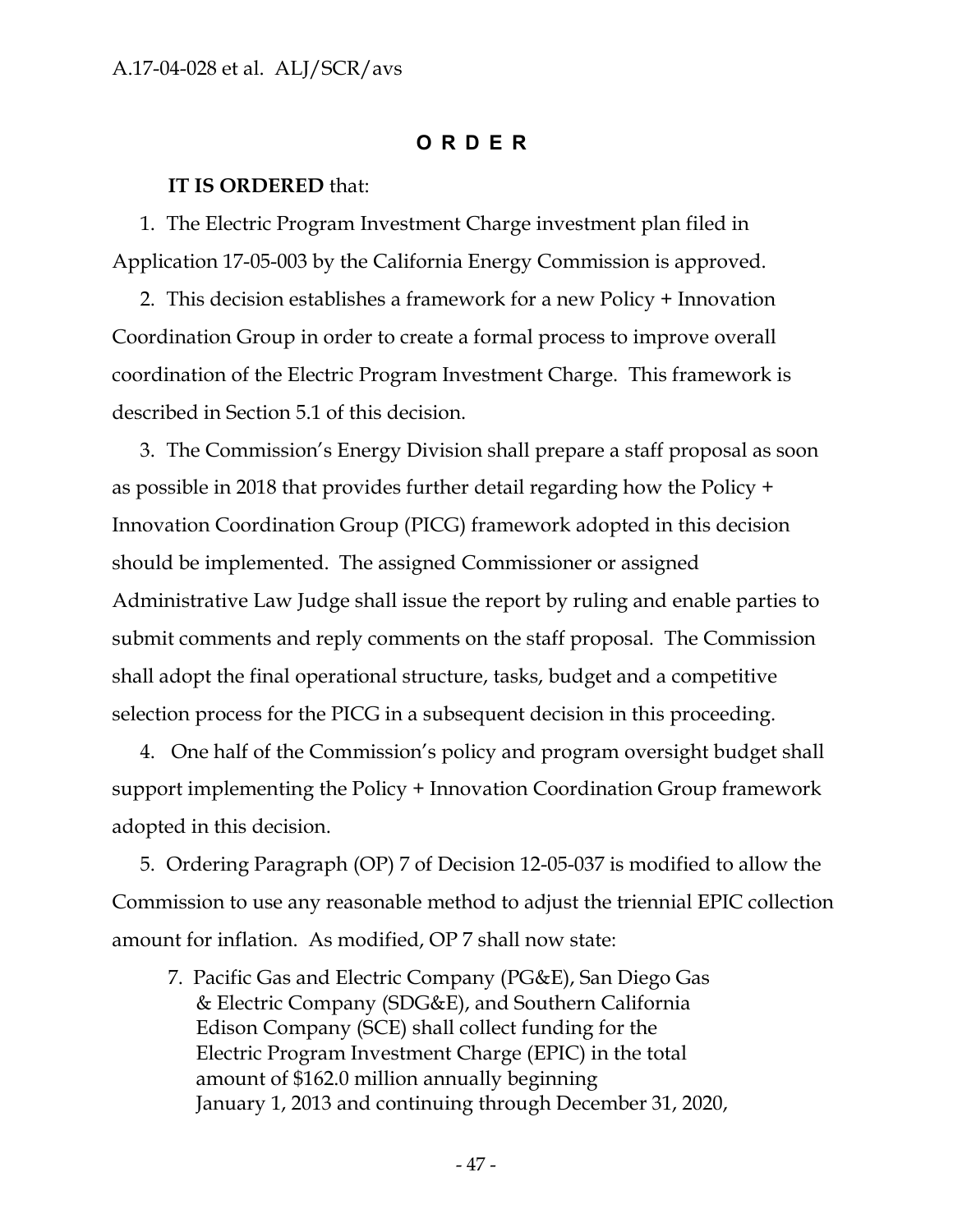unless otherwise ordered or adjusted in the future by the Commission. The total collection amount shall be adjusted on January 1, 2015 and January 1, 2018. The Commission may use any reasonable method to adjust the triennial EPIC collection amount for inflation. Responsibility for collection of the funding for the EPIC shall be allocated to the utilities in the following percentages: PG&E 50.1%; SDG&E 8.8%; and SCE 41.1%. No later than 30 days after the effective date of this decision, PG&E, SDG&E, and SCE shall each file a Tier 1 Advice Letter modifying their tariff sheets to reflect the EPIC surcharge in accordance with this decision and to authorize them to record authorized EPIC budgets and expenditures and to collect the EPIC funds through December 31, 2020 or as otherwise authorized by the Commission.

6. The California CPI-W, forecasted for 2018-2020 shall be used to escalate the Electric Program Investment Charge funding level for 2018-2020 instead of a backward-looking average of the previous three years as required by Decision 12-05-037.

7. The 2018-2020 total Electric Program Investment Charge budget is \$555,000,000. As shown in Section 6.3 of this decision, this amount is allocated as follows: to the California Energy Commission, \$444,000,000; to Pacific Gas and Electric Company, \$55,611,000; to Southern California Edison Company, \$45,621,000; and to San Diego Gas & Electric Company, \$9,768,000.

8. Pursuant to Decision 12-05-037 the responsibility for collection of the funding for the 2018-2020 total Electric Program Investment Charge program is allocated to the utilities in the following percentages: Pacific Gas and Electric Company (PG&E) 50.1%; Southern California Edison Company (SCE) 41.1%; and San Diego Gas & Electric Company (SDG&E) 8.8%. As shown in Section 6.4 of this decision, each utility shall collect from ratepayers over the 2018-2010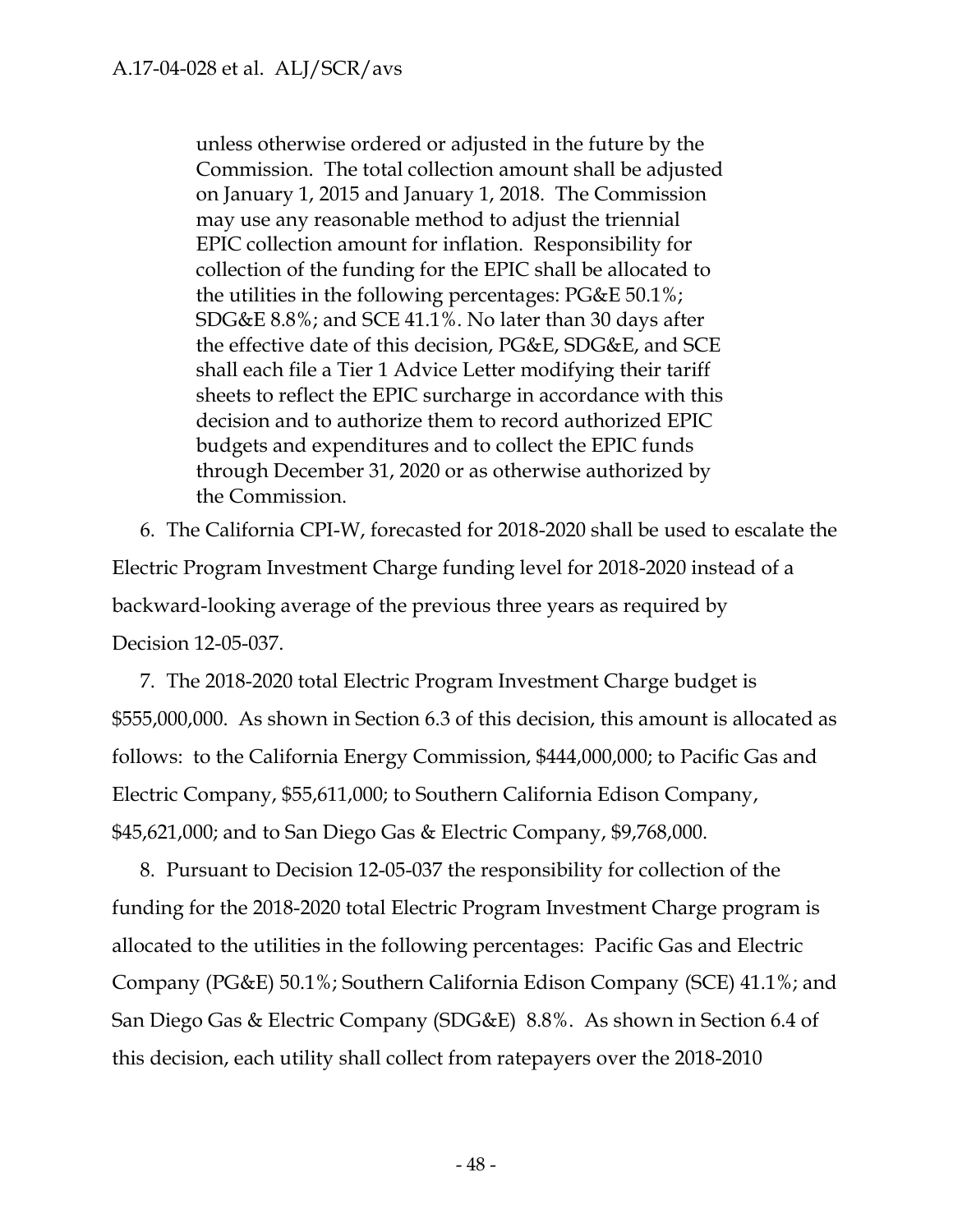triennial period the following amounts: PG&E \$278,055,000, SCE \$228,105,000, and SDG&E \$48,840,000.

9. Accumulated interest from Electric Program Investment Charge program budgets shall be returned to ratepayers. All interest on 2012-2014 and 2015-2017 Electric Program Investment Charge funds remaining at the end of the 2015-2017 cycle shall be returned to ratepayers. Interest accrued during the 2018-2020 cycle shall also be returned to ratepayers.

10. Each Electric Program Investment Charge (EPIC) administrator's administrative budget shall be no more than 10% of their individual total EPIC budgets, and each administrator's individual total EPIC budgets includes their program budget, administrative budget, and policy and program oversight budget.

11. Investor-owned utilities' remittances of the California Energy Commission's administrative costs shall be made in advance for the quarter on the first business day of that quarter.

12. The California Energy Commission (CEC), Pacific Gas and Electric Company (PG&E), San Diego Gas & Electric Company (SDG&E) and Southern California Edison Company (SCE) share of the total annual 0.5% Commission policy and program oversight and Policy + Innovation Coordination Group budget shall be as follows: CEC 80%, PG&E 10.02%, SCE 8.22%, and SDG&E 1.76%. The utilities shall remit their annual payment amount, as well as their respective proportional amounts of the CEC's payment, to the Commission by July 1 annually and consistent with the process detailed in the Oversight Payment Process letters sent to each utility September 19, 2014.

- 49 -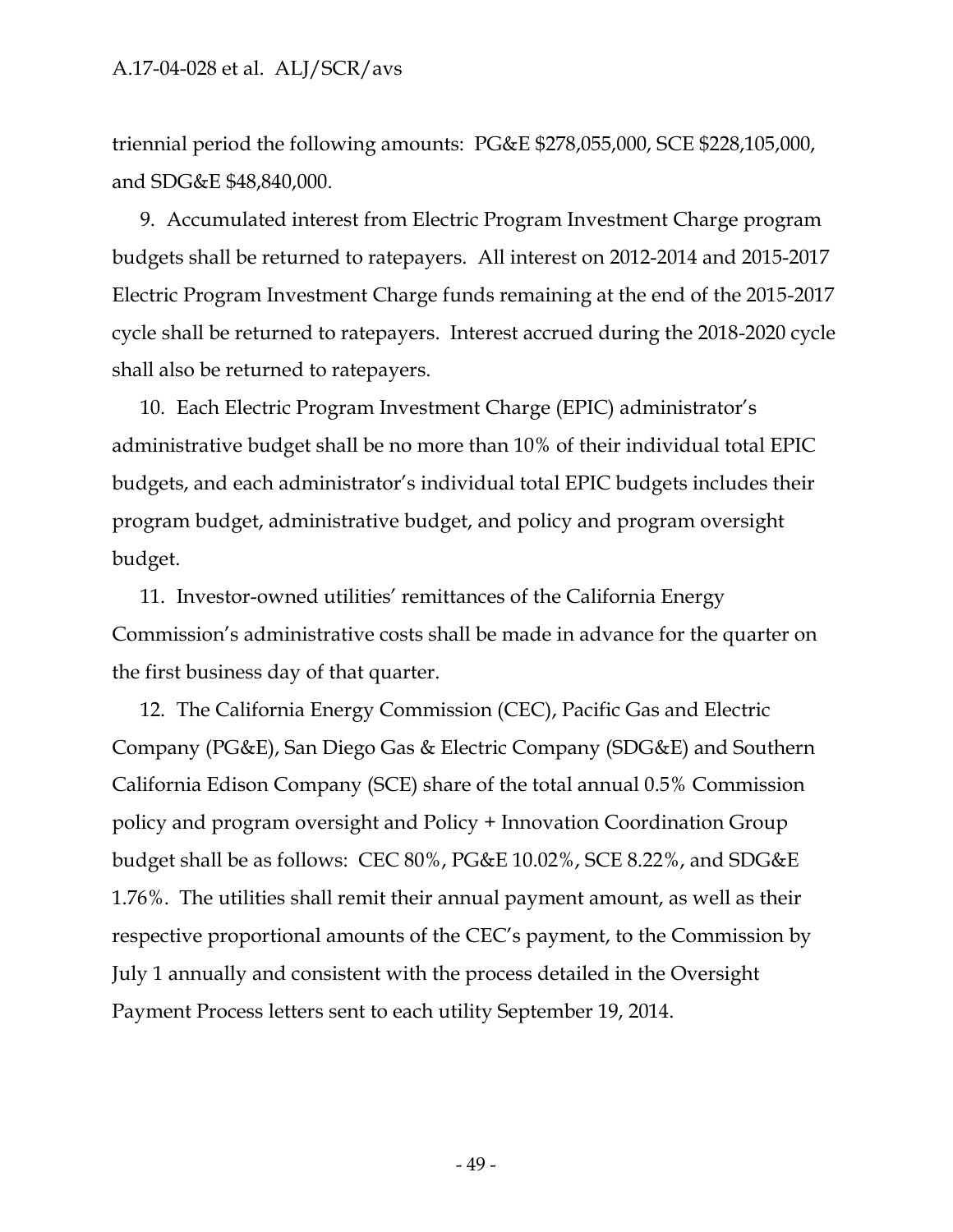13. Application (A.) 17-04-028, A.17-05-003, A.17-05-005, and A.17-05-009 remain open.

This order is effective today.

Dated January 11, 2018, at San Francisco, California

MICHAEL PICKER President CARLA J. PETERMAN LIANE M. RANDOLPH MARTHA GUZMAN ACEVES CLIFFORD RECHTSCHAFFEN Commissioners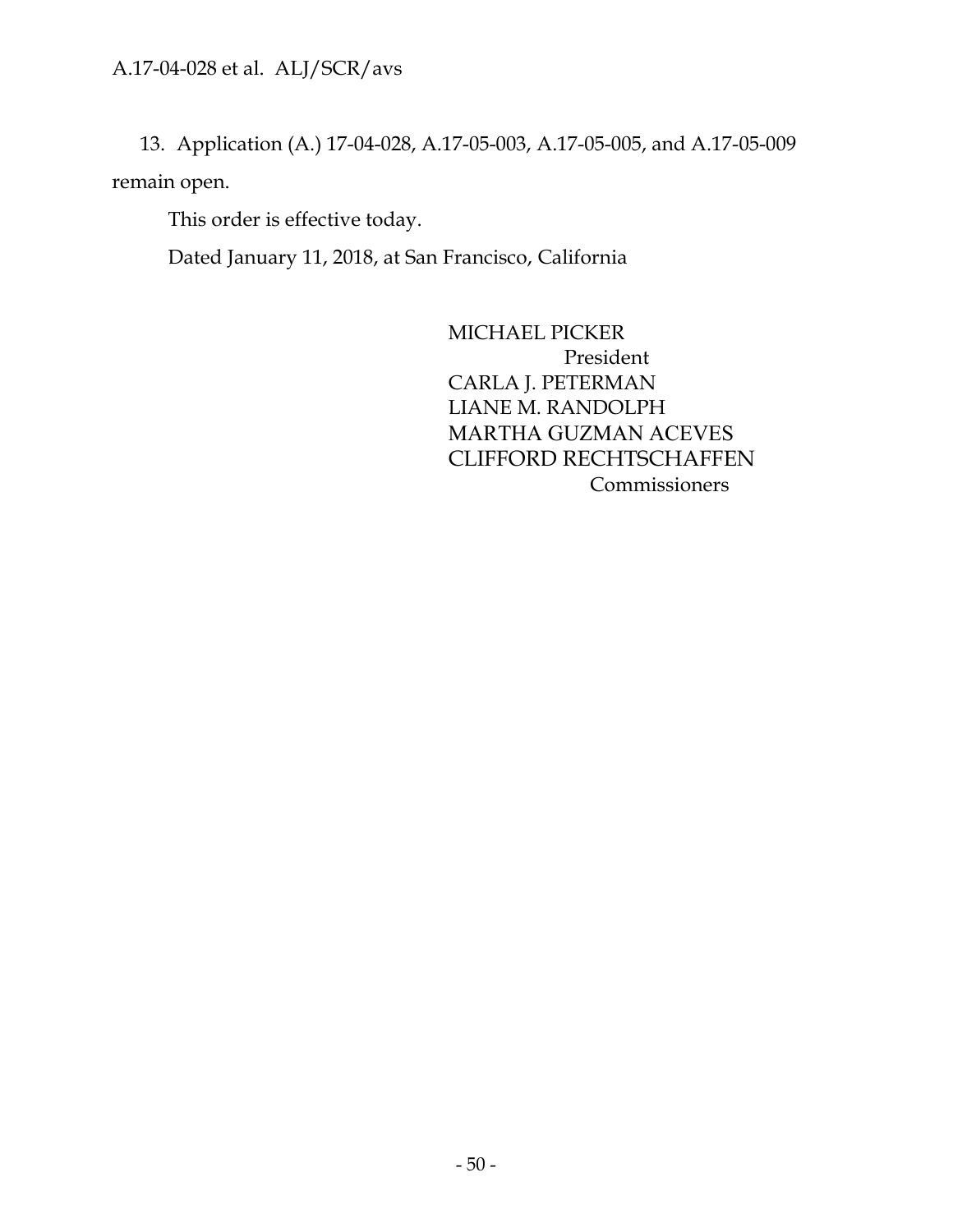# **APPENDIX A**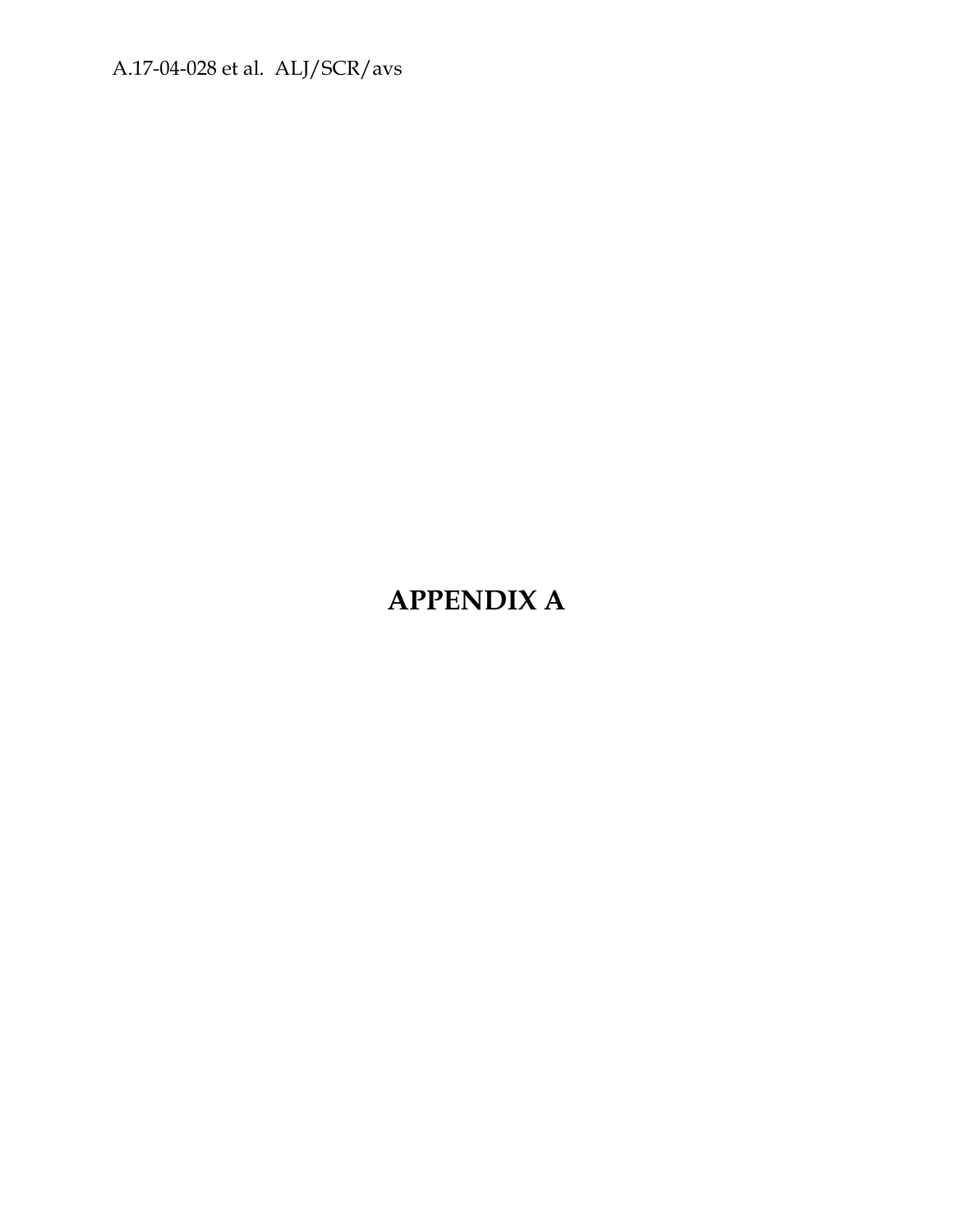### **Appendix A: Requirements for Investment Plan Compliance with D.12-05-037, as clarified by D.13-11-025, and D.15-04-020**<sup>1</sup>

- 1. Does each investment plan include an accurate and adequate mapping of the planned investments to the electricity system value chain (including grid operations/market design, generation, transmission, distribution, and demand-side management)?
- 2. Does each investment plan sufficiently identify the following?
	- a. The amount of funds to be devoted to particular program areas (applied research and development, technology demonstration and deployment, and market facilitation);
	- b. The policy justification for the proposed funding allocation;
	- c. The type of funding mechanisms (grants, loans, pay-for-output, etc.) to be used for each investment area;
	- d. The eligibility criteria for award of funds or set-asides in particular areas;
	- e. Any suggested limitations for funding (*e.g.,* per-project, per-awardee, matching funding requirements, etc.);
	- f. Other eligibility requirements (*e.g.,* technologies, approaches, program area, etc.); and
	- g. A summary of stakeholder comments received during the development of the investment plan and the administrator's response to the comments?
- 3. Do the proposals in each investment plan offer a reasonable probability of providing electricity ratepayer benefits by promoting greater reliability, lowering costs, and increasing safety? If not, how should each investment plan be modified to best provide electricity ratepayer benefits?

<sup>1</sup> D.12-05-037, Ordering Paragraph 12.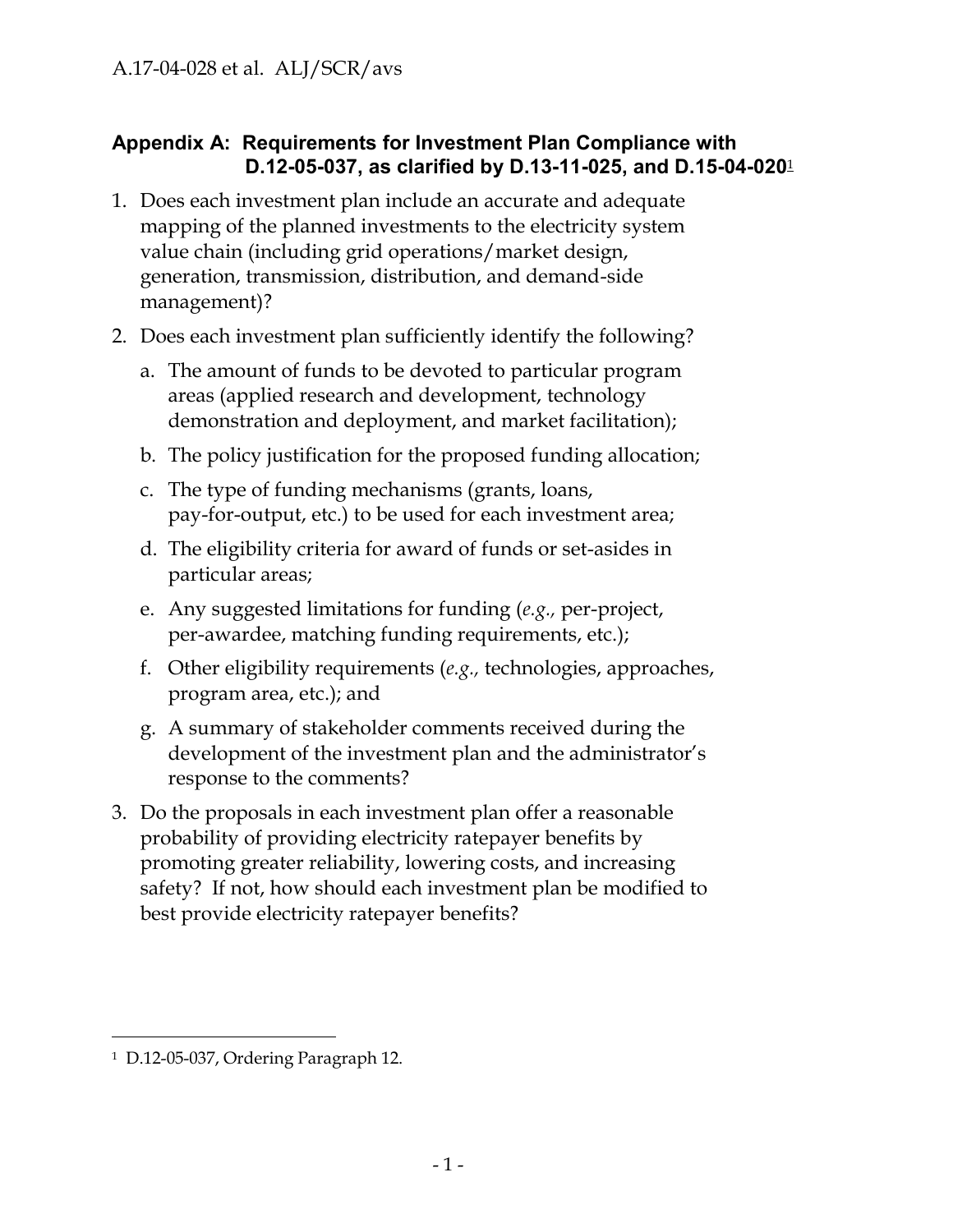- 4. Does each IOU investment plan include an adequate informational summary of the research, development, and demonstration activities the IOUs are undertaking as part of their approved energy efficiency and demand response portfolios?
- 5. Does each investment plan include reasonable and adequate metrics against which the investment plan's success may be judged, including:
	- a. Quantification of estimated benefits to ratepayers and to the state, such as potential energy and cost savings, job creation, economic benefits, environmental benefits, and other benefits;
	- b. Identification of barriers or issues resolved that prevented widespread deployment of technology or strategy;
	- c. Effectiveness of information dissemination;
	- d. Adoption of technology, strategy, and research data by others; and
	- e. Funding support from other entities for EPIC-funded research on technologies or strategies.
- 6. Does each investment plan recommend a reasonable approach to intellectual property rights for the specific types of projects and funding proposed?
- 7. Does each investment plan adequately address the principles articulated in Public Utilities Code (Pub. Util. Code) §§ 740.1 and 8360?<sup>2</sup>
- 8. What are the key safety and resiliency questions that should be answered in the review of the investment plans?

### **(END OF APPENDIX A)**

<sup>2</sup> *See* Attachment A of the Scoping Memo for relevant text from Pub. Util. Code §§ 740.1 and 8360.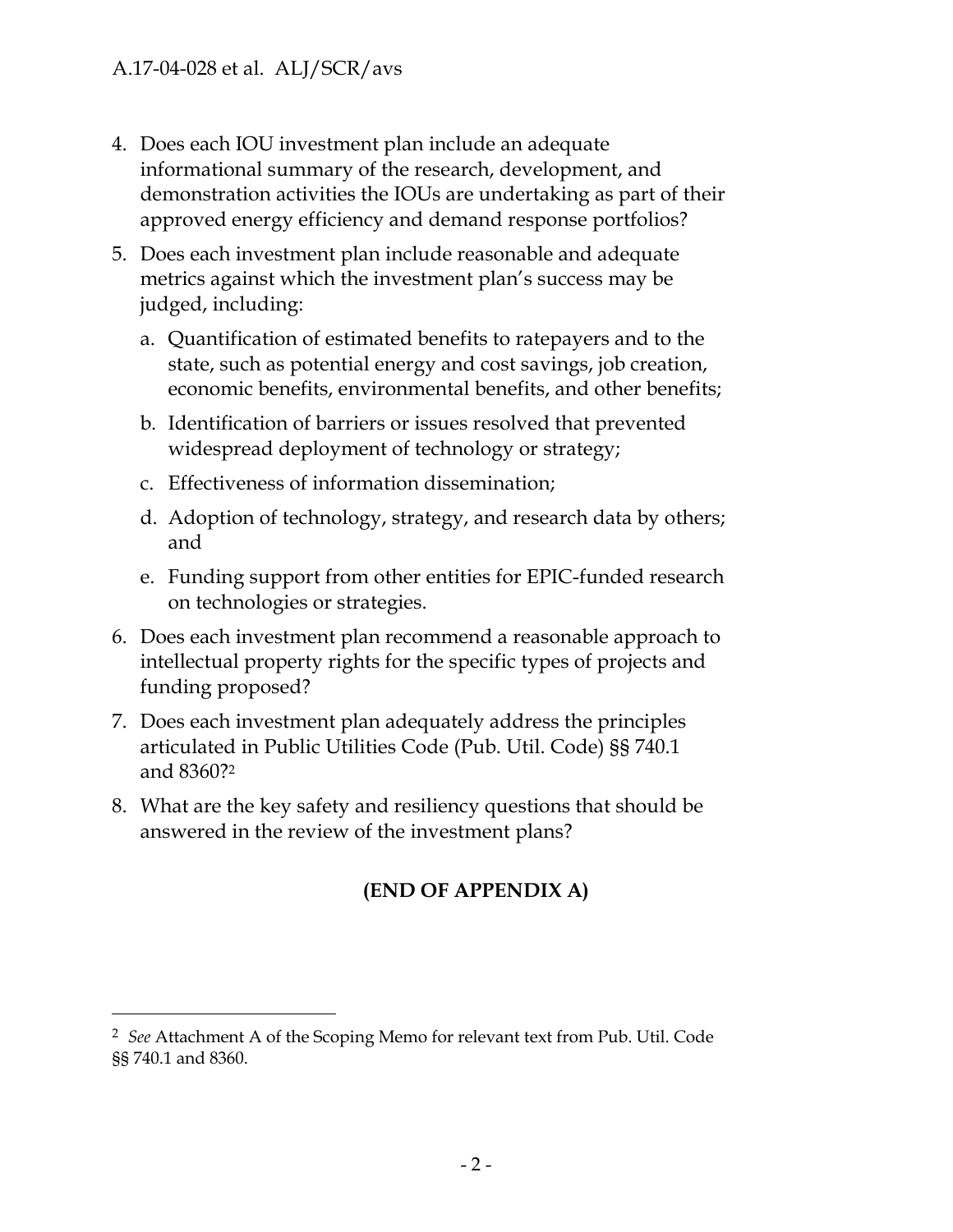# **APPENDIX B**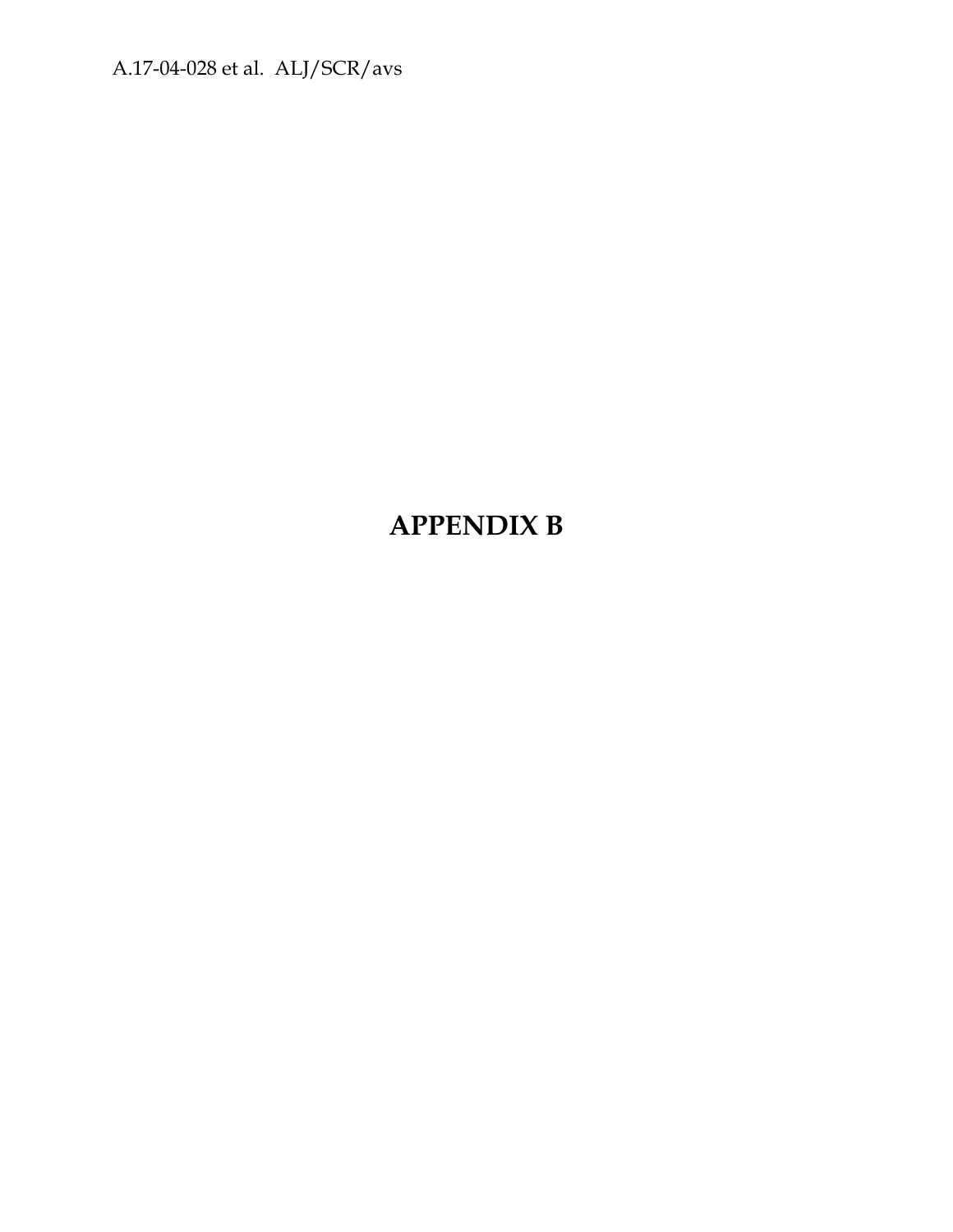### **Appendix B**

### **Summary of Recommendations in Electric Program Investment Charge Evaluation Final Report**

### **September 8, 2017**

### **II.I Program Administration**

- 1a) The administrators provide more detailed justification for noncompetitive bidding in their Annual Reports.
- 1b) The CPUC consider requiring a review of the non-competitive bidding cases before they are contracted,
- 1c) The CPUC require the IOUs to specify the funding amount for the noncompetitive award to make it easier to assess the fraction of funding that is being directly awarded.

### **11.2 Investment Planning Process**

### **11.2.1 Administrator Investment Planning Processes**

### **11.2.2 Portfolio Optimization**

- 2a) The CPUC establish priorities among its current policy goals and funding criteria to better guide the administrators in their investment planning.
- 2b) The administrators collaborate in categorizing and summarizing projects (such as by technology type and/or policy area) and review projects by topic areas to ensure that the portfolio of projects effectively supports key policy goals.
- 2c) The administrators' Investment Plans are closely reviewed to ensure they not only meet program requirements, but that they are also effective in advancing the energy policy priorities that the CPUC identifies.

### **II.2.3 Stakeholder Engagement**

- 2d) The administrators engage more stakeholders earlier in the investment planning process, and
- 2e) The IOUs provide more comprehensive information, to allow time for more meaningful engagement.

### **11.3 Project Selection Process**

### **11.3.1 Administrator Project Selection Processes**

- 3a) The IOUs develop more transparent project selection criteria,
- 3b) The IOUs share project research plans and budgets with the CPUC and the public, at least one month prior to launch.

### **II.3.2 Administrator Coordination**

3c) The CPUC review the IOUs' project research plans (which we have recommended that they make public as they are developed) to ensure that there is no unnecessary duplication in their EPIC 3 projects.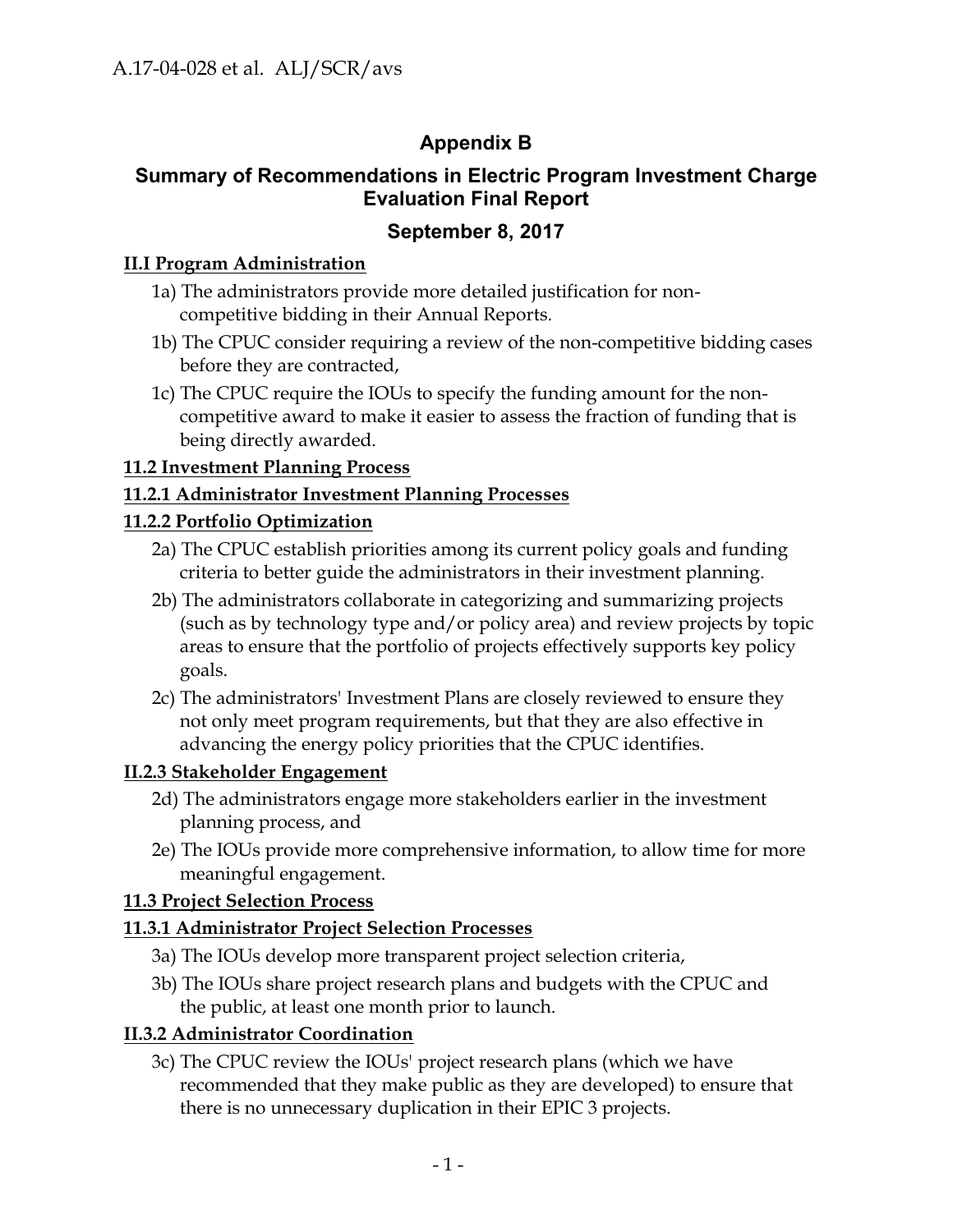### **II.3.3 Match Funding**

3d) The CEC should consider modifying the match funding requirement for TD&D projects and make it optional,

### **II.3.4 Intellectual Property Terms**

3e) The CPUC review IP rules or guidance developed for the Department of Energy's Small Business Innovation Research (SBIR) Program to explore possible opportunities for easing IP requirements. Regardless of the outcome of any such efforts, the CPUC should ensure that IP requirements are communicated effectively.

### **II.3.5 Flexibility**

- 3f) The administrators should use the Advice Letter process only for requesting substantive changes to projects or adding new projects that are not covered by one of the existing general descriptions in their Investment Plans.
- 3g) The CEC explore how and whether it could add more flexibility to its grant request forms and/or research planning process to be able to respond to market and technology changes that occur between the time the project is proposed and the project is launched.

### **11.4 Project Assessment Process**

- 4a) The administrators share information while projects are in progress with the CPUC and the public on a more frequent basis, such as quarterly.
	- The administrators collaborate in categorizing and summarizing projects, as previously recommended (2b), (such as by technology type and/or policy area) so that interested parties can more easily obtain pertinent information on a given topic area.
- 4b) The administrators collaborate and jointly convene a quarterly workshop to share results about project status and lessons to-date on a topical basis, with engagement from stakeholders on topics that are of interest.

### **II.4.2 Benefits Quantification**

- 4c) The IOUs develop more detailed processes to quantify benefits associated with their projects, including what types of data would be necessary and how they will collect these data, as well as a reporting structure and process that would document and report those benefits to all relevant stakeholders.
- 4d) The administrators develop a process to jointly report on EPIC's short-, midand long-term project benefits across the portfolio on a routine basis (e.g., annually) to the CPUC, relevant stakeholders and the general public.

### **11.4.3 Results Dissemination**

4e) The CEC's project benefits quantification processes be reviewed again once more projects are completed.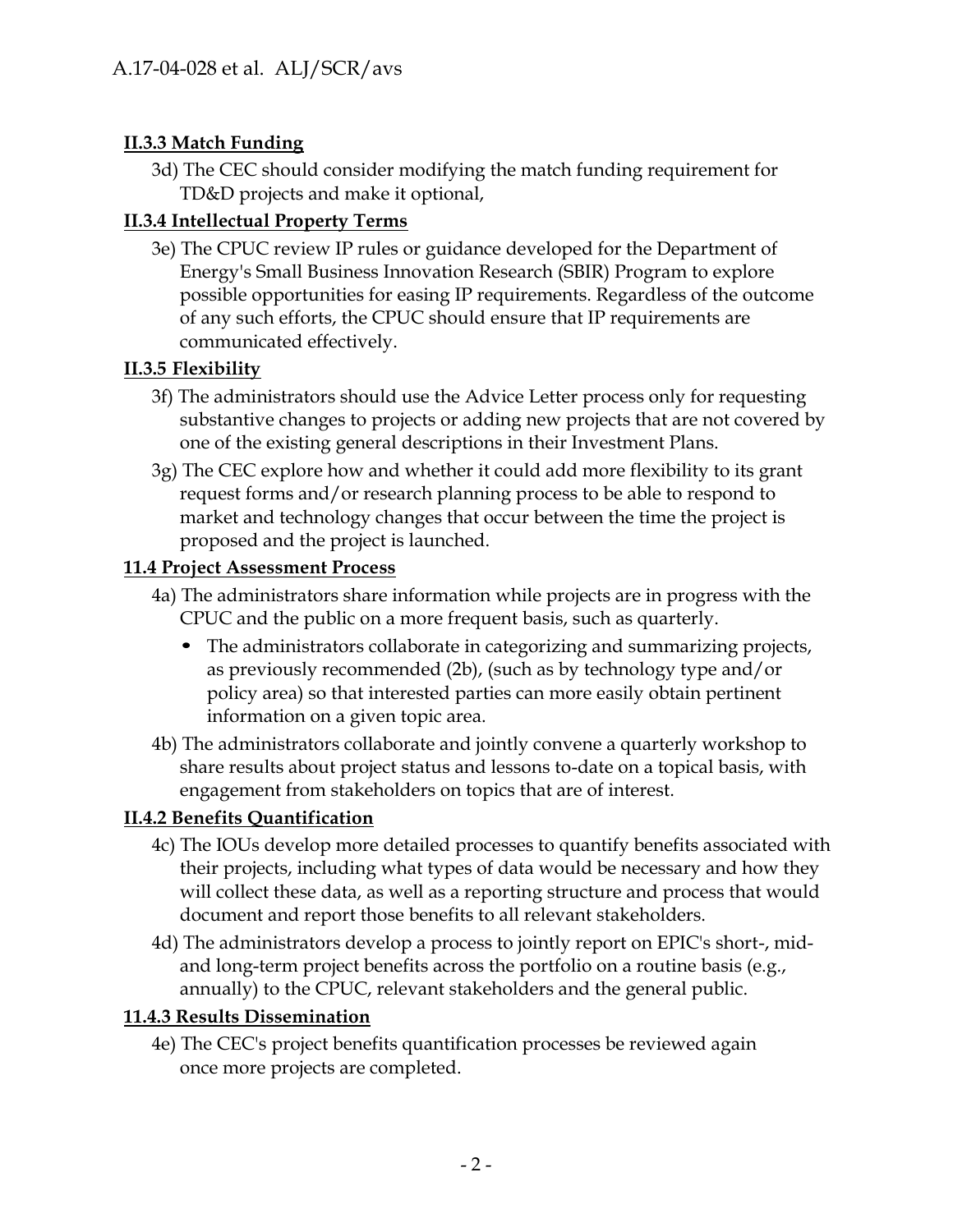- 4f) SCE share its project results more widely with interested stakeholders, including delivering presentations at conferences and workshops.
- 4g) SDG&E's project closeout reports be reviewed once projects are completed to ensure results are being widely disseminated.
- 4h) The administrators jointly develop a single EPIC website and listserv to post and distribute project information

### **11.4.4 Project Networks**

### **II.5 Project Impacts and Policy Alignment**

- 5a) The CPUC consider using our characterization of the EPIC portfolio in terms of the types of technologies and studies and their commercialization status as baselines against which to compare future iterations of EPIC.
- 5b) The CPUC regularly evaluate EPIC to confirm that the CEC is ensuring the Market Facilitation projects are effectively connected to and serving the needs of the Applied R&D and TD&D projects.
- 5c) EPIC administrators establish a process to ensure that once Applied R&D projects are completed by the CEC, the results are considered and potential TD&D projects are identified.

### **II.6 Overarching Coordination and Collaboration**

6a) The CPUC and/or the administrators fund and convene an independent body to coordinate, facilitate and lend technical expertise.

### **11.7 On-Going Program Evaluation**

- 7a) Using the theory-driven framework developed for this evaluation, monitor and report key performance metrics on an on-going basis and conduct a comprehensive evaluation every three to four years. All of these evaluation activities should be conducted by an independent evaluator in close collaboration with the four administrators to avoid any duplication of efforts and to ensure that the results will be useful to all stakeholders (e.g., the CPUC, state legislators, and the four administrators and other stakeholders).
- 7b) The administrators create a single, centralized database containing all relevant information on active and completed EPIC projects along with monitoring and quarterly reporting of key performance metrics, in order to support the ongoing evaluation of the Program.

Given this, we recommend that the CPUC work with the administrators with the support of the recommended coordination body (if created) to:

- 7c) Modify (and continually update as needed) the characterization of the Program to more accurately reflect its complexity.
- 7d) Modify (and continually update as needed) the EPIC program theory and logic models to better reflect the more complex character of the Program.